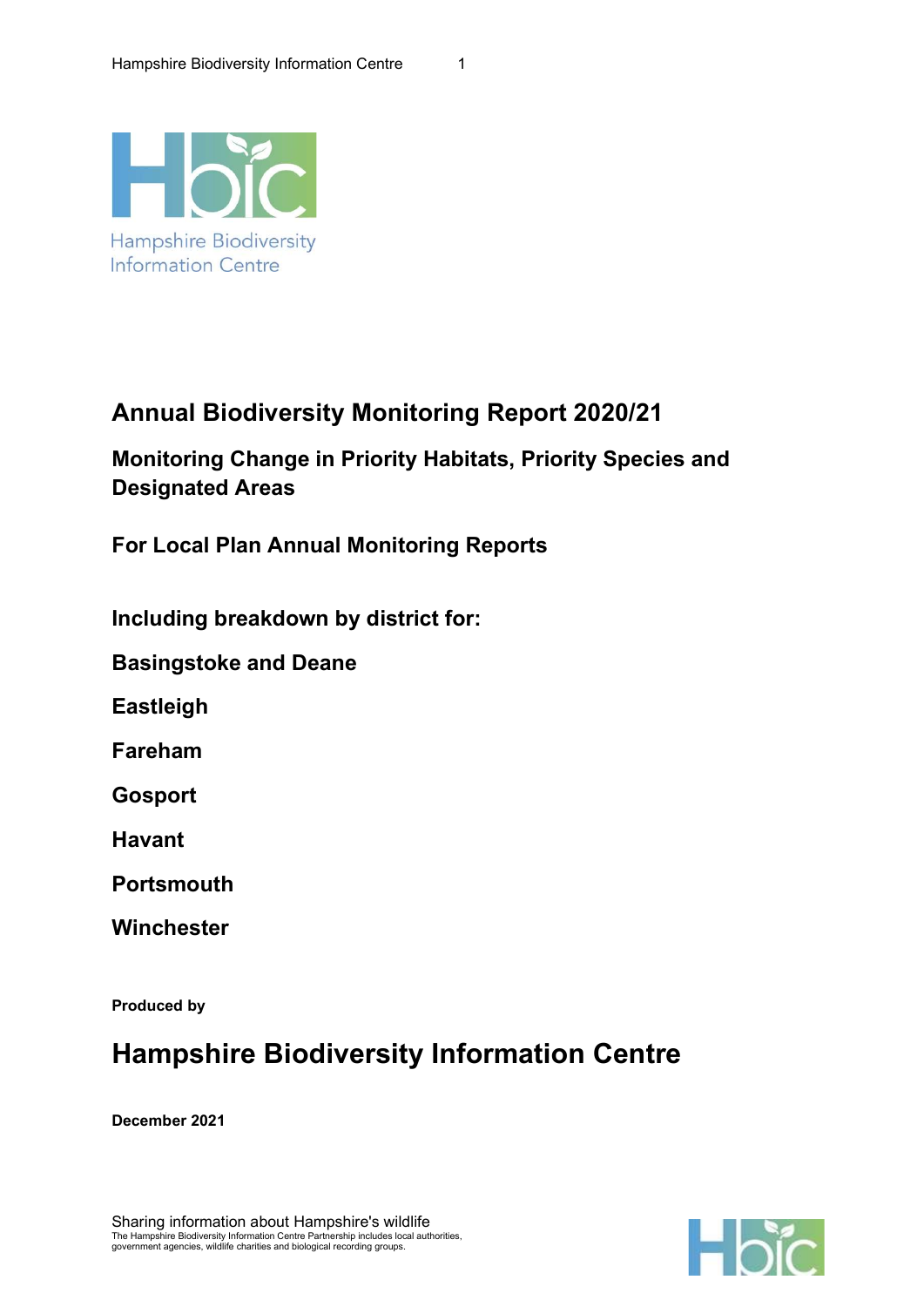## **Contents**

| 7. SINCs in Positive Management (SD 160) - Not reported on for 2020-21 21 |  |
|---------------------------------------------------------------------------|--|
|                                                                           |  |
|                                                                           |  |
|                                                                           |  |
|                                                                           |  |
|                                                                           |  |
|                                                                           |  |
|                                                                           |  |
|                                                                           |  |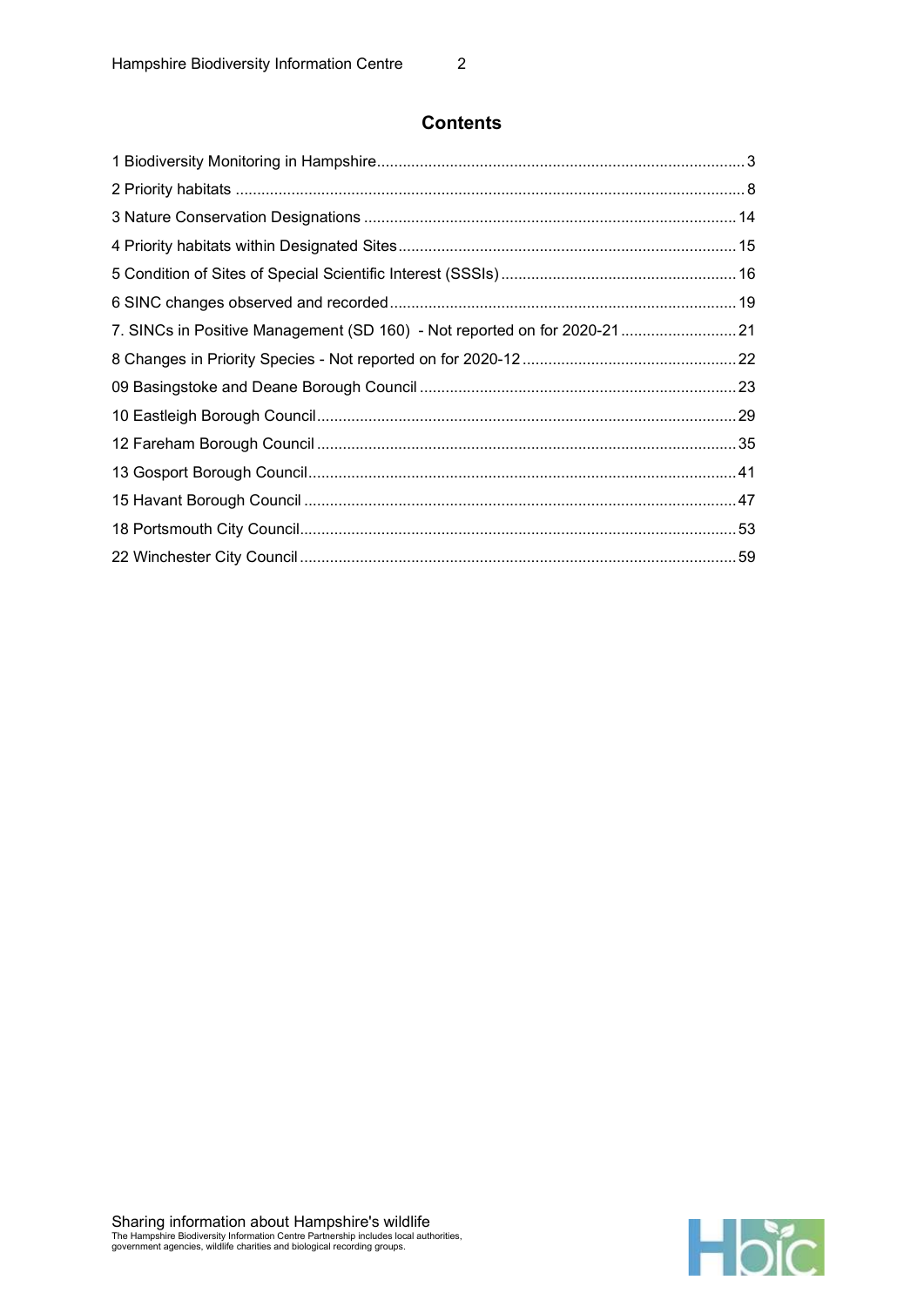# 1 Introduction to Biodiversity Monitoring in Hampshire

## 1.1 Background

The Localism Act 2011 Section 113 requires every local authority to produce an Authority Monitoring Report containing information on a number of topics including the progress and effectiveness of the Local Plan, and the extent to which the planning policies set out in the Local Plan documents are being achieved. This can include policies covering biodiversity and nature conservation.

Reporting annually enables communities and interested parties to be aware of progress.

In addition, the National Planning Policy Framework (Section 179) states that to protect and enhance biodiversity and geodiversity, (local) plans should:

a) Identify, map and safeguard components of local wildlife-rich habitats and wider ecological networks, including the hierarchy of international, national and locally designated sites of importance for biodiversity; wildlife corridors and stepping-stones that connect them; and areas identified by national and local partnerships for habitat management, enhancement, restoration or creation; and

b) promote the conservation, restoration and enhancement of priority habitats, ecological networks and the protection and recovery of priority species; and identify and pursue opportunities for securing measurable net gains for biodiversity

The enhanced Biodiversity duty within the NERC Act as set out in the Environment Act 2021 will require the production of a Biodiversity Report which will need to report every 5 years (initially 3 years) on how each authority has complied with these new duties, what action has been taken and a summary of Biodiversity Net Gain (BNG) activity.

The Hampshire Biodiversity Information Centre (HBIC) provides comprehensive information relating to biodiversity in Hampshire which can contribute to all the above, working in partnership with both data users and data providers for public benefit.

HBIC can monitor and measure change (gains and losses) in areas of designated sites and habitats by district/borough/unitary through the information it gathers and maintains on a Geographic Information System (GIS).

HBIC can also provide information on species distribution and trends across Hampshire through the data it holds on behalf of its partner species recording groups and in consultation with them.

This report continues, as in previous years, to provide annual statistics to local authorities in order to record and monitor changes in priority habitats, designated sites and selected notable species.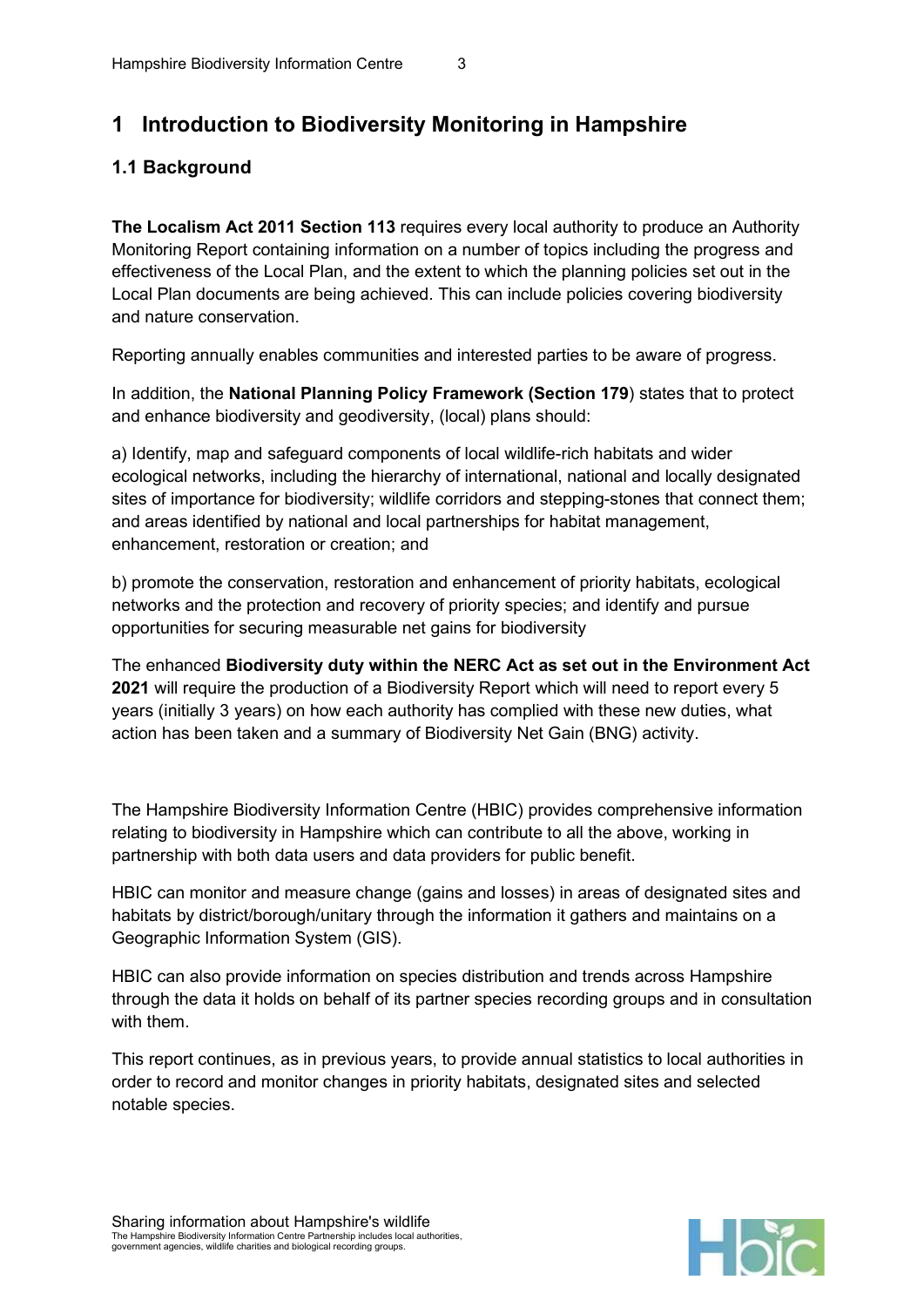# 1.2 Explanatory Notes

1.2.1 Mapping change in extent of priority habitat: The full extent of priority habitats in Hampshire is not fully known and will never be fully known due to the dynamic state of our countryside, on-going development and time lags between surveys, and the difficulties of obtaining access to many areas. HBIC is working with its funding partners to improve information on Priority habitat extent and condition through the Hampshire Habitat Survey Programme and from other survey data that becomes available. This information is used by HBIC to maintain a GIS layer mapping the extent of broad and priority habitats in Hampshire.

The habitat data sits 'within' an OS MasterMap (OSMM) framework which was becoming quite old, so in 2019 HBIC embarked on a project to translate the data into a more recent version. This has been a major undertaking given the hundreds of thousands of OSMM polygons that needed to be verified following the translation of what was essentially a semiautomated process. It has enabled all recent 'developments' to be 'plugged' into the habitat layer (including new roads, tracks etc) and for all habitat boundaries to be snapped to OSMM boundaries. This has led to further losses in habitat which are explained below, along with gains where 'unidentified habitat' and gaps in priority habitat have been reviewed and assessed.

Reasons for change are logged along with changes to SINCs where they have been recently re-surveyed. These can include losses of habitat to development, agricultural improvement or abandonment. Reasons are set out in the detailed chapters of the report where the district councils require it.

HBIC, along with many other local environmental records centres, had been mapping its habitats using a classification system called IHS (Integrated Habitat System). Now that UKHab has come along as the Defra mandated classification to be used to assess biodiversity net gain (Metric 3) it is likely that HBIC will have to move to that system. As it is not a straightforward 1:1 translation from IHS categories to UKHab categories there will continue to be changes to the baseline which are solely due to the re-interpretation of IHS data into UKHab.

The habitat dataset is used for all HBIC's work; for data requests, screening planning applications etc., and to produce this monitoring report.

1.2 2 Revised UK List of Priority Habitats: A further 16 Priority habitats were added to the UK List (NERC S41 list) during the 2011-12 period. For Hampshire, this includes 'Traditional Orchards' and 'Open mosaic habitats on previously developed land', along with an expansion in scope and definition of 'Hedgerows', 'Ponds' and 'Rivers'. A set of traditional orchard polygons created by the People's Trust for Endangered Species with funding from Natural England is currently being ground truthed before being added to the GIS dataset. Similarly, for a reed bed dataset produced by the RSPB. Open mosaic habitat was added to the HBIC layer for the first time in 202.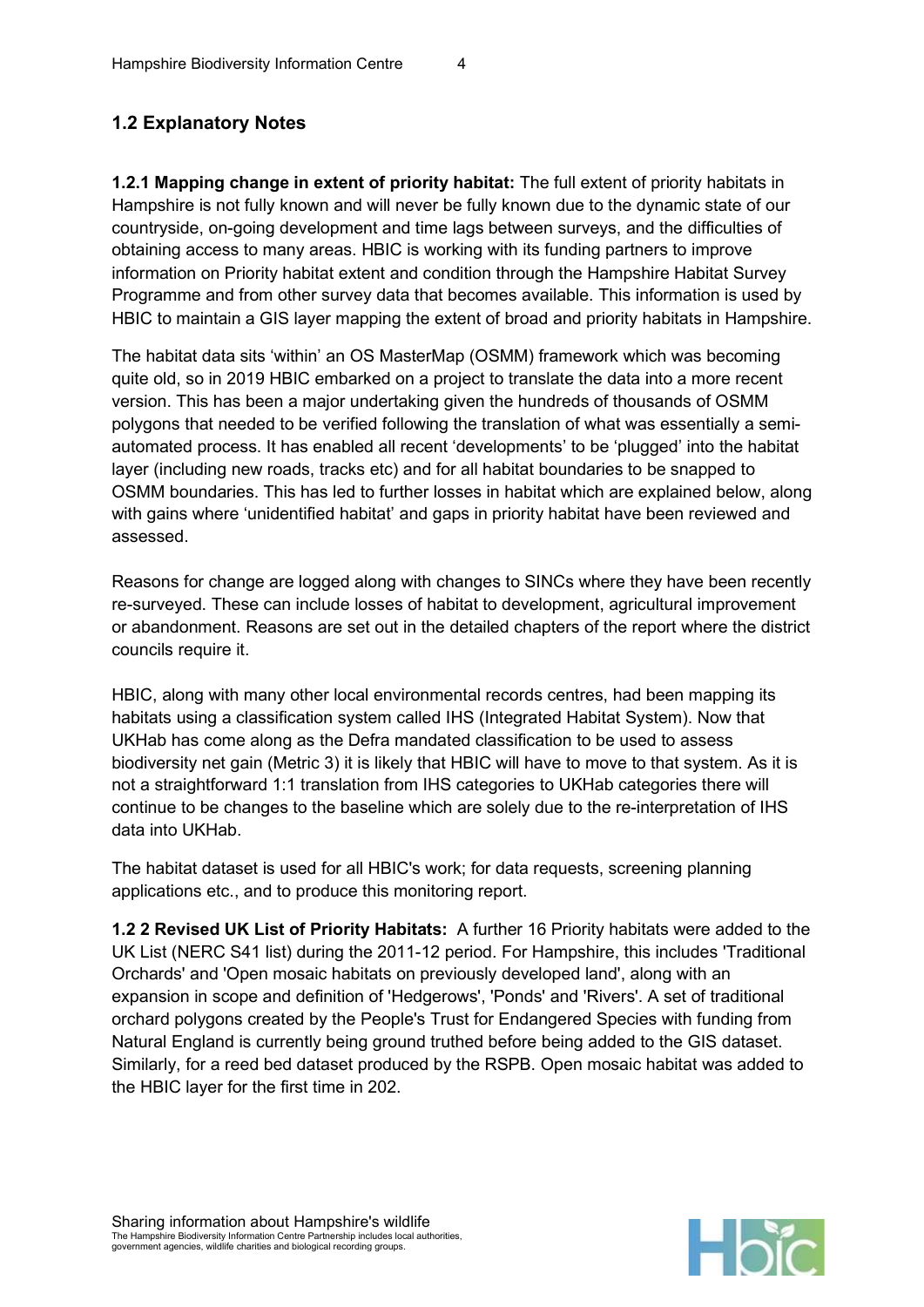### 1.2.3 Reasons for change in extent since the 2019/20 Report

Whilst for most Priority habitats there continues to be small changes in extent, as a result of new field survey or aerial photographic interpretation, for several habitats there have been more significant changes in extent as a result of the recent OSMM update which are summarised below.

Lowland Mixed Deciduous Woodland – loss of 905ha: Further 'losses' mainly due to translation to newer version of OSMM removing all hard surface tracks and losses to gardens and other development; ongoing removal of small clumps and strips which do not meet the criteria (>0.25ha and 5m width); and reinterpretation of data to Beech Woodland and Wet Woodland categories

Lowland Beech and Yew Woodland – gain of 137ha: some reinterpretation of data but mostly filling in gaps in SSSI woodlands from citations and condition assessment where no survey data appears to exists

Wet Woodland – gain of 30ha: some reinterpretation of existing data from new surveys plus some actual gain from new surveys

Wood Pasture & Parkland – loss of 124ha: Main losses are within the New Forest where upgrading to latest OSMM has cut out all the tracks and other polygons that overlap roads, other priority habitats, gardens etc.

Lowland meadow – gain of 131ha: mostly from new surveys and extracting data from SSSI condition assessments where surveys not known to exist. Recent surveys have indicated some small losses due to improvement or lack of management.

Lowland Calcareous Grassland – loss of 13ha: ongoing erosion of sites due to improvements or scrub encroachment.

Lowland Acid Grassland – loss of 60ha: new surveys at Farnborough Airfield – grassland becoming improved or re-interpreted as lowland meadow. Main loss is Stoneham Golf Course where all the fairways were wrongly mapped as acid grassland. Other small losses elsewhere

Lowland Heathland – gain 46ha: patches recovered or re-interpreted from SSSI condition assessments or aerial photos, mostly New Forest and Longmoor, and filling in gaps for 'unidentified habitat'. Small losses at Benyons Enclosure due to succession to woodland

Coastal salt marsh & Intertidal mudflats – loss of 15ha : all salt marsh data mapped by HBIC was overwritten with EA data during the 2011-12 period with a resulting 50% 'loss' of saltmarsh - where much of it had been re-interpreted as 'intertidal mudflats'. It appears that the EA interpretation in the western Solent was accurate and agreed with HBIC's data whilst the eastern half was very patchy in its accuracy with not so much salt marsh not being visible (i.e. below high water) due to different flight/tide times. The recent OSMM update has resulted in a loss of 15ha mostly as a result of 'trimming edges' on the seaward side and in tidal creeks, particular in the harbours and at Keyhaven Marshes where there were some bigger losses and gains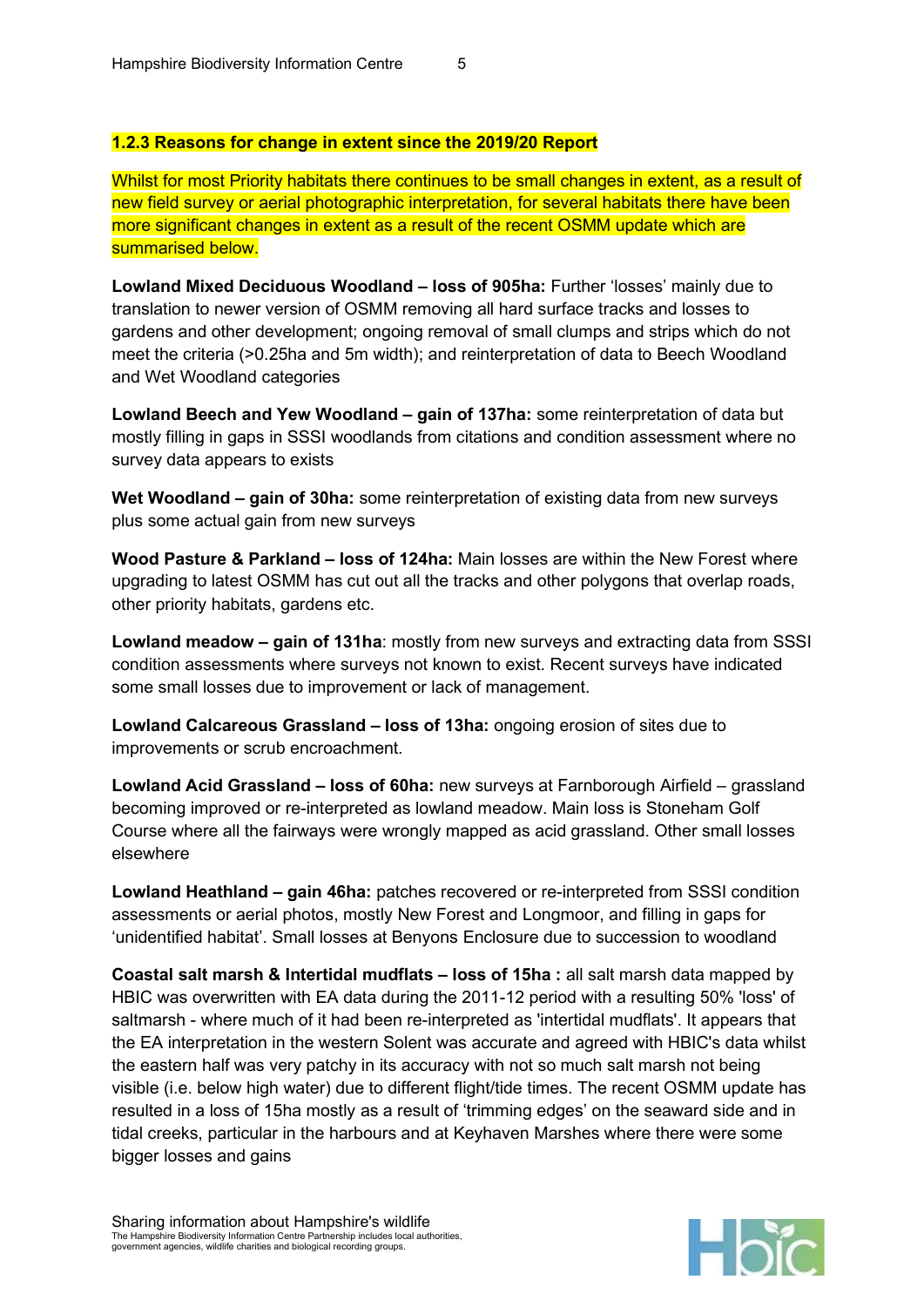The two figures for saltmarsh and mudflats should be treated together until such time as the data can be validated against more recent aerial photographs, as and when time allows.

1.2.4 Mapping change in priority habitat extent due to development: As mentioned, it is difficult to identify changes in habitat extent or species status that have occurred solely due to the impact of development, particularly within a given year, without further resources. A GIS layer of the boundaries of all completed planning permissions from the previous year would be needed, which would need to show the actual footprint of each development plus any mitigation measures, or restoration/ re-creation opportunities in order to predict and monitor any losses or gains in biodiversity. Meanwhile, the reasons for any changes in habitat extent observed from field survey are being logged but may often be due to development or some other land use change which has occurred since the last field survey which may be up to 10-20 years ago. Updating the habitat layer with the new OS MasterMap will have helped to remove development from the habitat layer as will future efforts to secure and map "measurable" biodiversity net gain as set out in the NPPF and Environment Act

1.2.5 Assessment of changes in SSSI condition: The condition of priority habitats is currently known for those habitats designated as Sites of Special Scientific Interest (SSSIs) and for a random sample of SINCs that may be surveyed in any one year. Natural England conduct condition assessments on SSSIs on a rolling programme with some input from HBIC surveys. Information on the SSSI condition assessment is available from Natural England on the MAGIC website for the reporting period and has, for this report, been summarised at the precise District level.

1.2.6 Mapping changes in Sites of Importance for Nature Conservation: HBIC has responsibility for proposing, mapping and monitoring SINCs, and for maintaining an uptodate GIS layer on behalf of the local planning authorities. HBIC's SINCs database records new SINCs, deleted SINCs and any amendments to existing SINCs, including minor changes to boundaries as a result of more precise snapping to OS MasterMap. Many of the amendments and deletions will relate to changes that may have occurred many years before the sites were re-surveyed but were only recorded and approved during this reporting period - the same applies to mapping changes in habitat extent.

It should be noted that the data within this report excludes sites which have been approved for SINC status by the SINCs Advisory Panel but which remain as candidate SINCs due to objections from landowners who wish to submit their own evidence to the Panel. They are however shown on GIS updates to partners as Candidate SINCs. Any changes to SINCs during the 2020-21 period are described in full in the detailed District chapters.

1.2.7 Mapping change in species populations: HBIC holds over 8 million species records for Hampshire, a number that is increasing rapidly, as on-line recording becomes common place. Whilst it can be difficult to detect species trends at the County level, let alone at a district level, a suite of 50 species have been chosen for which there appears to be good data and for which there is wide geographic spread. It has been agreed that population trends for the 50 species should only be gathered every 5 years. The next review will be undertaken for the 2012-2022 period in 2022. Please refer to the previous year's report.

1.2.8 Source/date for habitat and designations data: All statistics are based on the HBIC GIS layers archived at the end of March 2020 and March 2021 except for the SINCs data

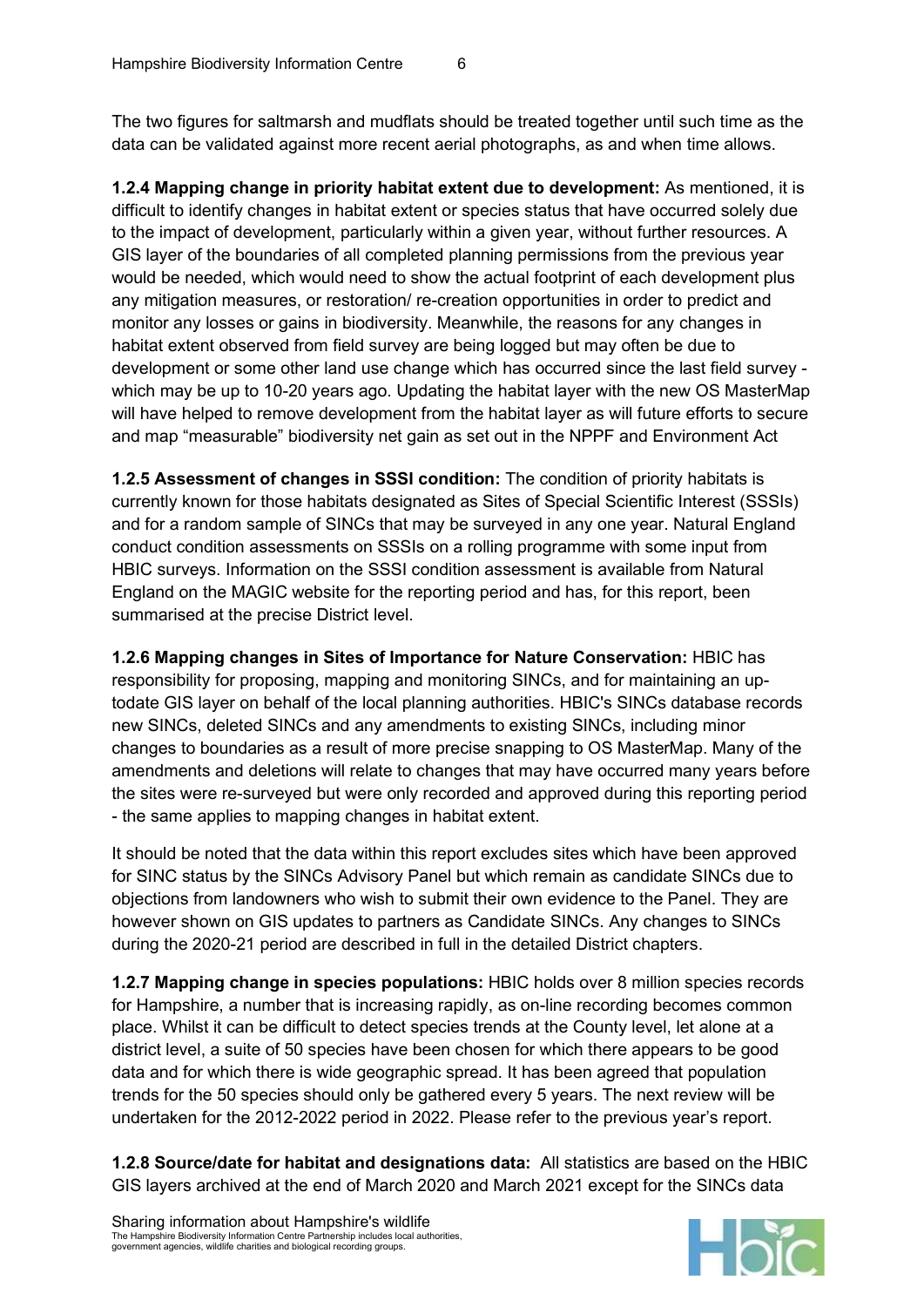which is derived from the SINCs database once Panel approval has been given in March 2020 and the GIS layer updated in June 2021.

1.2.9 The New Forest: The New Forest National Park Authority area (which includes a small part of Test Valley and Wiltshire) and the New Forest District Council area are treated separately.

1.2.10 The South Downs National Park: Only part of the SDNP lies within Hampshire, therefore separate analysis has not been done for that part of the national park.

Further explanatory notes and a brief summary of trends are given at the end of some of the tables.

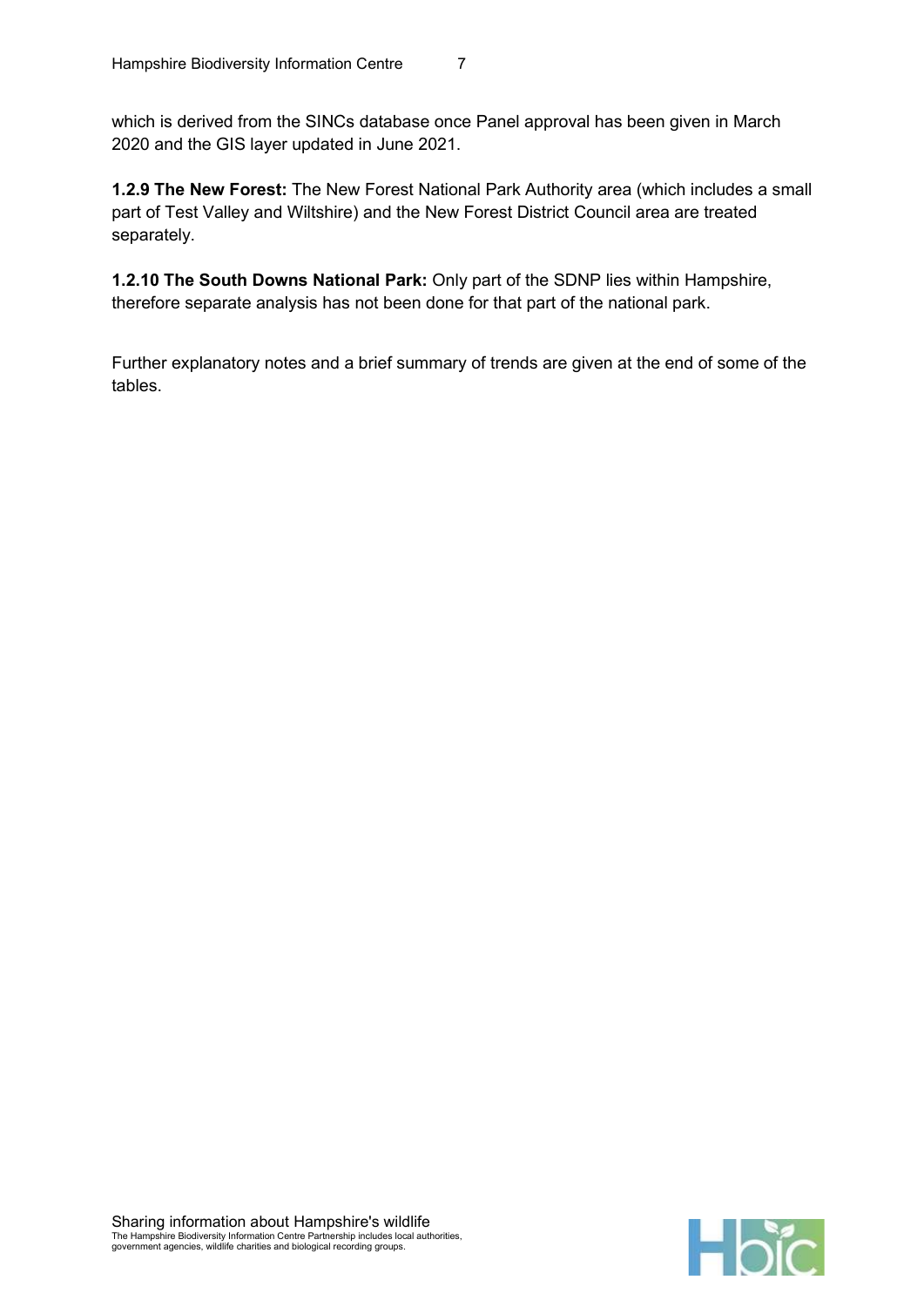# 2 Priority habitats

Table 1: Extent of Priority habitats in Hampshire (as at 31st March 2021)

| <b>Priority</b><br><b>Habitat</b>                                                  | <b>Comments on</b><br><b>Status</b>                                                                                             | <b>BDBC</b> | <b>EBC</b>   | <b>EHDC</b> | <b>FBC</b>     | <b>GBC</b>     | <b>HDC</b>     | <b>HvBC</b>    | <b>NFDC</b> | <b>NFNPA</b> | <b>PCC</b>     | <b>RBC</b> | <b>SCC</b>     | <b>TVBC</b> | <b>WCC</b>     | <b>Total</b><br>Area<br>(ha) | $%$ of<br>total<br><b>Hants</b><br>area | 2019/20<br><b>Total</b><br>area<br>(ha) | <b>Change</b><br>in area<br>(ha) |
|------------------------------------------------------------------------------------|---------------------------------------------------------------------------------------------------------------------------------|-------------|--------------|-------------|----------------|----------------|----------------|----------------|-------------|--------------|----------------|------------|----------------|-------------|----------------|------------------------------|-----------------------------------------|-----------------------------------------|----------------------------------|
| <b>Grasslands</b>                                                                  |                                                                                                                                 |             |              |             |                |                |                |                |             |              |                |            |                |             |                |                              |                                         |                                         |                                  |
| Lowland<br><b>Calcareous</b><br>Grassland                                          | Comprehensive                                                                                                                   | 225         |              | 334         | 17             |                | $\overline{2}$ | $\overline{4}$ | 285         | $\mathbf 0$  | 55             |            | 1              | 759         | 346            | 2,028                        | 0.5                                     | 2,041                                   | $-13$                            |
| Lowland<br>Dry Acid<br>Grassland                                                   | Comprehensive.<br>Some overlap<br>with Lowland<br>Heath                                                                         | 24          | $\mathbf{0}$ | 166         | 6              | 10             | 192            | 21             | 40          | 3,038        | $\overline{7}$ | 58         | $\overline{2}$ | 34          | 9              | 3,607                        | 0.9                                     | 3,667                                   | $-60$                            |
| Lowland<br><b>Meadows</b>                                                          | Comprehensive.<br>Some overlap<br>with Coastal<br>and Floodplain<br>Grazing Marsh<br>and with Wood-<br>Pasture and<br>Parkland. | 150         | 65           | 124         | 23             | 21             | 107            | 34             | 190         | 309          | 20             | 43         | 23             | 136         | 292            | 1,537                        | 0.4                                     | 1,406                                   | 131                              |
| <b>Purple</b><br><b>Moor</b><br><b>Grass and</b><br><b>Rush</b><br><b>Pastures</b> | Comprehensive.<br>Some overlap<br>with Coastal<br>and Floodplain<br>Grazing Marsh.                                              | 38          | 47           | 19          | 5              | $\mathbf{1}$   | 136            | 9              | 28          | 1,042        |                | 14         | $\overline{2}$ | 138         | 89             | 1,568                        | 0.4                                     | 1,547                                   | 21                               |
| <b>Heathlands</b>                                                                  |                                                                                                                                 |             |              |             |                |                |                |                |             |              |                |            |                |             |                |                              |                                         |                                         |                                  |
| Lowland<br><b>Heathland</b>                                                        | Comprehensive.<br>Some overlap<br>with Lowland<br>Dry Acid<br>Grassland.                                                        | 167         | 6            | 722         | $\overline{2}$ | $\overline{4}$ | 268            | $\mathbf{1}$   | 595         | 9,968        |                | 114        | $\overline{2}$ | 24          | $\overline{2}$ | 11,875                       | 3.1                                     | 11,829                                  | 46                               |

Sharing information about Hampshire's wildlife The Hampshire Biodiversity Information Centre Partnership includes local authorities, government agencies, wildlife charities and biological recording groups.

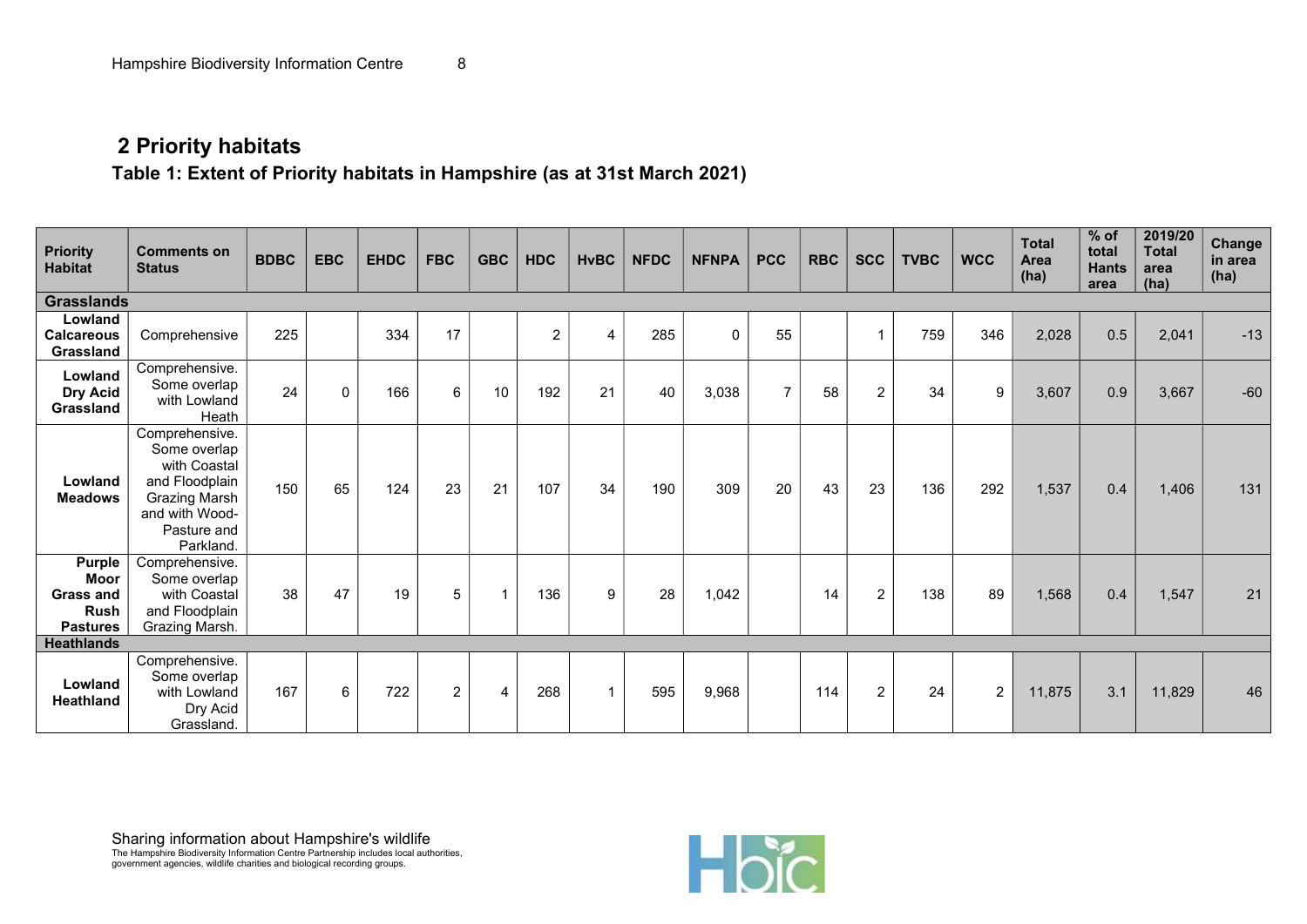| <b>Priority</b><br><b>Habitat</b>                       | <b>Comments on</b><br><b>Status</b>                                                                                                                                                   | <b>BDBC</b> | <b>EBC</b>     | <b>EHDC</b> | <b>FBC</b> | <b>GBC</b> | <b>HDC</b> | <b>HvBC</b> | <b>NFDC</b>    | <b>NFNPA</b> | <b>PCC</b>     | <b>RBC</b> | <b>SCC</b> | <b>TVBC</b> | <b>WCC</b> | <b>Total</b><br>Area<br>(ha) | $%$ of<br>total<br><b>Hants</b><br>area | 2019/20<br><b>Total</b><br>area<br>(ha) | <b>Change</b><br>in area<br>(ha) |
|---------------------------------------------------------|---------------------------------------------------------------------------------------------------------------------------------------------------------------------------------------|-------------|----------------|-------------|------------|------------|------------|-------------|----------------|--------------|----------------|------------|------------|-------------|------------|------------------------------|-----------------------------------------|-----------------------------------------|----------------------------------|
|                                                         | Woodland, wood-pasture and parkland                                                                                                                                                   |             |                |             |            |            |            |             |                |              |                |            |            |             |            |                              |                                         |                                         |                                  |
| Lowland<br><b>Beech and</b><br>Yew<br>Woodland          | Not complete.<br>On-going work<br>to distinguish<br>from Lowland<br>Mixed<br>Deciduous<br>Woodland.                                                                                   | 8.7         | 0.7            | 250.9       |            |            | 0.4        |             | 2.2            | 88.5         |                |            | 0.1        | 51.5        | 35.4       | 438.0                        | 0.1                                     | 301                                     | 137                              |
| Lowland<br><b>Mixed</b><br><b>Deciduous</b><br>Woodland | Ongoing as all<br>ancient and<br>non-ancient<br>woodland has<br>been included<br>yet not all<br>surveyed for<br>qualifying NVC<br>types. Also<br>ongoing to<br>remove small<br>clumps | 6,065       | 514            | 5,397       | 460        | 72         | 2,541      | 190         | 1,556          | 6,621        | $\overline{7}$ | 253        | 266        | 5,699       | 5,933      | 35,574                       | 9.2                                     | 36,479                                  | $-905$                           |
| Wet<br>Woodland                                         | Fairly complete.<br>Areas will exist<br>in LMDW that<br>have not yet<br>been surveyed<br>for qualifying<br>types                                                                      | 419         | 161            | 238         | 54         | 22         | 144        | 37          | 67             | 496          | $\mathbf{1}$   | 70         | 61         | 187         | 238        | 2,195                        | 0.6                                     | 2,165                                   | 30                               |
| Wood-<br><b>Pasture</b><br>and<br><b>Parkland</b>       | Not complete.<br>Further work<br>needed to<br>classify all<br>remaining<br>habitat within<br>historic<br>parkland.                                                                    | 522         | $\overline{2}$ | 25          | 22         | 15         | 226        | 4           | $\overline{4}$ | 4,305        | 8              |            | 63         | 105         | 119        | 5,420                        | $1.4$                                   | 5,544                                   | $-124$                           |

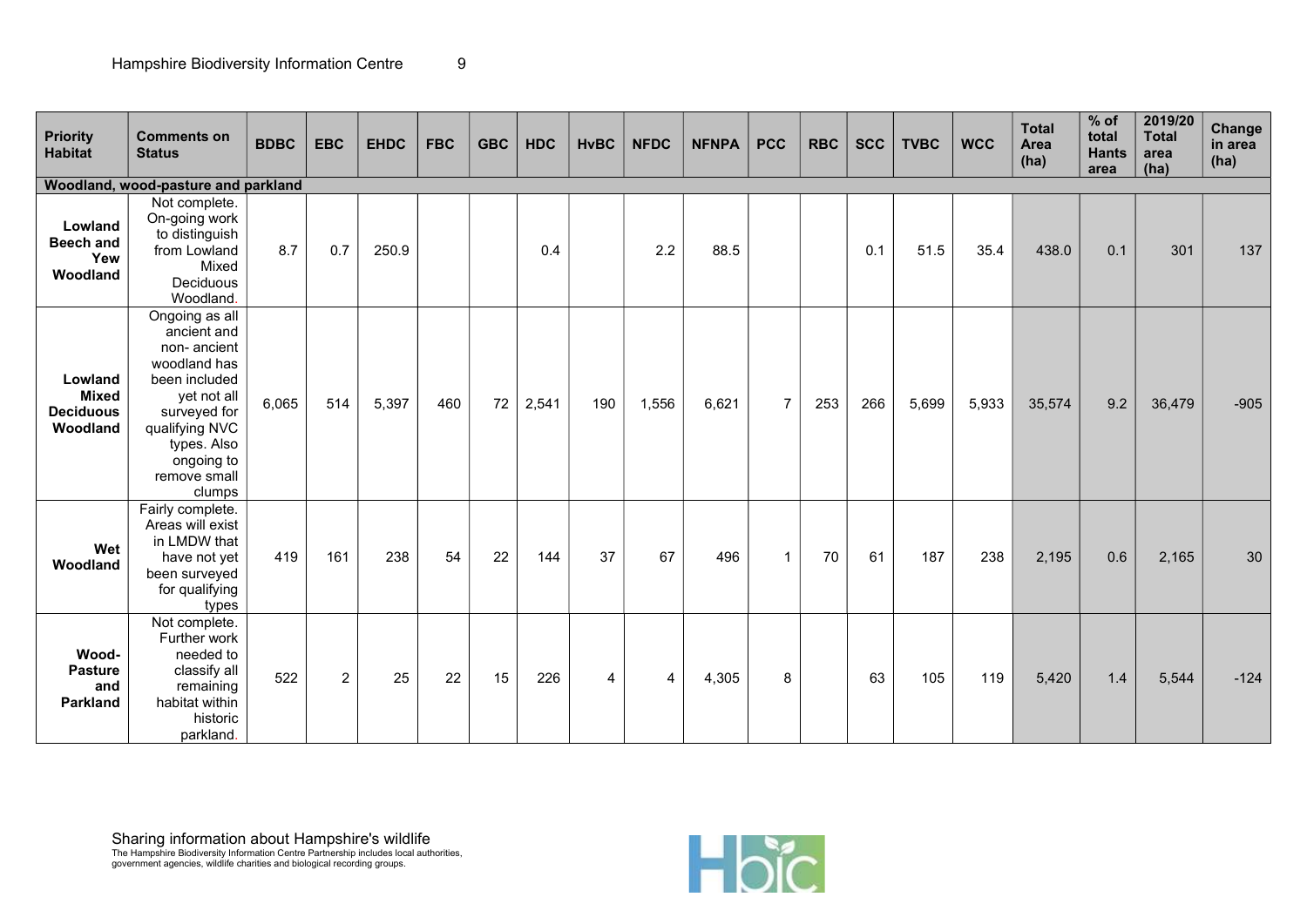| Priority<br><b>Habitat</b>                                                                      | <b>Comments on</b><br><b>Status</b>                                                                                       | <b>BDBC</b>  | <b>EBC</b> | <b>EHDC</b> | <b>FBC</b> | <b>GBC</b> | <b>HDC</b> | <b>HvBC</b> | <b>NFDC</b> | <b>NFNPA</b> | <b>PCC</b> | <b>RBC</b> | <b>SCC</b> | <b>TVBC</b> | <b>WCC</b> | <b>Total</b><br>Area<br>(ha) | $%$ of<br>total<br><b>Hants</b><br>area | 2019/20<br><b>Total</b><br>area<br>(ha) | Change<br>in area<br>(ha) |
|-------------------------------------------------------------------------------------------------|---------------------------------------------------------------------------------------------------------------------------|--------------|------------|-------------|------------|------------|------------|-------------|-------------|--------------|------------|------------|------------|-------------|------------|------------------------------|-----------------------------------------|-----------------------------------------|---------------------------|
|                                                                                                 | Arable, orchards and hedgerows                                                                                            |              |            |             |            |            |            |             |             |              |            |            |            |             |            |                              |                                         |                                         |                           |
| Arable<br><b>Field</b><br><b>Margins</b>                                                        | Incomplete.<br>Figures only<br>show SINCs on<br>arable land<br>designated for<br>rare arable plant<br>assemblages.        | [27.4]       | $[0.0]$    | [12.5]      | $[0.0]$    | $[0.0]$    | $[5.0]$    | [22.5]      | [0.8]       | [0.0]        | [0.0]      | [0.0]      | $[0.0]$    | [23.5]      | [2.2]      | [93.9]                       | 0.0                                     | $[94]$                                  | $\Omega$                  |
| Open<br><b>Mosaic</b><br><b>Habitats</b><br>on<br><b>Previously</b><br><b>Developed</b><br>Land | No<br>comprehensive<br>evaluation yet<br>carried out. Two<br>sites with HBIC<br>field surveys                             | $\mathbf{1}$ |            |             |            |            |            |             |             |              |            |            |            | 32          |            | 33                           | 0.0                                     |                                         |                           |
| <b>Hedgerows</b>                                                                                | No<br>comprehensive<br>information for<br>Priority<br>hedgerows. All<br>hedgerows<br>mapped as<br>linear features<br>(km) | [2, 712]     | $[301]$    | [2, 134]    | [265]      | $[25]$     | [919]      | $[200]$     | [2, 104]    | [1,922]      | [66]       | $[11]$     | $[12]$     | [2,741]     | [3,036]    | [16, 448]                    | n/a                                     | [16, 448]                               | $\mathbf{0}$              |
| <b>Traditional</b><br><b>Orchards</b>                                                           | Work to be<br>undertaken to<br>incorporate<br>areas identified<br>by PTES under<br>contract to NE.                        |              | 0.3        |             |            |            |            |             |             |              |            |            |            | 0.5         |            | 0.0                          | 0.0                                     | 0                                       | $\Omega$                  |
| <b>Open waters</b>                                                                              |                                                                                                                           |              |            |             |            |            |            |             |             |              |            |            |            |             |            |                              |                                         |                                         |                           |
| Eutrophic<br><b>Standing</b><br><b>Waters</b>                                                   | No<br>comprehensive<br>information yet<br>available. Only<br>from field<br>surveys.                                       | 0.1          | 0.1        |             | 1.1        | 2.0        |            |             | 34.8        |              |            | 0.4        | 0.4        | 25.9        |            | 64.0                         | 0.0                                     | 45                                      | 19                        |

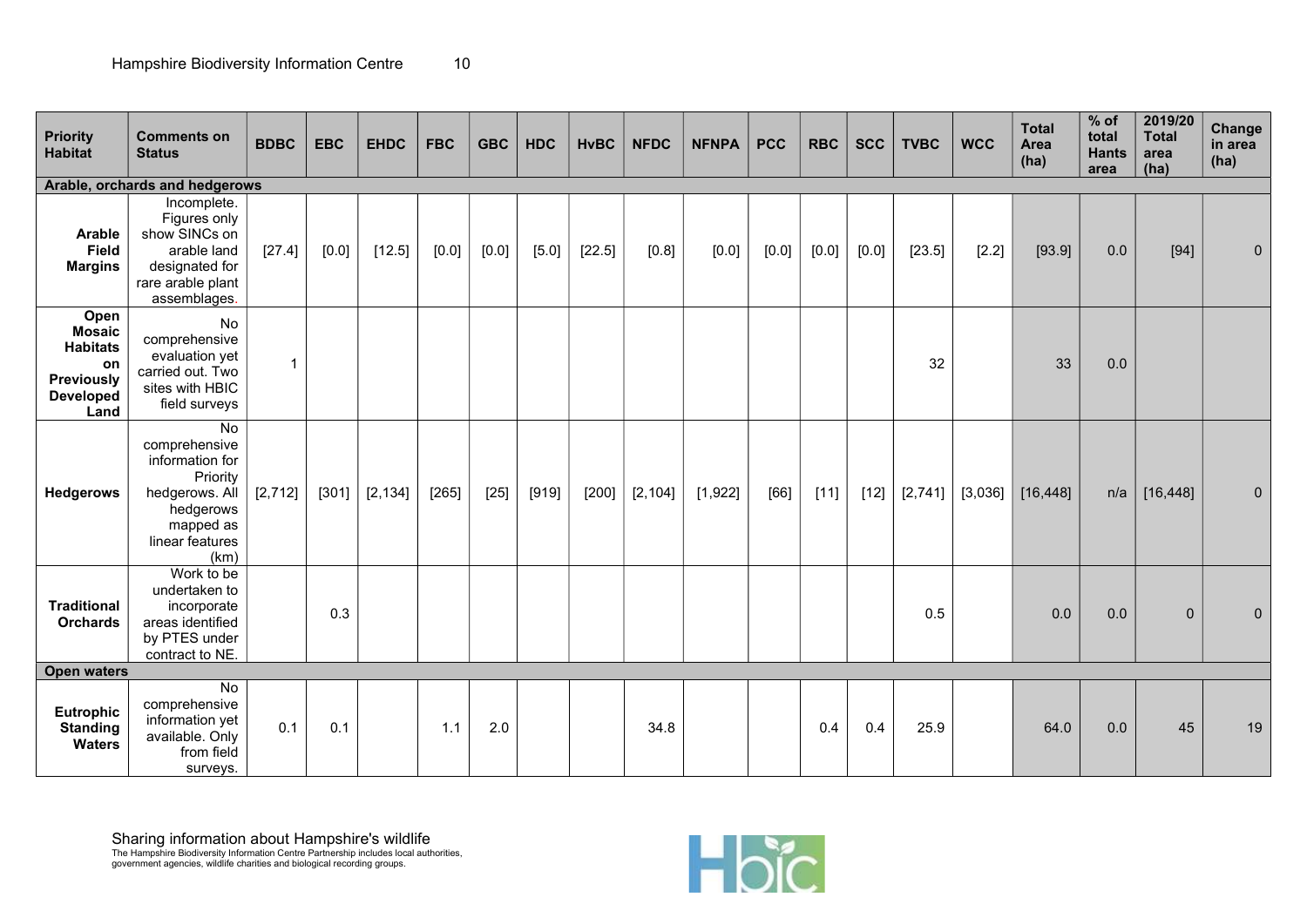| <b>Priority</b><br><b>Habitat</b>                       | <b>Comments on</b><br><b>Status</b>                                                                                                                                     | <b>BDBC</b> | <b>EBC</b> | <b>EHDC</b> | <b>FBC</b> | <b>GBC</b>  | <b>HDC</b> | <b>HvBC</b> | <b>NFDC</b> | <b>NFNPA</b> | <b>PCC</b> | <b>RBC</b> | <b>SCC</b> | <b>TVBC</b>     | <b>WCC</b> | <b>Total</b><br>Area<br>(ha) | $%$ of<br>total<br><b>Hants</b><br>area | 2019/20<br><b>Total</b><br>area<br>(ha) | <b>Change</b><br>in area<br>(ha) |
|---------------------------------------------------------|-------------------------------------------------------------------------------------------------------------------------------------------------------------------------|-------------|------------|-------------|------------|-------------|------------|-------------|-------------|--------------|------------|------------|------------|-----------------|------------|------------------------------|-----------------------------------------|-----------------------------------------|----------------------------------|
| <b>Rivers</b>                                           | Incomplete<br>data. Figures for<br><b>Chalk Rivers</b><br>now digitised<br>from latest<br><b>OSMM</b><br>polygons as Ha<br>not from EA<br>linear (km) as<br>previously. | 62          | 27         | 15          | 9          |             | 46         |             | 96          | 28           |            |            | 3          | 180             | 121        | 587                          | 0.2                                     | n/a                                     | n/a                              |
| <b>Wetlands</b>                                         |                                                                                                                                                                         |             |            |             |            |             |            |             |             |              |            |            |            |                 |            |                              |                                         |                                         |                                  |
| Coastal<br>and<br>Floodplain<br>Grazing<br><b>Marsh</b> | Work ongoing to<br>verify all<br>qualifying<br>grazing marsh.<br>Some overlap<br>with Lowland<br>Meadows and<br>with Purple<br>Moor Grass and<br>Rush Pastures.         | 796         | 320        | 684         | 337        | 58          | 805        | 169         | 1,505       | 1,372        | 89         | 31         | 19         | 1,968           | 1,195      | 9,348                        | 2.4                                     | 9,413                                   | $-65$                            |
| Lowland<br><b>Fens</b>                                  | Comprehensive.                                                                                                                                                          | 3           |            | 18          |            | $\mathbf 0$ | 11         |             | 9           | 1,849        |            |            |            | $5\overline{)}$ | 6          | 1,901                        | 0.5                                     | 1,898                                   | 3                                |
| <b>Reedbeds</b>                                         | Not complete as<br><b>OSMM</b><br>translation<br>inaccurate in<br>places                                                                                                | 2.0         | 9.5        |             | 48.1       | 14.1        | 0.7        | 1.8         | 40.8        | 57.5         | 20.4       | 0.4        | 3.9        | 30.0            | 19.9       | 248.0                        | 0.1                                     | 254                                     | $-6$                             |

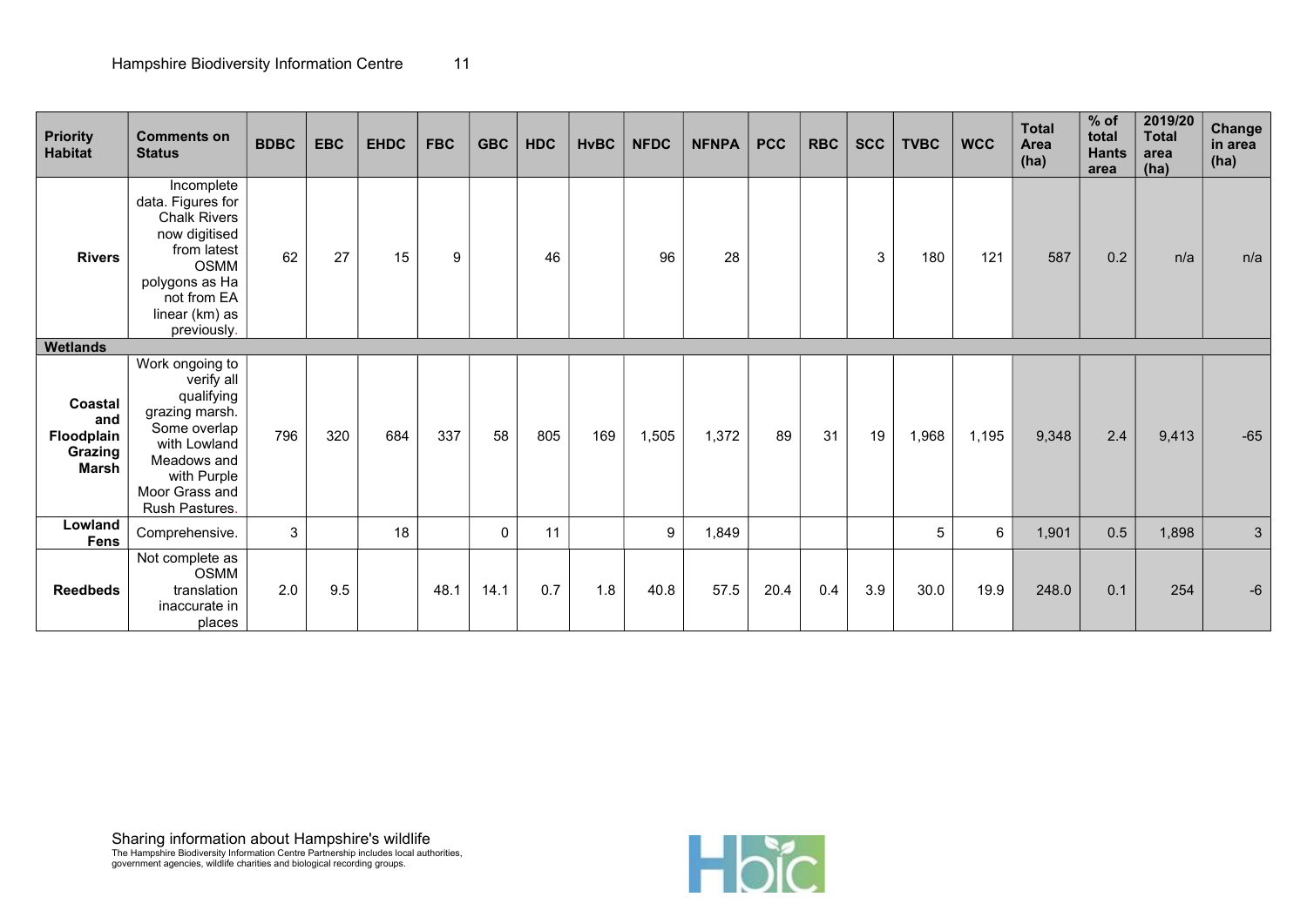| <b>Priority</b><br><b>Habitat</b>                    | <b>Comments on</b><br><b>Status</b>                            | <b>BDBC</b> | <b>EBC</b> | <b>EHDC</b> | <b>FBC</b> | <b>GBC</b> | <b>HDC</b> | <b>HvBC</b> | <b>NFDC</b> | <b>NFNPA</b> | <b>PCC</b> | <b>RBC</b> | <b>SCC</b>     | <b>TVBC</b>    | <b>WCC</b>     | <b>Total</b><br>Area<br>(ha) | $%$ of<br>total<br><b>Hants</b><br>area | 2019/20<br><b>Total</b><br>area<br>(ha) | <b>Change</b><br>in area<br>(ha) |
|------------------------------------------------------|----------------------------------------------------------------|-------------|------------|-------------|------------|------------|------------|-------------|-------------|--------------|------------|------------|----------------|----------------|----------------|------------------------------|-----------------------------------------|-----------------------------------------|----------------------------------|
| Coastal                                              |                                                                |             |            |             |            |            |            |             |             |              |            |            |                |                |                |                              |                                         |                                         |                                  |
| Coastal<br>saltmarsh                                 | EA data partly<br>verified.                                    |             | 28         |             | 29         | 29         |            | 212         | 158         | 374          | 59         |            | $\overline{c}$ | $\overline{2}$ | $\overline{2}$ | 895                          | 0.2                                     | 896                                     | $-1$                             |
| Coastal<br>Sand<br><b>Dunes</b>                      | Comprehensive.                                                 |             | 0.1        |             |            | 0.4        |            | 39.5        | 2.0         | 5.1          | 0.3        |            | 0.2            |                |                | 47.0                         | 0.0                                     | 47                                      | $\pmb{0}$                        |
| Coastal<br>Vegetated<br><b>Shingle</b>               | Comprehensive.                                                 |             | 3.4        |             | 11.9       | 62.5       |            | 46.4        | 19.6        | 48.5         | 20.9       |            | 2.7            |                |                | 216.0                        | 0.1                                     | 218                                     | $-2$                             |
| Intertidal<br>mudflats                               | EA data partly<br>verified. OSMM<br>update needs<br>rechecking |             | 166        |             | 298        | 108        |            | 1,324       | 406         | 838          | 1,174      |            | 128            |                | 6              | 4,448                        | 1.2                                     | 4,463                                   | $-15$                            |
| <b>Maritime</b><br><b>Cliff and</b><br><b>Slopes</b> | Comprehensive.                                                 |             |            |             | 1.4        |            |            | 0.8         | 36.9        | 2.9          |            |            |                |                |                | 42.0                         | 0.0                                     | 42                                      | $\mathbf 0$                      |
| <b>Saline</b><br>lagoons                             | Comprehensive.                                                 |             |            |             | 1.3        | 9.9        |            | 4.5         | 4.4         | 32.9         | 3.6        |            | 0.0            |                |                | 57.0                         | 0.0                                     | 55                                      | $\overline{2}$                   |
| <b>Marine</b>                                        |                                                                |             |            |             |            |            |            |             |             |              |            |            |                |                |                |                              |                                         |                                         |                                  |
| <b>Seagrass</b><br>beds                              | Not<br>Comprehensive.<br>Separate HWT<br>data available.       |             |            |             |            |            |            | 45.4        |             |              | 3.2        |            |                |                |                | 48.0                         | 0.0                                     | 49                                      | $-1$                             |
| <b>Total</b>                                         |                                                                | 8,483       | 1,350      | 7,993       | 1,326      | 429        | 4,479      | 2,143       | 5,080       | 30,475       | 1,468      | 584        | 579            | 9,377          | 8,413          | 82,176                       | 21.0                                    | 82,360                                  | $-184$                           |

#### Notes:

1. The extent of Priority habitat remains at 21% of the total area of Hampshire and the New Forest National Park area.

2. The Combined total area of Hampshire (to LWM) & NF National Park is 388,467 ha.

3. The figures for Priority Habitats have changed in parts quite significantly – see section 1.2.3. The recent upgrade to latest OSMM has 'tidied up' the layer but has also suggested many changes that still need to be verified where HBIC surveys do not exist. HBIC has also used SSSI condition assessments and the EA chalk stream layer in order to update the habitat layer in areas where there were no HBIC field surveys. Other Changes in Priority Habitat areas are a

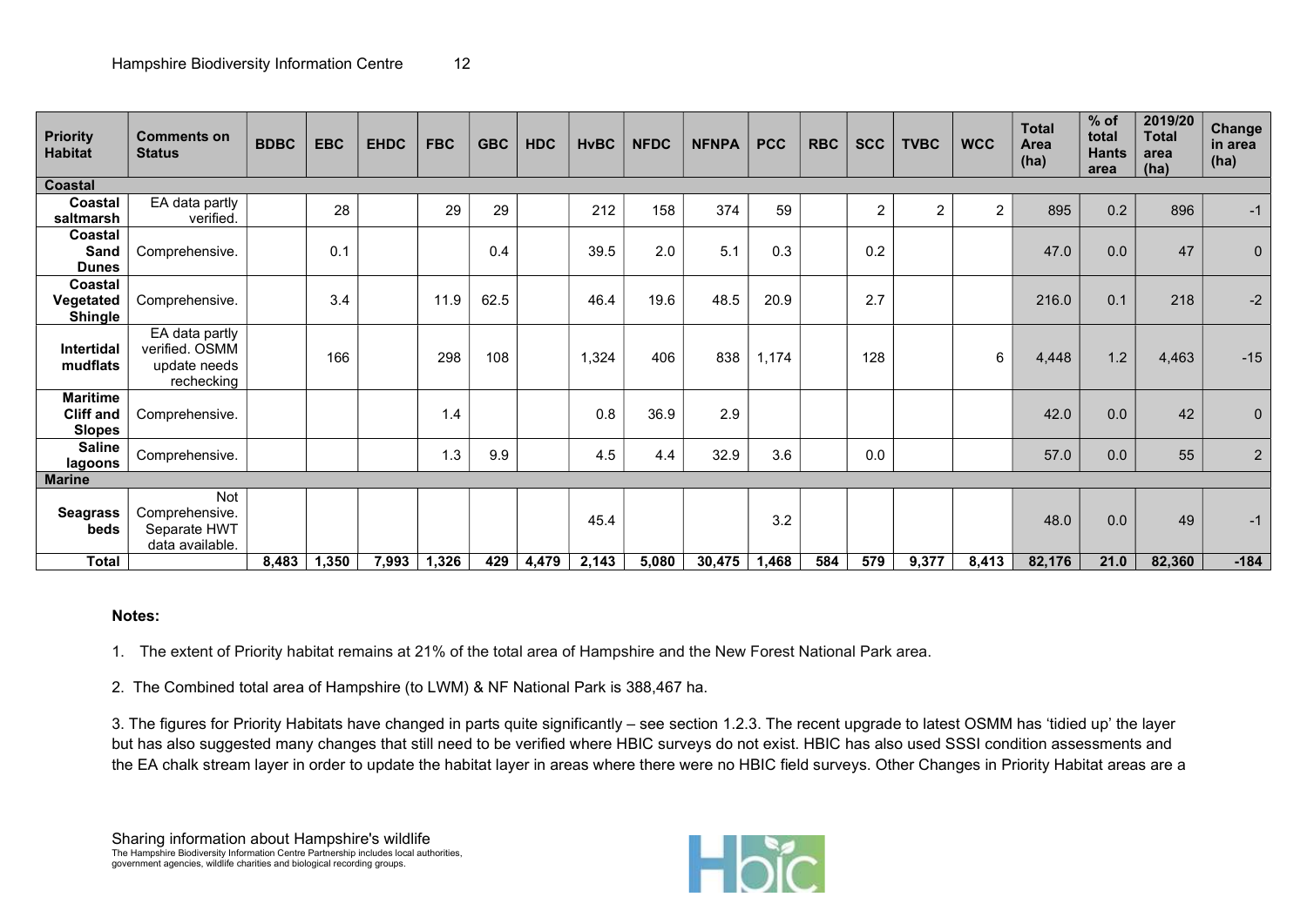result of new survey information whereby the changes may have taken place over a long period of time, anything between 5 and 20 years or when the last survey was undertaken or may have been a re-interpretation of data.

4. The Hampshire and LPA totals of Priority habitat are the sum of the individual Priority habitat types (excluding Arable Field Margins, Hedgerows and Rivers). This is not the total area of land covered by Priority habitat within Hampshire and each LPA because some Priority habitat types overlap and hence are double counted (e.g. Floodplain Grazing Marsh may overlap Lowland Meadows or Purple Moor Grass and Rush Pastures).

5. Salt-marsh and inter-tidal mudflat figures should be added together for the time being.

6. Very minor changes in area might not always reflect real change because of the rounding of figures.

7. The rounding of figures may also not reflect the more detailed figures given in the District accounts.

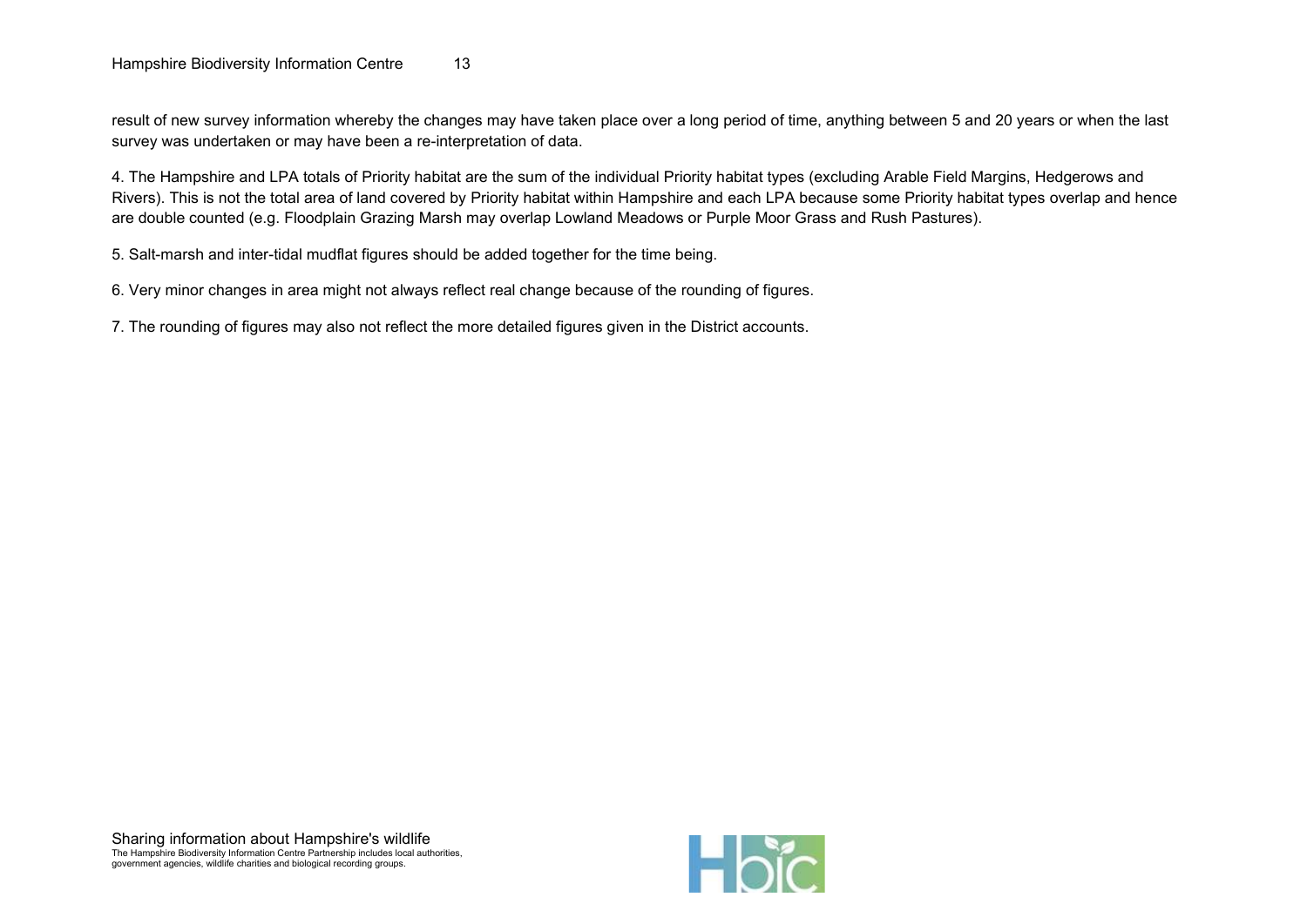## 3 Nature Conservation Designations

Table 2: Extent of Nature Conservation Designations in Hampshire (as at 31st March 2021)

| <b>Designation</b>                   | <b>BDBC</b><br>(ha) | <b>EBC</b><br>(ha) | <b>EHDC</b><br>(ha) | <b>FBC</b><br>(ha) | GBC<br>(ha) | <b>HDC</b><br>(ha) | <b>HvBC</b><br>(ha) | <b>IFDC</b><br>(ha) | <b>NFNPA</b><br>(ha) | <b>PCC</b><br>(ha) | <b>RBC</b><br>(ha) | <b>SCC</b><br>(ha) | TVBC<br>(ha) | <b>WCC</b><br>(ha) | Total<br>area<br>(ha) | % of<br><b>Hants</b> | 2019/20<br>Total<br>area<br>(ha) | Change<br>in area<br>(ha) |
|--------------------------------------|---------------------|--------------------|---------------------|--------------------|-------------|--------------------|---------------------|---------------------|----------------------|--------------------|--------------------|--------------------|--------------|--------------------|-----------------------|----------------------|----------------------------------|---------------------------|
| <b>LNR</b>                           | 267                 | 242                | 338                 | 418                | 40          | 76                 | 218                 | 32                  | 416                  | 118                |                    | 48                 | 102          | 103                | 2.420                 | 0.62                 | 2,398                            | 22                        |
| <b>NNR</b>                           | 23                  |                    | 358                 | 120                |             | 31                 |                     | 339                 | .199                 |                    |                    |                    |              | 103                | 2.173                 | 0.56                 | 2.173                            |                           |
| <b>RAMSAR</b>                        |                     | 184                |                     | 540                | 165         |                    | 2.430               | .629                | 30.151               | .708               |                    | 111                | 52           | 23                 | 36,993                | 9.52                 | 36.993                           |                           |
| <b>SAC</b>                           |                     | 296                | .539                | 195                |             |                    | 2,270               | 614                 | 30.643               | 542                |                    | 20                 | 788          | 182                | 37.093                | 9.55                 | 37,091                           |                           |
| <b>SPA</b>                           |                     | 590                | 757                 | 629                | 378         | 2.099              | 2.556               | 2,324               | 30.123               | 3.137              | 451                | 655                | 599          | 23                 | 45.321                | 1.67                 | 41.797                           | 3,524                     |
| <b>SSSI</b>                          | 806                 | 427                | 2.710               | 563                | 265         | 2.696              | 2,677               | 2.57'               | 32.189               | .787               | 47'                | 216                | .868         | .313               | 50.559                | 13.02                | 50,559                           |                           |
| <b>Stat Sites</b><br><b>Combined</b> | 883                 | .001               | 2.816               | 771                | 335         | 2,724              | 2.726               | .188                | 32.267               | 2.172              | 474                | 795                | .930         | ,365               | 53.447                | 13.76                | 51.373                           | 2,074                     |
| <b>SINC</b>                          | 6,264               | 821                | 73<br>6.1           | 610                | 358         | 2.036              | 882                 | 2.453               | 3.047                | 342                | 448                | 424                | 5.654        | 6.534              | 36.046                | 9.19                 | 36.066                           | $-20$                     |

#### Notes:

1. There was one new LNR, Beggarwood Park, designated during 2020/21 within Basingstoke Borough

2. A total of 10 new SINCs were approved by the SINC panel and designated during 2020/21. One SINCs was deleted. The net increase in overall SINC area was -20.41ha

3. The figures now include the new marine SPA 'Solent and Dorset Coast' although it has been clipped in the habitat tables to exclude the open water habitat.

4. The statutory sites data was downloaded from Natural England on 1st April, so the data has been considered to be as at 31st March 2021.

5. The area totals for 'Statutory sites combined' do not equal the total for each of the individual statutory site designations for each district because there is often an overlap between statutory designations.

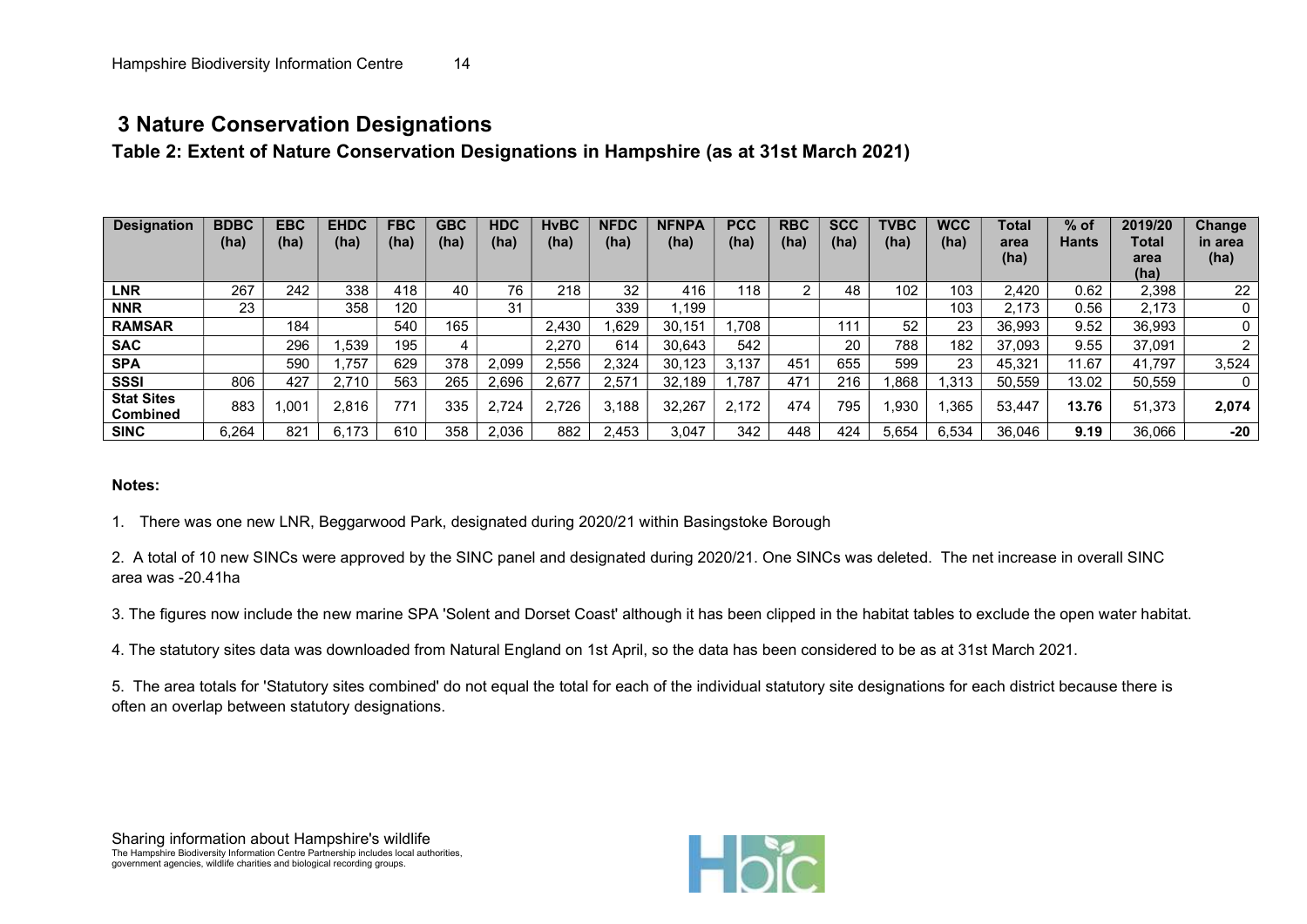## 4 Priority habitats within Designated Sites

Table 3: Extent of Priority habitats within Designated Sites in Hampshire (as at 31st March 2021)

| <b>Designated</b><br><b>Sites</b>                                                    | <b>BDBC</b><br>(ha) | <b>EBC</b><br>(ha) | <b>EHDC</b><br>(ha) | <b>FBC</b><br>(ha) | <b>GBC</b><br>(ha) | <b>HDC</b><br>(ha) | <b>HvBC</b><br>(ha) | <b>NFDC</b><br>(ha) | <b>NFNPA</b><br>(ha) | <b>PCC</b><br>(ha) | <b>RBC</b><br>(ha) | <b>SCC</b><br>(ha) | <b>TVBC</b><br>(ha) | <b>WCC</b><br>(ha) | <b>Total</b><br>area<br>(ha) | $%$ of<br>total<br><b>Priority</b><br>Habitat | 2019/20<br><b>Total</b><br>area<br>(ha) | Change<br>area (ha) |
|--------------------------------------------------------------------------------------|---------------------|--------------------|---------------------|--------------------|--------------------|--------------------|---------------------|---------------------|----------------------|--------------------|--------------------|--------------------|---------------------|--------------------|------------------------------|-----------------------------------------------|-----------------------------------------|---------------------|
| <b>Priority</b><br>habitat<br>within<br><b>Statutory</b><br>sites<br>combined        | 660                 | 540                | 1,672               | 641                | 228                | 1,197              | 1,728               | 2,116               | 25,696               | 1,368              | 164                | 278                | 1,552               | 1,092              | 38,932                       | 47.40                                         | 38,265                                  | 667                 |
| <b>Priority</b><br>habitat<br>within SINC                                            | 4,266               | 535                | 3,369               | 414                | 152                | 1,375              | 313                 | 1,591               | 1,835                | 174                | 229                | 260                | 3,671               | 3,851              | 22,035                       | 26.83                                         | 22,052                                  | $-17$               |
| Total<br>combined                                                                    | 4,891               | 1,026              | 4,985               | 959                | 371                | 2,551              | 2,029               | 3,522               | 27,521               | 1,428              | 390                | 495                | 5,065               | 4,904              | 60,137                       | 73.21                                         | 59,552                                  | 585                 |
| % of total<br><b>Priority</b><br><b>Habitat</b><br>covered by<br>all<br>designations | 58                  | 76                 | 62                  | 72                 | 86                 | 57                 | 95                  | 69                  | 90                   | 97                 | 67                 | 85                 | 54                  | 58                 | 73                           |                                               |                                         |                     |

#### Notes:

1. The total area of Habitat in Hampshire (to LWM) & NF National Park = 82,143 ha.

2. The area totals for 'Total combined' designated sites do not equal the sum of the 'statutory sites combined' and 'SINC' figures for each district and the total for Hampshire because there is some overlap between statutory designated sites and SINCs.

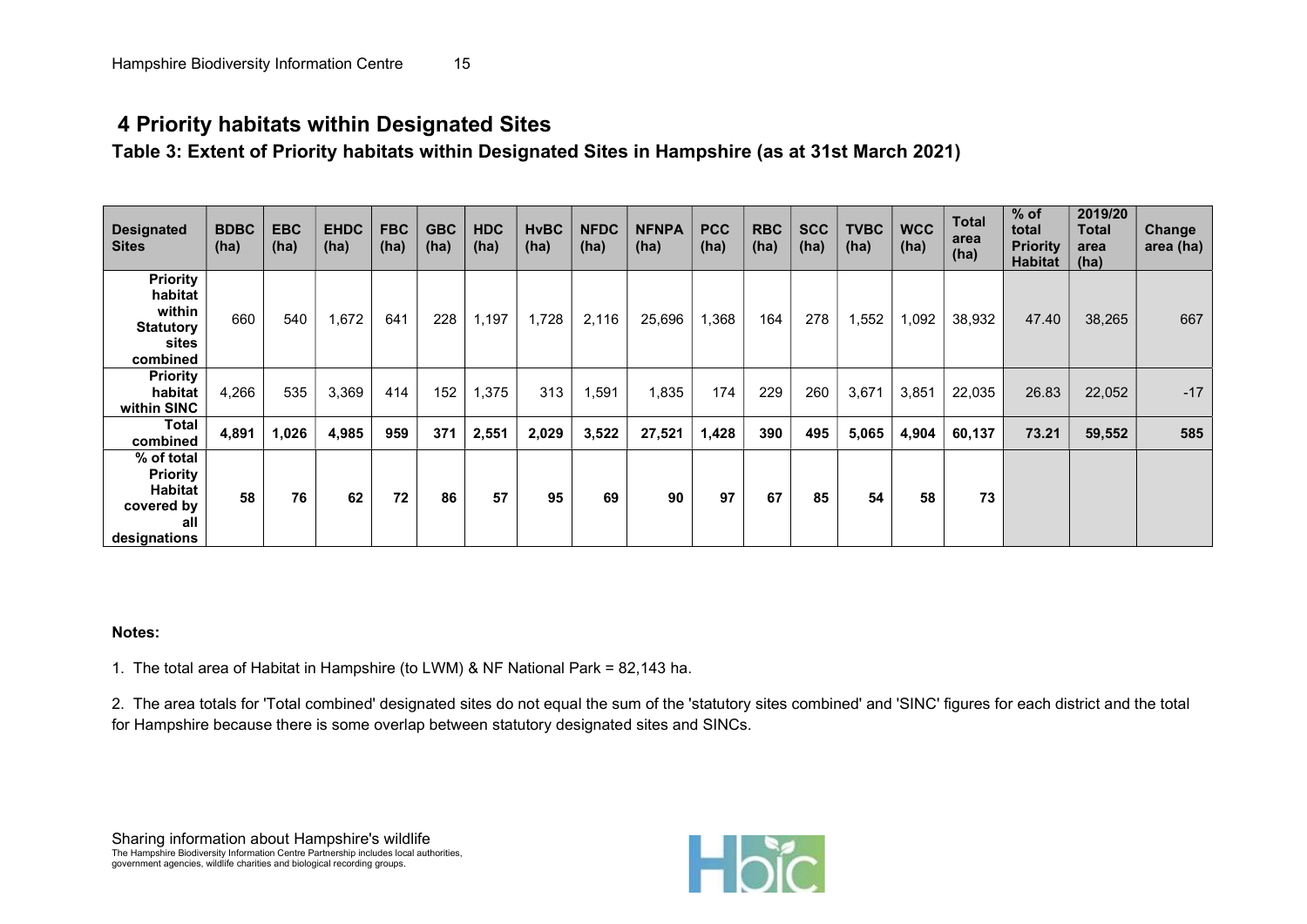# 5 Condition of Sites of Special Scientific Interest (SSSIs)

Table 4: Condition of Sites of Special Scientific Interest (SSSIs) in Hampshire (as at 31st March 2021)

| <b>District</b>                      | <b>Favourable</b> |             | <b>Unfavourable</b><br><b>Recovering</b> |          | Unfavourable No<br>Change |          | Unfavourable<br><b>Declining</b> |          | <b>Part Destroyed</b> |             | <b>Destroyed</b>        |             | <b>Grand</b><br><b>Total</b> |
|--------------------------------------|-------------------|-------------|------------------------------------------|----------|---------------------------|----------|----------------------------------|----------|-----------------------|-------------|-------------------------|-------------|------------------------------|
|                                      | Area (ha)         | Area<br>(%) | Area (ha)                                | Area (%) | Area (ha)                 | Area (%) | Area (ha)                        | Area (%) | <b>Area</b><br>(ha)   | Area<br>(%) | Area<br>(ha)            | Area<br>(%) | Area<br>(ha)                 |
| <b>Basingstoke</b><br>& Deane        | 500               | 61.99%      | 241                                      | 29.92%   | 60                        | 7.49%    | 5                                | 0.6%     |                       |             |                         |             | 806                          |
| Eastleigh                            | 197               | 46.19%      | 145                                      | 33.91%   | 84                        | 19.68%   |                                  |          |                       |             | $\overline{\mathbf{A}}$ | 0.22%       | 427                          |
| East<br><b>Hampshire</b>             | 1,378             | 50.84%      | 1,284                                    | 47.38%   | 46                        | 1.7%     | $\overline{c}$                   | 0.08%    |                       |             |                         |             | 2,710                        |
| Fareham                              | 242               | 42.97%      | 151                                      | 26.81%   | 165                       | 29.39%   | 5                                | 0.84%    |                       |             |                         |             | 563                          |
| Gosport<br><b>District</b>           | 57                | 21.34%      | 82                                       | 30.91%   | 120                       | 45.33%   | $\overline{2}$                   | 0.74%    |                       |             | 4                       | 1.68%       | 265                          |
| <b>Hart</b>                          | 494               | 18.33%      | 2,085                                    | 77.34%   | 10                        | 0.36%    | 101                              | 3.74%    | 6                     | 0.24%       |                         |             | 2,696                        |
| <b>Havant</b>                        | 47                | 1.77%       | 1,695                                    | 63.32%   | 63                        | 2.34%    | 872                              | 32.57%   |                       |             |                         |             | 2,677                        |
| <b>New Forest</b><br><b>District</b> | 1,144             | 44.49%      | 1,203                                    | 46.79%   | 176                       | 6.83%    | 49                               | 1.89%    |                       |             |                         |             | 2,572                        |
| <b>New Forest</b><br><b>NP</b>       | 17,244            | 53.57%      | 13,402                                   | 41.63%   | 977                       | 3.04%    | 563                              | 1.75%    |                       |             | $\overline{2}$          | 0.01%       | 32,188                       |
| <b>Portsmouth</b>                    | 170               | 9.53%       | 869                                      | 48.62%   | 746                       | 41.75%   |                                  |          |                       |             | $\overline{2}$          | 0.1%        | 1,787                        |
| <b>Rushmoor</b>                      | 72                | 15.34%      | 393                                      | 83.37%   |                           | $0\%$    | 6                                | 1.29%    |                       |             |                         |             | 471                          |
| Southampton                          | 111               | 51.28%      | 102                                      | 47.29%   | 3                         | 1.43%    |                                  |          |                       |             |                         |             | 216                          |
| <b>Test Valley</b>                   | 325               | 17.38%      | 1,335                                    | 71.47%   | 191                       | 10.21%   | 18                               | 0.94%    |                       |             |                         |             | 1,869                        |
| Winchester                           | 411               | 31.28%      | 627                                      | 47.75%   | 182                       | 13.85%   | 86                               | 6.52%    |                       |             | 8                       | 0.59%       | 1,314                        |
| <b>Grand Total</b>                   | 22,392            | 44.3%       | 23,614                                   | 46.7%    | 2,823                     | 5.6%     | 1,709                            | 3.4%     | 6                     | 0%          | 17                      | 0%          | 50,561                       |

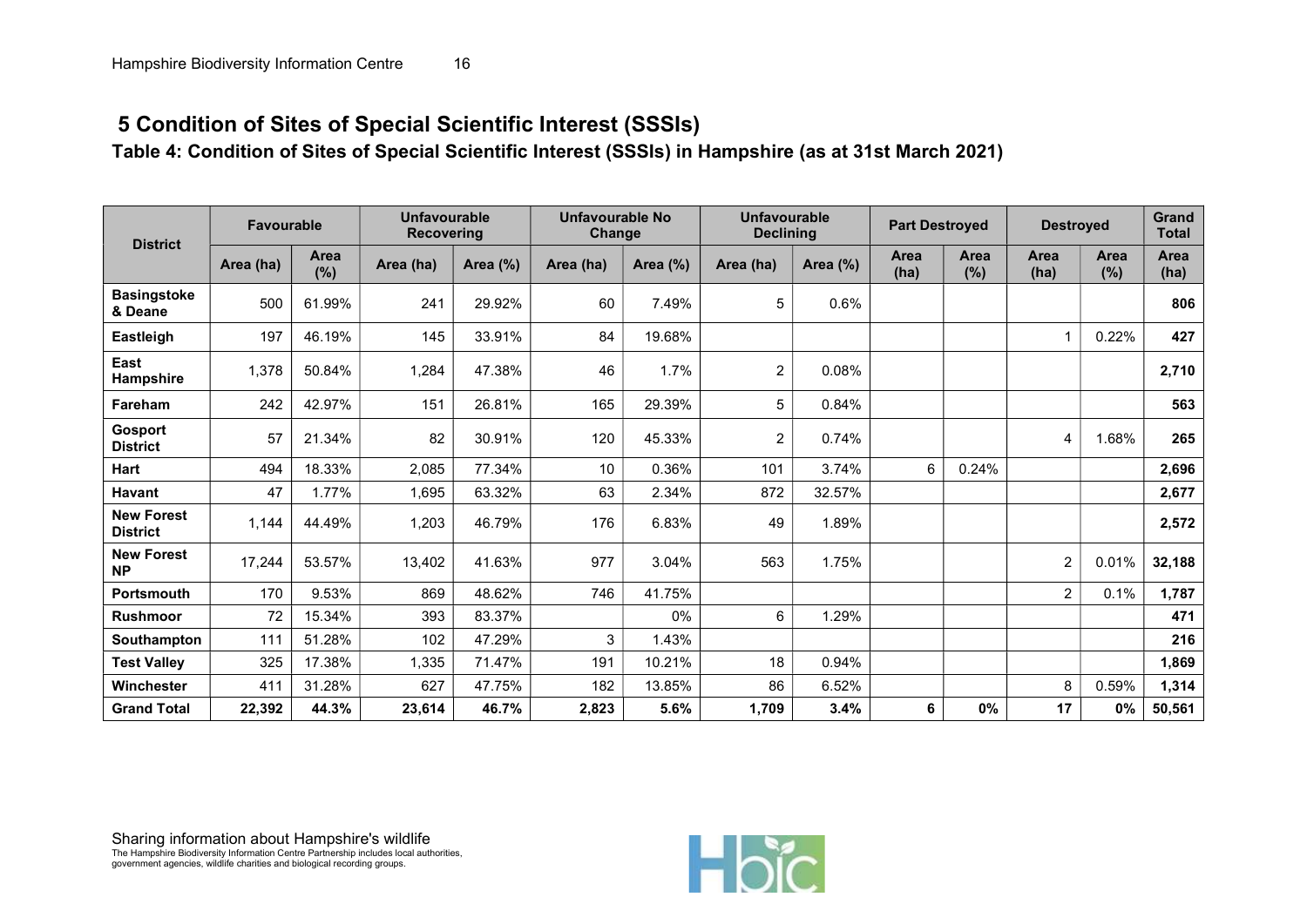| <b>District</b>                |         | %SSSI in 'Favourable' or<br>'Unfavourable Recovering' condition |          |
|--------------------------------|---------|-----------------------------------------------------------------|----------|
|                                | 2019/20 | 2020/21                                                         | Change   |
| <b>Basingstoke &amp; Deane</b> | 91.91%  | 91.91%                                                          | 0%       |
| Eastleigh                      | 80.11%  | 80.11%                                                          | 0%       |
| <b>East Hampshire</b>          | 99.79%  | 98.22%                                                          | $-1.57%$ |
| Fareham                        | 69.77%  | 69.77%                                                          | 0%       |
| <b>Gosport District</b>        | 52.25%  | 52.25%                                                          | 0%       |
| <b>Hart</b>                    | 94.48%  | 95.67%                                                          | 1.19%    |
| <b>Havant</b>                  | 65.09%  | 65.09%                                                          | 0%       |
| <b>New Forest District</b>     | 91.28%  | 91.28%                                                          | 0%       |
| <b>New Forest NP</b>           | 95.35%  | 95.21%                                                          | $-0.14%$ |
| <b>Portsmouth</b>              | 58.15%  | 58.15%                                                          | 0%       |
| <b>Rushmoor</b>                | 98.71%  | 98.71%                                                          | 0%       |
| Southampton                    | 98.57%  | 98.57%                                                          | 0%       |
| <b>Test Valley</b>             | 88.85%  | 88.85%                                                          | 0%       |
| Winchester                     | 79.74%  | 79.03%                                                          | $-0.71%$ |
| Total                          | 91.13%  | 90.99%                                                          | $-0.14%$ |

Table 5: Percentages for SSSIs in Favourable & Unfavourable Recovering condition in Hampshire (as at 31st March 2021)

#### Summary:

1. The total amount of SSSI in Hampshire in 'Favourable' or 'Unfavourable Recovering' condition now lies at 90.99%, a decrease of 0.14% from 2019-20

2. The total amount of SSSI in each District may differ from Natural England figures because NE do not always assign separate portions of SSSIs to the correct District; where the majority of a SSSI occurs within another District (and hence is assigned to that District) HBIC will clip the SSSI management units exactly to the District boundaries.

3. There are minor discrepancies in totals for LPA area compared to the LPA detailed tables because of different rounding levels.

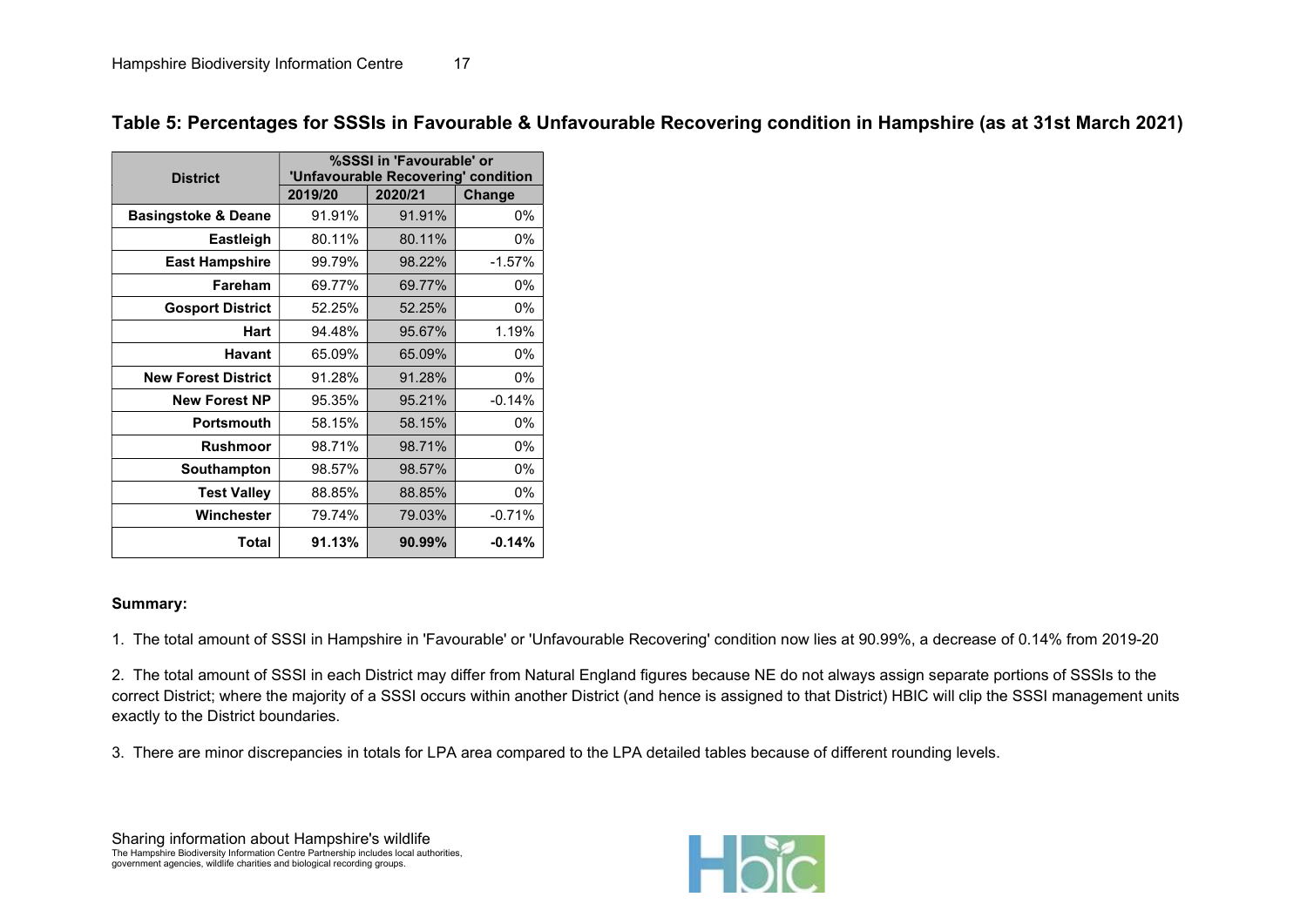4. The mudflats within the harbours of Portsmouth, Langstone and Chichester continue to be assessed as 'unfavourable' due to ongoing eutrophication and growth of dense macroalgae mats For Winchester, much of the River Itchen continues to be assessed as 'Unfavourable no change' as it fails on phosphates, macrophyte diversity and bank vegetation.

Information on the condition assessment of Hampshire's SSSIs can be found at https://designatedsites.naturalengland.org.uk/

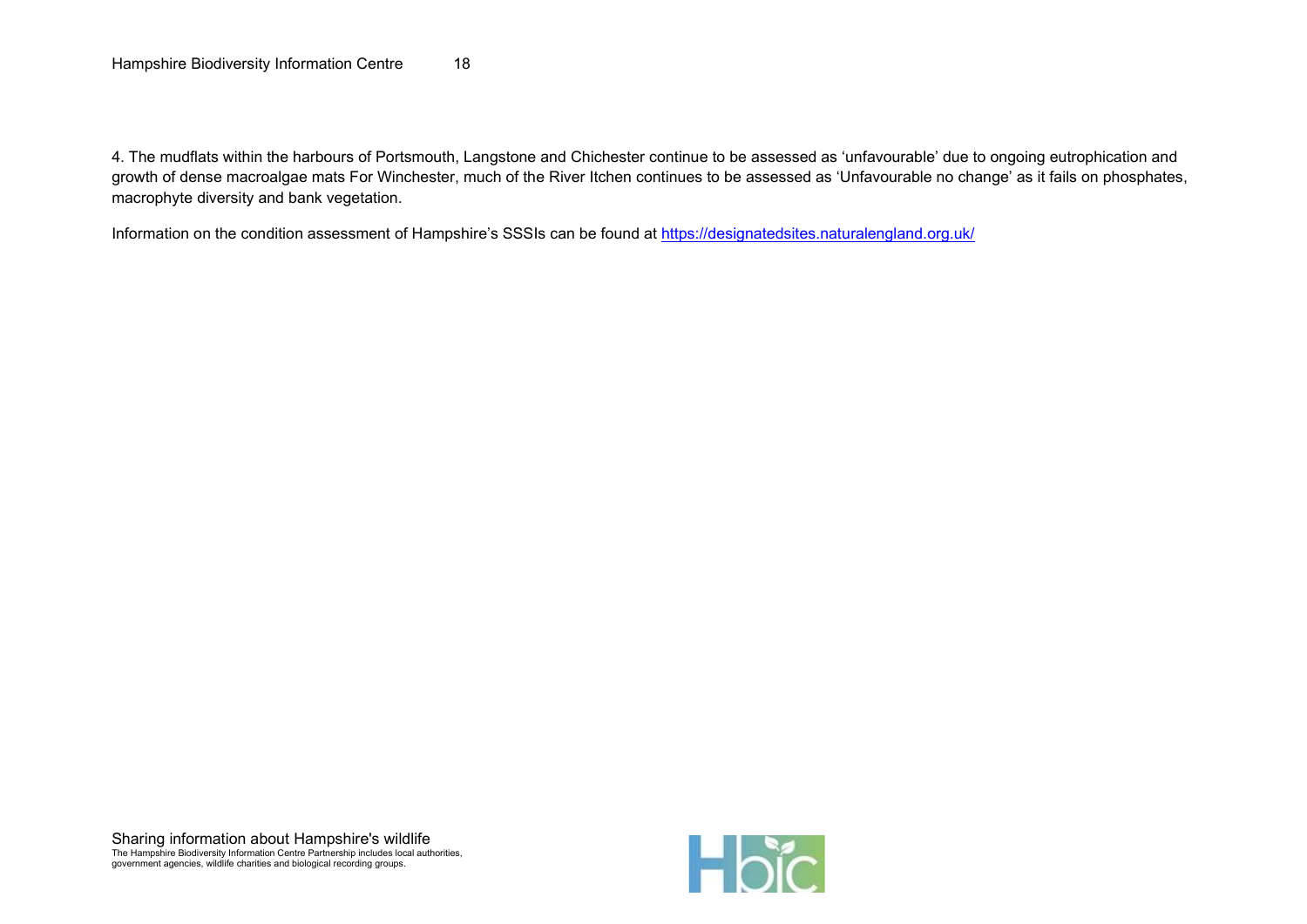# 6 SINC changes observed and recorded

Table 6: Extent of changes observed and recorded between 1st April 2020 and 31st March 2021

|                 | <b>SINCs</b><br>(31/03/2020) |                     |               | <b>SINCs</b><br>(31/03/2021) | <b>New SINCs</b> |                     | <b>Amended SINCs</b> |                     | <b>Deleted SINCs</b> |                     |                | <b>Net change</b>   |                                    |
|-----------------|------------------------------|---------------------|---------------|------------------------------|------------------|---------------------|----------------------|---------------------|----------------------|---------------------|----------------|---------------------|------------------------------------|
| <b>District</b> | <b>Number</b>                | <b>Area</b><br>(ha) | <b>Number</b> | <b>Area</b><br>(ha)          | <b>Number</b>    | <b>Area</b><br>(ha) | <b>Number</b>        | <b>Area</b><br>(ha) | <b>Number</b>        | <b>Area</b><br>(ha) | <b>Number</b>  | <b>Area</b><br>(ha) | $\frac{9}{6}$<br>change<br>in area |
| <b>BDBC</b>     | 815                          | 6,248.60            | 820           | 6,263.89                     | 5                | 14.67               | 1                    | 0.62                |                      |                     | 5              | 15.29               | 0.24                               |
| <b>EBC</b>      | 150                          | 821.04              | 150           | 821.25                       |                  |                     |                      | 0.21                |                      |                     | $\mathbf{0}$   | 0.21                | 0.03                               |
| <b>EHDC</b>     | 573                          | 6,169.16            | 574           | 6,173.20                     | $\mathbf{1}$     | 4.04                | $\overline{2}$       | 0.00                |                      |                     |                | 4.04                | 0.07                               |
| <b>FBC</b>      | 110                          | 609.85              | 110           | 609.85                       |                  |                     |                      | 0.00                |                      |                     | $\mathbf{0}$   | 0.00                | 0.00                               |
| <b>GBC</b>      | 39                           | 373.29              | 39            | 357.54                       |                  |                     | 3                    | $-15.75$            |                      |                     | $\mathbf{0}$   | $-15.75$            | $-4.22$                            |
| <b>HDC</b>      | 283                          | 2,036.14            | 284           | 2,036.31                     | $\mathbf{1}$     | 0.17                |                      |                     |                      |                     | $\mathbf{1}$   | 0.17                | 0.01                               |
| <b>HvBC</b>     | 145                          | 881.97              | 145           | 881.97                       |                  |                     |                      |                     |                      |                     | $\mathbf 0$    | 0.00                | 0.00                               |
| <b>NFDC</b>     | 233                          | 2,452.69            | 233           | 2,452.69                     |                  |                     |                      |                     |                      |                     | $\mathbf 0$    | 0.00                | 0.00                               |
| <b>NFNPA</b>    | 396                          | 3,042.45            | 398           | 3,047.40                     | $\overline{2}$   | 4.95                |                      |                     |                      |                     | $\overline{2}$ | 4.95                | 0.16                               |
| <b>PCC</b>      | 27                           | 341.62              | 27            | 341.62                       |                  |                     |                      |                     |                      |                     | $\mathbf{0}$   | 0.00                | 0.00                               |
| <b>RBC</b>      | 43                           | 477.47              | 43            | 447.90                       |                  |                     |                      | $-29.57$            |                      |                     | $\mathbf 0$    | $-29.57$            | $-6.19$                            |
| <b>SCC</b>      | 49                           | 424.23              | 49            | 424.23                       |                  |                     |                      |                     |                      |                     | $\mathbf 0$    | 0.00                | 0.00                               |
| <b>TVBC</b>     | 588                          | 5,652.00            | 588           | 5,654.27                     | $\mathbf{1}$     | 3.19                |                      |                     | $\mathbf{1}$         | $-0.92$             | $\mathbf{0}$   | 2.27                | 0.04                               |
| <b>WCC</b>      | 694                          | 6,536.29            | 694           | 6,534.27                     |                  |                     | 3                    | $-2.02$             |                      |                     | $\mathbf{0}$   | $-2.02$             | $-0.03$                            |
| <b>Total</b>    | 4145                         | 36,066.81           | 4154          | 36,046.40                    | 10               | 27.02               | 12                   | $-46.51$            | $\mathbf 1$          | $-0.92$             | 9              | $-20.41$            | $-9.90$                            |

Sharing information about Hampshire's wildlife The Hampshire Biodiversity Information Centre Partnership includes local authorities, government agencies, wildlife charities and biological recording groups.

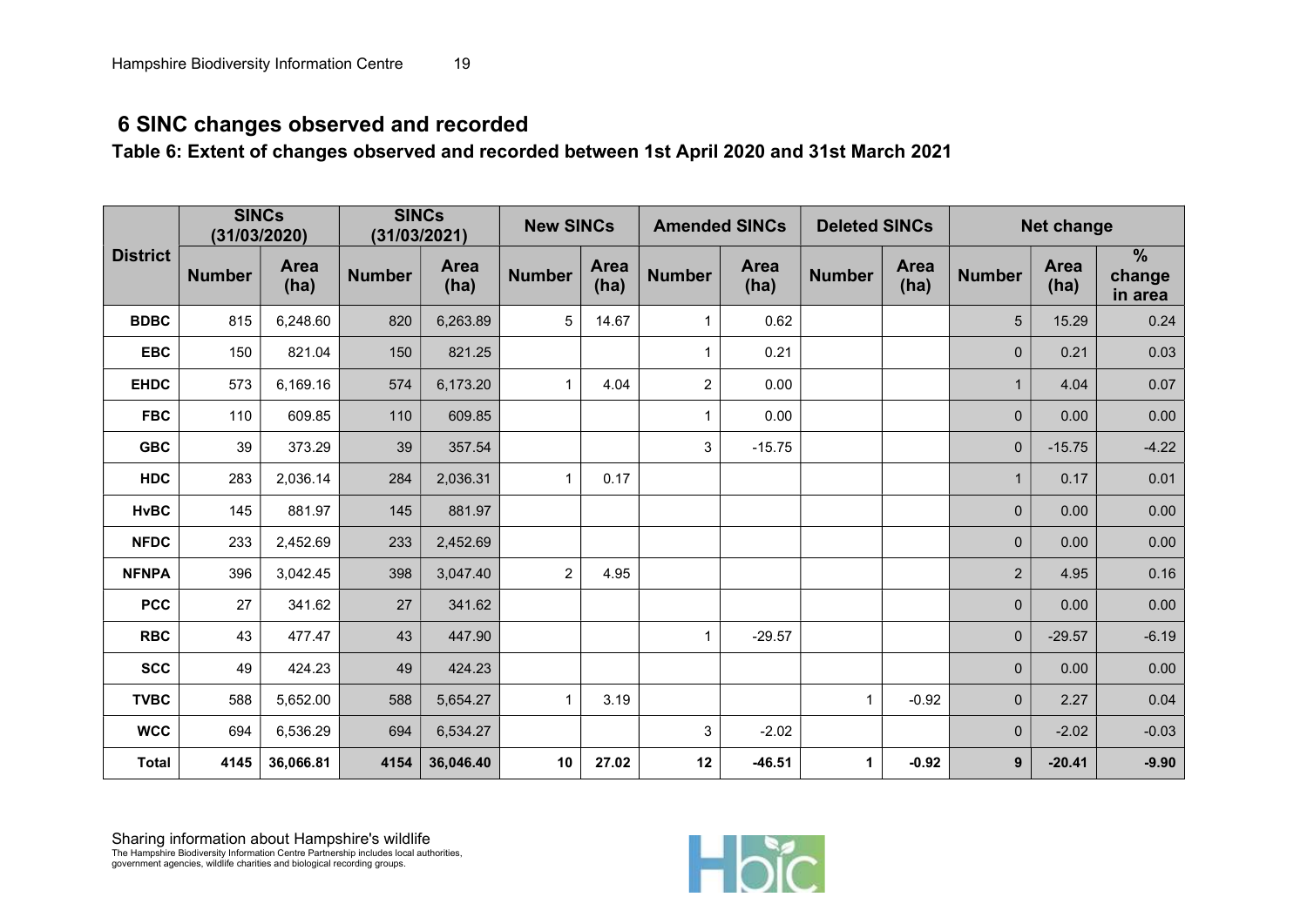- 1. There were 10 new SINCs approved by the SINC panel during 2020-21 resulting in an extra 27 ha designated.
- 2. There were 1 SINCs approved for deletion by the SINC panel during 2020-21 with a loss of about -1ha.
- 3. There were 12 amended SINCs resulting in a loss of 46.5 ha
- 4. See individual District tables for details of new and deleted SINCs and major amendments to SINCs.

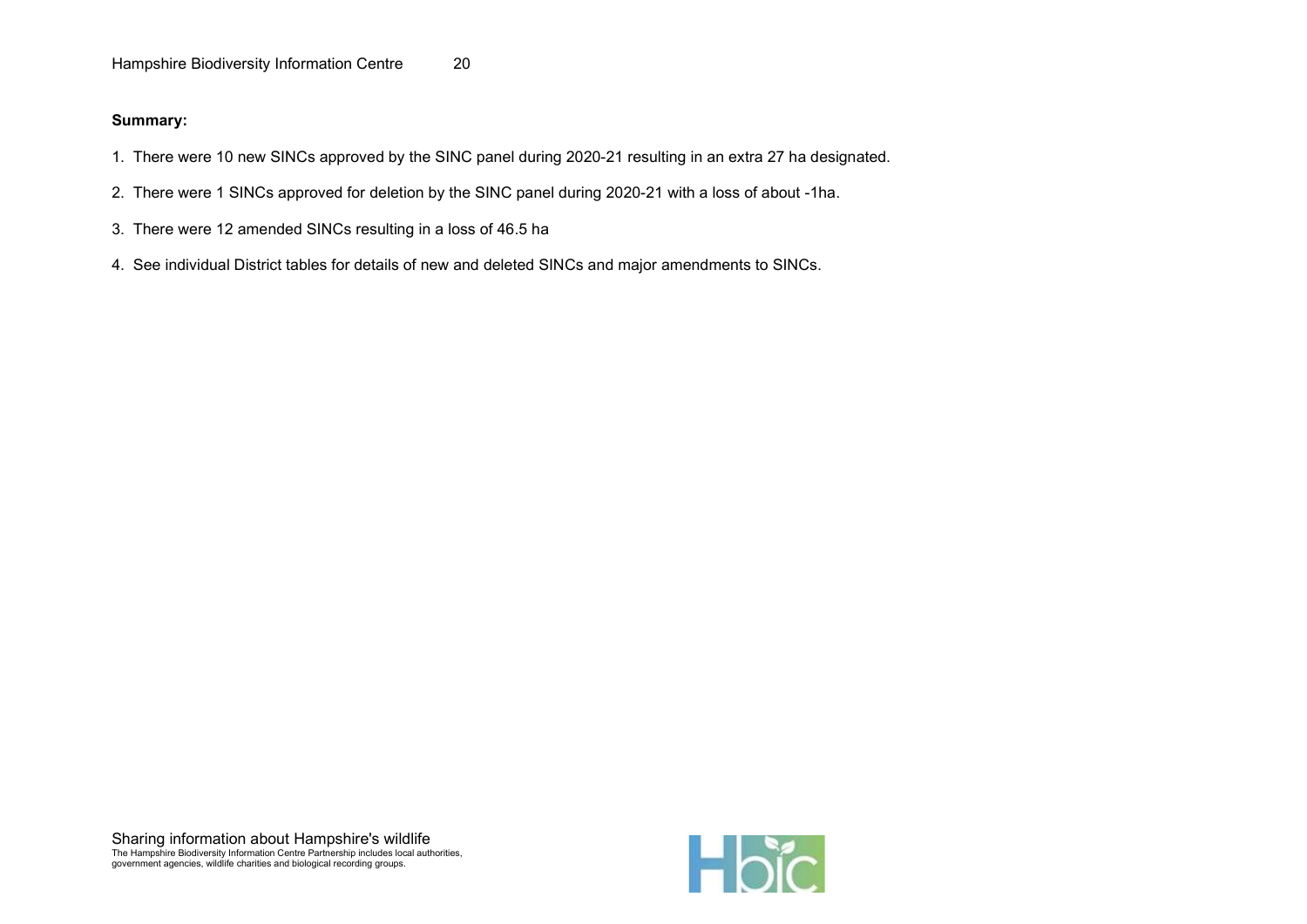# 7. SINCs in Positive Management (SD 160) - Not reported on for 2020-21

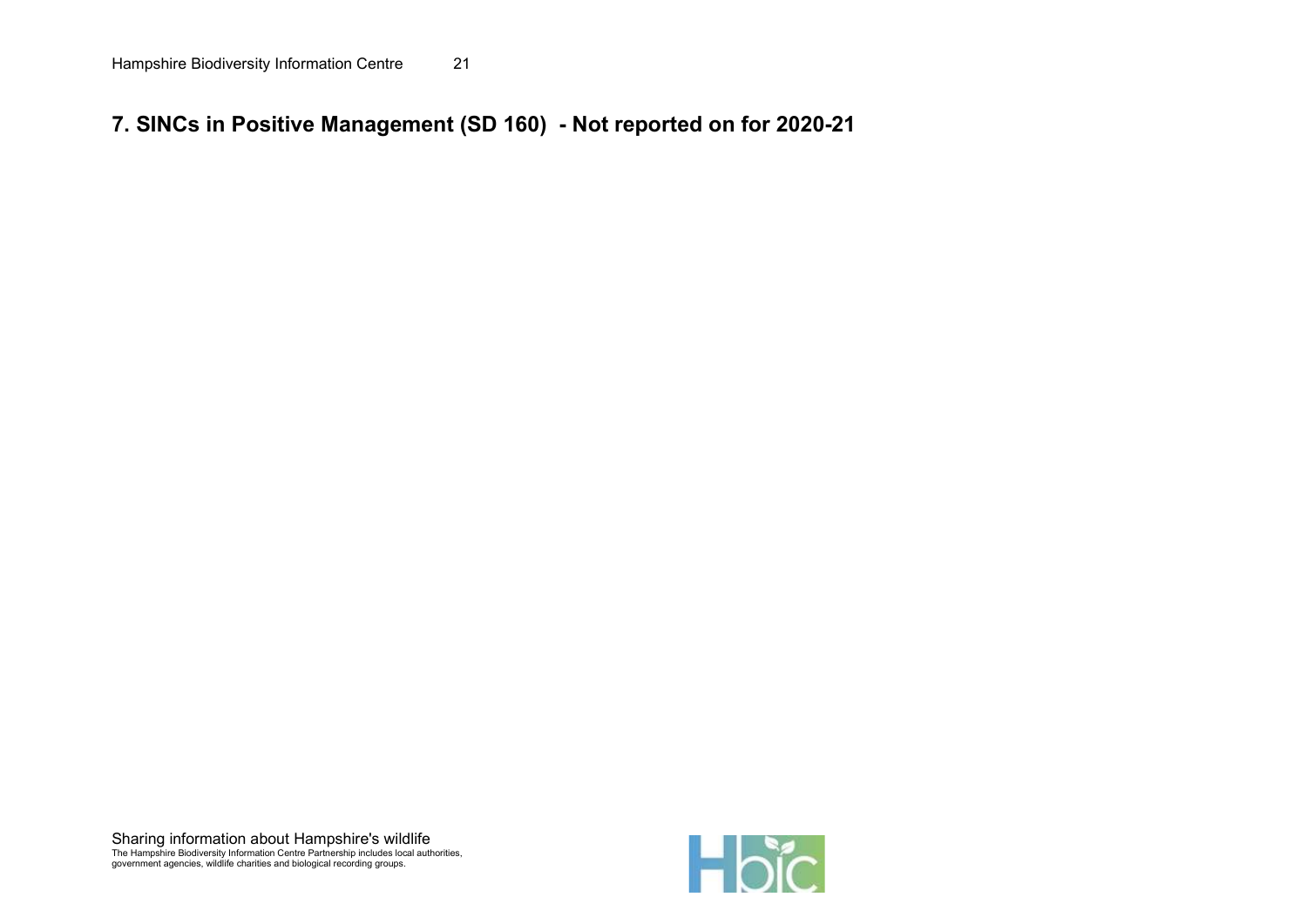# 8 Changes in Priority Species 2011/2021

Note: For the year to 31st March 2021 any change in status in the 50 species is as reported for the 2007-2017 period and will next be updated for the 2012 to 2022 period. Please see previous report for 2019/20:

Microsoft Word - BIC AMR 2019-20 Final with checked chapters only (hants.gov.uk)

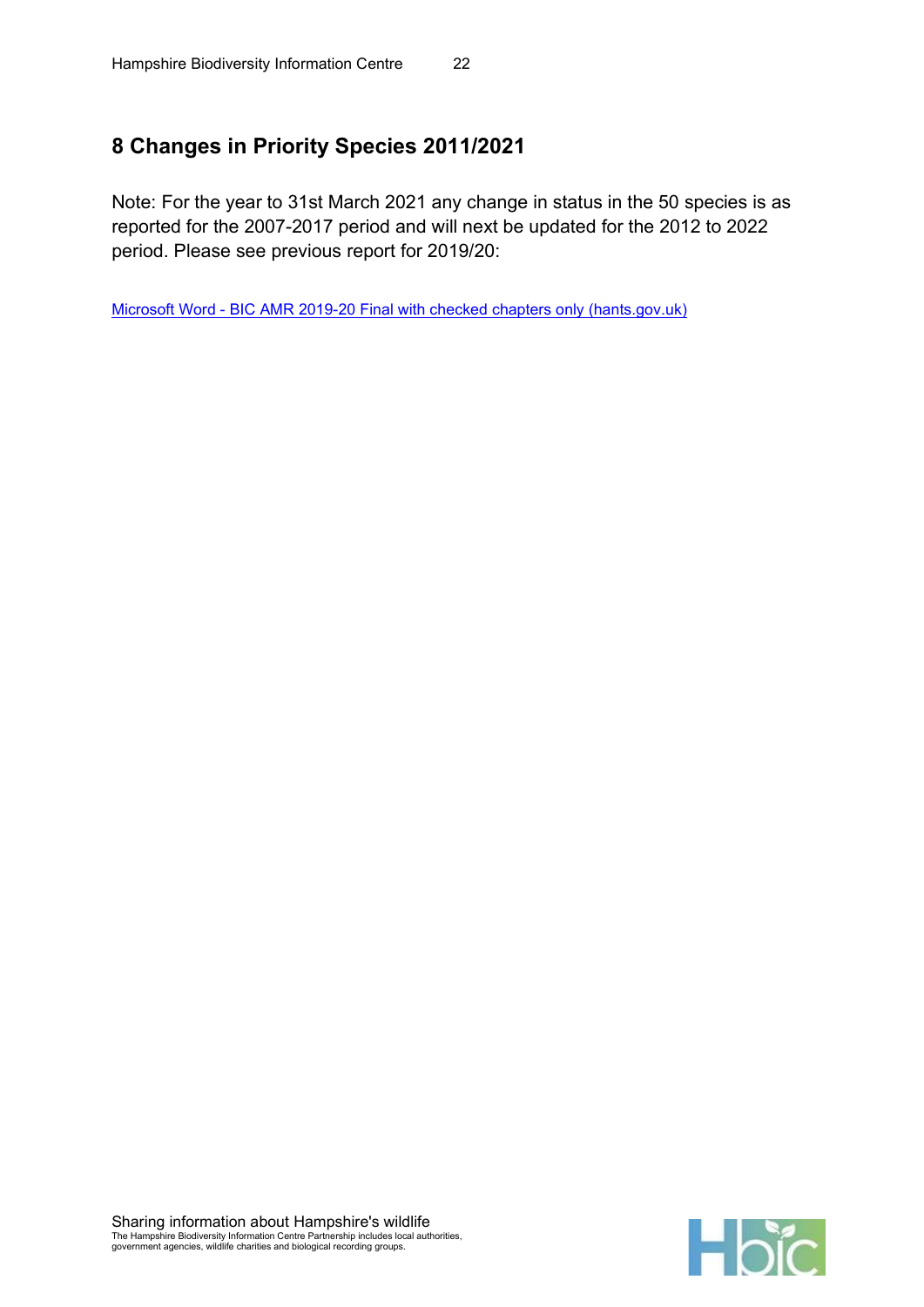# 09 Basingstoke and Deane Borough Council

# 09.1 Priority habitats Table 09A: Extent of Priority habitats (as at 31st March 2021)

| <b>Priority</b><br><b>Habitat</b>                       | <b>Comments on Status</b>                                                                                                                                                           | <b>Combined</b><br><b>Hants</b><br>area (ha) | $%$ of<br><b>Combined</b><br><b>Hants</b><br>area | <b>BDBC</b><br>area<br>(ha) | $%$ of<br><b>BDBC</b><br>area | 2019/20<br><b>BDBC</b><br>area<br>(ha) | Change<br>in area<br>(ha) |
|---------------------------------------------------------|-------------------------------------------------------------------------------------------------------------------------------------------------------------------------------------|----------------------------------------------|---------------------------------------------------|-----------------------------|-------------------------------|----------------------------------------|---------------------------|
| <b>Grasslands</b>                                       |                                                                                                                                                                                     |                                              |                                                   |                             |                               |                                        |                           |
| Lowland<br><b>Calcareous</b><br>Grassland               | Comprehensive                                                                                                                                                                       | 2,028                                        | 0.52                                              | 225                         | 0.35                          | 227                                    | $-2$                      |
| <b>Lowland Dry</b><br><b>Acid</b><br>Grassland          | Comprehensive. Some<br>overlap with Lowland<br>Heath                                                                                                                                | 3,607                                        | 0.93                                              | 24                          | 0.04                          | 24                                     | 0                         |
| Lowland<br><b>Meadows</b>                               | Comprehensive. Some<br>overlap with Coastal and<br><b>Floodplain Grazing Marsh</b><br>and with Wood-Pasture<br>and Parkland.                                                        | 1,537                                        | 0.40                                              | 150                         | 0.24                          | 151                                    | $-1$                      |
| <b>Purple Moor</b><br>Grass and<br><b>Rush Pastures</b> | Comprehensive. Some<br>overlap with Coastal and<br><b>Floodplain Grazing</b><br>Marsh.                                                                                              | 1,568                                        | 0.40                                              | 38                          | 0.06                          | 38                                     | 0                         |
| <b>Heathlands</b>                                       |                                                                                                                                                                                     |                                              |                                                   |                             |                               |                                        |                           |
| Lowland<br><b>Heathland</b>                             | Comprehensive. Some<br>overlap with Lowland Dry<br>Acid Grassland.                                                                                                                  | 11,875                                       | 3.06                                              | 167                         | 0.26                          | 180                                    | $-13$                     |
|                                                         | Woodland, wood-pasture and parkland                                                                                                                                                 |                                              |                                                   |                             |                               |                                        |                           |
| Lowland<br><b>Beech and</b><br>Yew<br>Woodland          | Not comprehensive. On-<br>going work to distinguish<br>from Lowland Mixed<br>Deciduous Woodland.                                                                                    | 438                                          | 0.11                                              | 8.7                         | 0.01                          | 8.7                                    | 0                         |
| Lowland<br><b>Mixed</b><br><b>Deciduous</b><br>Woodland | Ongoing work as all<br>ancient/non ancient<br>woodland has been<br>included yet not all has<br>been surveyed for<br>qualifying NVC types.<br>Also ongoing to remove<br>small clumps | 35,574                                       | 9.16                                              | 6,065                       | 9.57                          | 6,266                                  | $-201$                    |
| <b>Wet Woodland</b>                                     | Fairly comprehensive.<br>Areas will exist in LMDW<br>that are not yet surveyed<br>for qualifying types.                                                                             | 2,195                                        | 0.57                                              | 419                         | 0.66                          | 420                                    | $-1$                      |
| <b>Wood-Pasture</b><br>and Parkland                     | Not comprehensive.<br>Further work needed to<br>classify this habitat within<br>historic parkland.                                                                                  | 5,420                                        | 1.40                                              | 522                         | 0.82                          | 522                                    | $\mathbf 0$               |

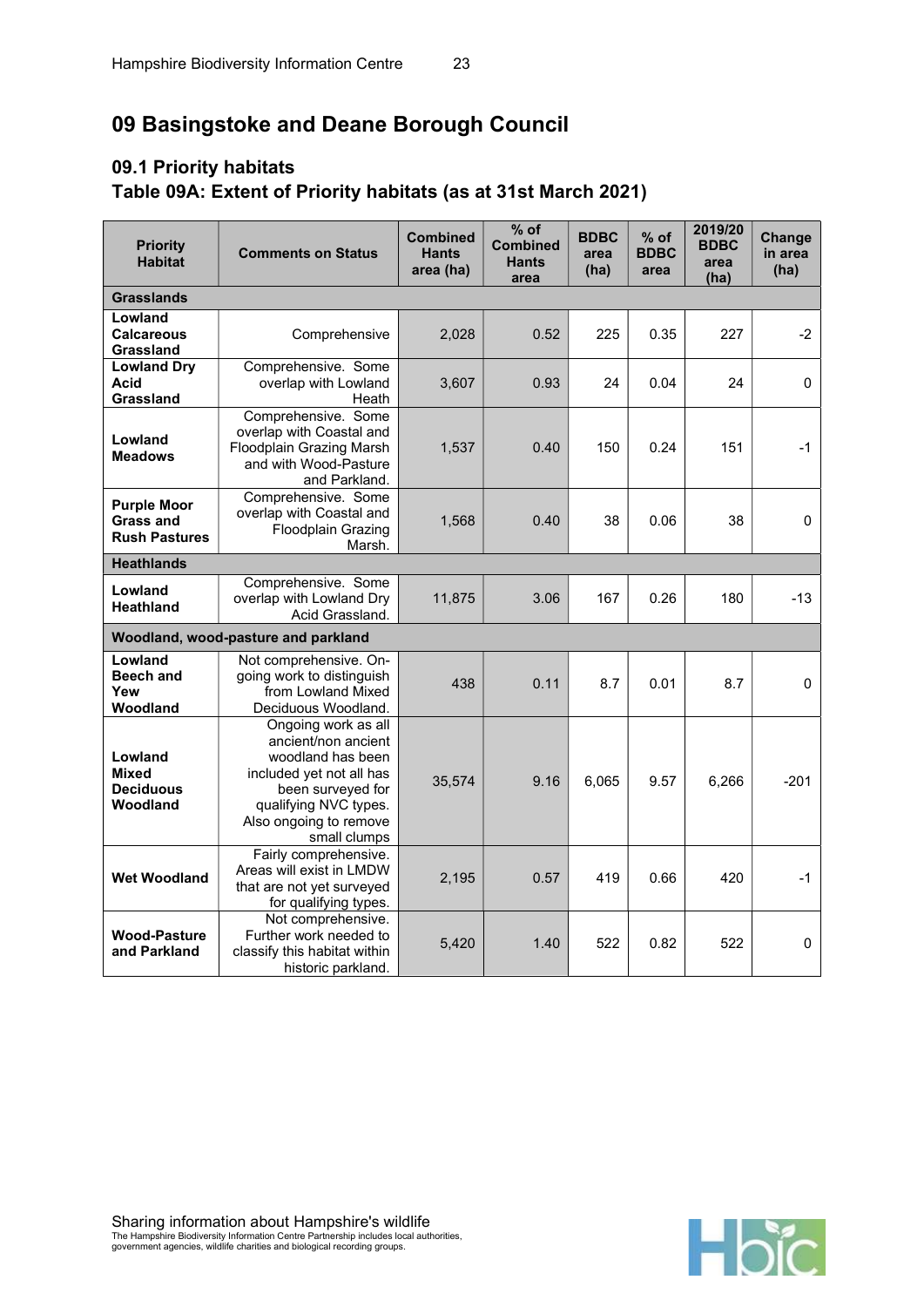| <b>Priority</b><br><b>Habitat</b>                                                         | <b>Comments on Status</b>                                                                                                                           | <b>Combined</b><br><b>Hants</b><br>area (ha) | $%$ of<br><b>Combined</b><br><b>Hants</b><br>area | <b>BDBC</b><br>area<br>(ha) | $%$ of<br><b>BDBC</b><br>area | 2019/20<br><b>BDBC</b><br>area<br>(ha) | Change<br>in area<br>(ha) |
|-------------------------------------------------------------------------------------------|-----------------------------------------------------------------------------------------------------------------------------------------------------|----------------------------------------------|---------------------------------------------------|-----------------------------|-------------------------------|----------------------------------------|---------------------------|
|                                                                                           | Arable, orchards and hedgerows                                                                                                                      |                                              |                                                   |                             |                               |                                        |                           |
| <b>Arable Field</b><br><b>Margins</b>                                                     | Incomplete. Figures only<br>show SINCs on arable<br>land designated for rare<br>arable plant<br>assemblages.                                        | [94]                                         | [0.02]                                            | [27.4]                      | [0.04]                        | [27.4]                                 | [0]                       |
| <b>Open Mosaic</b><br><b>Habitats on</b><br><b>Previously</b><br><b>Developed</b><br>Land | No comprehensive<br>evaluation yet carried out.<br>Two sites with HBIC field<br>surveys, one in<br>Basingstoke                                      | 33                                           | 0.01                                              | 1                           | 0.00                          | 1                                      | 0                         |
| <b>Hedgerows</b>                                                                          | No comprehensive<br>information for Priority<br>hedgerows. All<br>hedgerows mapped as<br>linear features (km).                                      | [16, 448]                                    | n/a                                               | [2, 712]                    | n/a                           | [2, 712]                               | [0]                       |
| <b>Traditional</b><br><b>Orchards</b>                                                     | Work to be undertaken to<br>incorporate areas recently<br>identified by PTES under<br>contract to NE.                                               | 0                                            | 0.00                                              |                             |                               |                                        |                           |
| <b>Open waters</b>                                                                        |                                                                                                                                                     |                                              |                                                   |                             |                               |                                        |                           |
| Eutrophic<br><b>Standing</b><br><b>Waters</b>                                             | No comprehensive<br>information yet available.                                                                                                      | 64                                           | 0.02                                              | 0.1                         | 0.00                          | 0                                      | $\mathbf 0$               |
| <b>Rivers</b>                                                                             | Incomplete data. Figures<br>for Chalk Rivers now<br>digitised from latest<br>OSMM polygons as Ha<br>not from EA linear (km) as<br>previously        | 587                                          | 0.15                                              | 62                          | 0.10                          | n/a                                    | n/a                       |
| <b>Wetlands</b>                                                                           |                                                                                                                                                     |                                              |                                                   |                             |                               |                                        |                           |
| <b>Coastal and</b><br>Floodplain<br><b>Grazing Marsh</b>                                  | Work ongoing to verify all<br>qualifying grazing marsh.<br>Some overlap with<br>Lowland Meadows and<br>with Purple Moor Grass<br>and Rush Pastures. | 9,348                                        | 2.41                                              | 796                         | 1.26                          | 798                                    | $-2$                      |
| <b>Lowland Fens</b>                                                                       | Comprehensive.                                                                                                                                      | 1,901                                        | 0.49                                              | 3                           | 0.00                          | 3                                      | $\overline{0}$            |
| <b>Reedbeds</b>                                                                           | Not complete as OSMM<br>translation inaccurate in<br>places.                                                                                        | 248                                          | 0.06                                              | 2.0                         | 0.00                          | $\overline{2}$                         | 0                         |
| <b>Total</b>                                                                              |                                                                                                                                                     | 76,423                                       | 19.67                                             | 8,483                       | 13.38                         | 8,641                                  | $-158$                    |

- 1. There were losses in the extent of Lowland Mixed Deciduous Woodland due to the OS MasterMap update cutting out transport corridors in woodlands and real change in land use (planting of conifers, expansion of settlements) detected by OSMM update and new surveys.
- 2. Losses in the extent of Lowland Heathland are mostly due to succession in Benyon's Inclosure.
- 3. Coastal and Marine categories are not displayed (as they are not relevant for this district) but the combined total area for Hampshire includes these categories.
- 4. The Hampshire and district totals of Priority habitat are the sum of the individual Priority habitat types (excluding Arable Field Margins and Rivers). This is not the total area of land covered by Priority habitat within Hampshire and each district because some Priority habitat types overlap and hence are double counted (e.g. Coastal and Floodplain Grazing Marsh may overlap Lowland Meadows or Purple Moor Grass and Rush Pastures).
- 5. Because the total area of Priority habitat may include areas where habitats overlap the % of the district area covered by Priority habitat may be slightly over-exaggerated

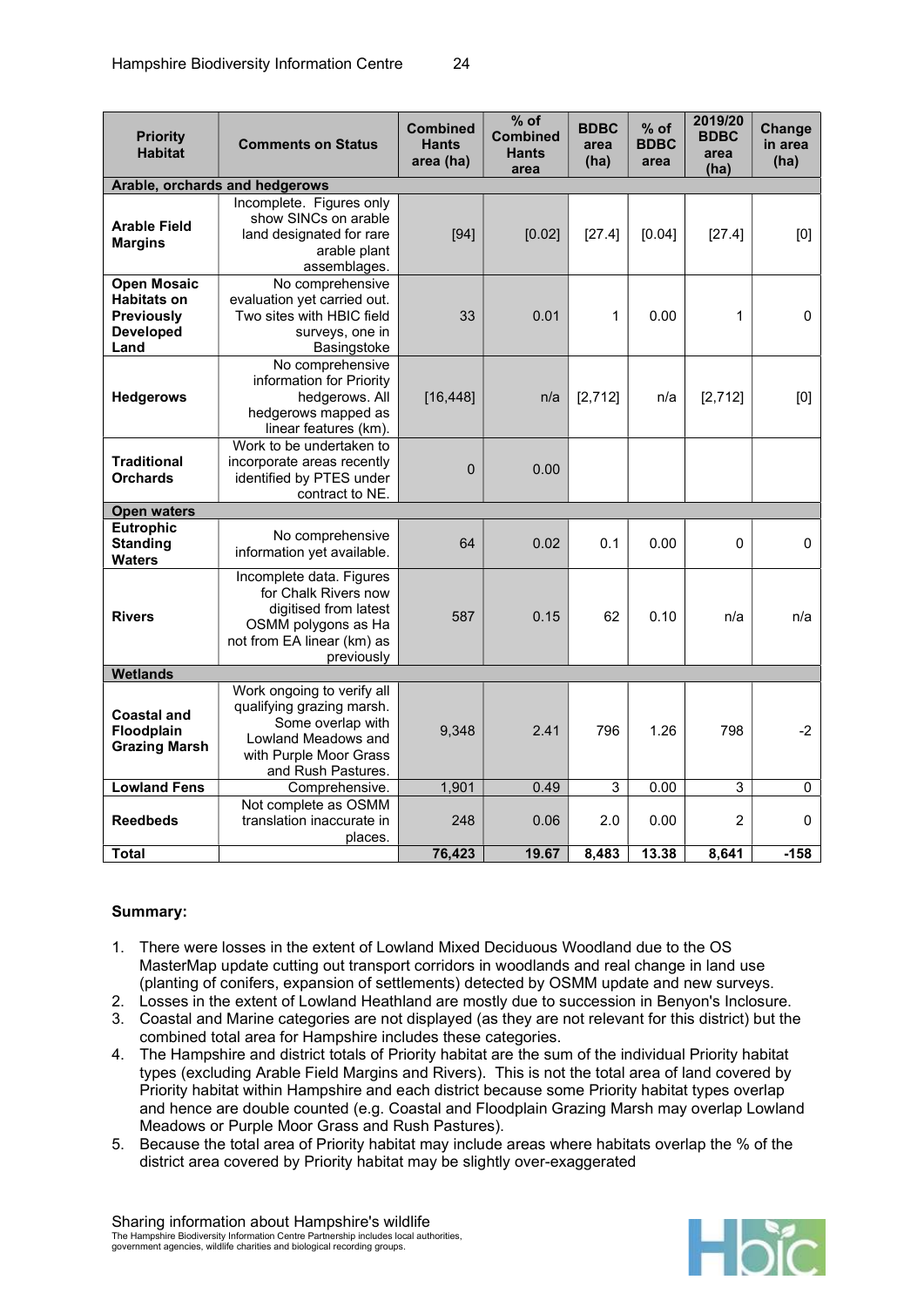6. Minor changes in area might not always reflect real change but are results of a rounding of figures.

## 09.2 Nature Conservation Designations Table 09B: Extent of Nature Conservation Designations (as at 31st March 2021)

| <b>Designation</b>            | <b>Combined</b><br><b>Hants</b><br>sites (no) | <b>Combined</b><br><b>Hants</b><br>area (ha) | <b>Combined</b><br><b>Hants</b><br>area $(\%)$ | <b>BDBC</b><br>sites<br>(no) | <b>BDBC</b><br>area<br>(ha) | <b>BDBC</b><br>area $(\%)$ | 2019/20<br><b>BDBC</b> area<br>(ha) | Change<br>(ha) |
|-------------------------------|-----------------------------------------------|----------------------------------------------|------------------------------------------------|------------------------------|-----------------------------|----------------------------|-------------------------------------|----------------|
| <b>LNR</b>                    | 70                                            | 2,420                                        |                                                | 8                            | 267                         | 0.42                       | 245                                 | 22             |
| <b>NNR</b>                    | 11                                            | 2,173                                        |                                                |                              | 23                          | 0.04                       | 23                                  | 0              |
| <b>RAMSAR</b>                 | 10                                            | 36,993                                       | 10                                             |                              |                             |                            |                                     |                |
| <b>SAC</b>                    | 13                                            | 37,093                                       | 10                                             |                              |                             |                            |                                     |                |
| <b>SPA</b>                    | 11                                            | 45,321                                       | 12                                             |                              |                             |                            |                                     |                |
| <b>SSSI</b>                   | 131                                           | 50,559                                       | 13                                             | 20                           | 806                         | 1.27                       | 806                                 | $\Omega$       |
| <b>Stat Sites</b><br>Combined | 246                                           | 53,447                                       | 14                                             | 29                           | 883                         | 1.39                       | 861                                 | 22             |
| <b>SINC</b>                   | 4,154                                         | 36,046                                       | 9                                              | 820                          | 6,264                       | 9.88                       | 6.249                               | 15             |

#### Summary:

- 1. There was one change to statutory sites during 2020/21: One new LNR (Beggarwood Park)
- 2. For details of any new, amended and deleted SINCs see tables 09G, H & I.

3. The areas total for 'Statutory sites combined' may not equal the total for each of the individual statutory site designations because there is often an overlap between statutory designations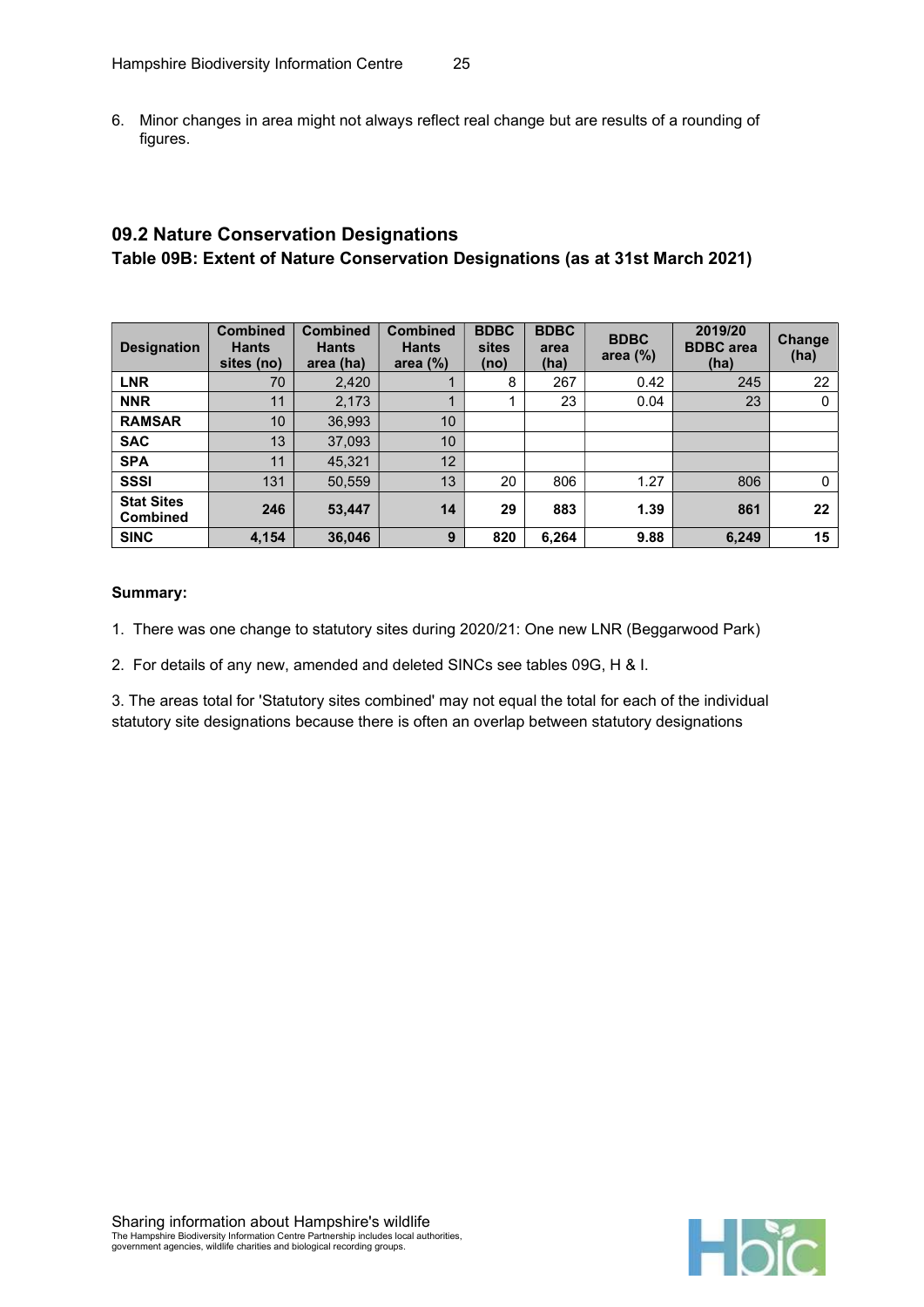| <b>Designation</b> | <b>Site Name</b>                       | Area (ha) within<br>district |
|--------------------|----------------------------------------|------------------------------|
| <b>LNR</b>         | Beggarwood Park                        | 21.93                        |
| <b>LNR</b>         | Chineham Woods                         | 9.17                         |
| <b>LNR</b>         | Daneshill Park Woods                   | 4.43                         |
| <b>LNR</b>         | <b>Herbert Plantation</b>              | 25.60                        |
| <b>LNR</b>         | Pamber Forest                          | 190.13                       |
| <b>LNR</b>         | Popley Ponds                           | 1.44                         |
| <b>LNR</b>         | The Mill Field                         | 11.68                        |
| <b>LNR</b>         | Up Nately                              | 2.83                         |
| <b>NNR</b>         | <b>Ashford Hill</b>                    | 23.39                        |
| SSSI               | Ashford Hill Woods and Meadows         | 141.55                       |
| SSSI               | <b>Bere Mill Meadows</b>               | 10.27                        |
| SSSI               | <b>Burghclere Beacon</b>               | 80.67                        |
| SSSI               | <b>Butter Wood</b>                     | 45.31                        |
| SSSI               | Duncroft Farm Pit                      | 0.12                         |
| SSSI               | East Aston Common                      | 0.53                         |
| SSSI               | Greenham and Crookham Commons          | 0.46                         |
| SSSI               | Greywell Tunnel (Basingstoke Canal)    | 0.11                         |
| SSSI               | <b>Highclere Park</b>                  | 69.58                        |
| SSSI               | Hook Common and Bartley Heath          | 6.55                         |
| SSSI               | Ladle Hill                             | 10.50                        |
| SSSI               | Mapledurwell Fen                       | 0.42                         |
| SSSI               | Micheldever Spoil Heaps                | 26.73                        |
| SSSI               | Old Burghclere Lime Quarry             | 4.51                         |
| SSSI               | Pamber Forest and Silchester Common    | 341.72                       |
| SSSI               | <b>River Test</b>                      | 41.86                        |
| SSSI               | Ron Ward's Meadow with Tadley Pastures | 11.51                        |
| SSSI               | Sidley Wood                            | 11.72                        |
| SSSI               | Stanford End Mill and River Loddon     | 1.84                         |
| SSSI               | West Woodhay Down                      | 0.46                         |

### Table 09C: Statutory Designated Sites (as at 31st March 2021)

## 09.3 Priority Habitats within Designated Sites Table 09D: Extent of Priority habitats within Designated Sites (as at 31st March 2021)

| <b>Designated Sites</b>         | <b>Combined</b><br><b>Hants</b><br>area (ha) | <b>Combined</b><br><b>Hants</b><br>area $(\%)$ | <b>BDBC</b><br>(ha) | <b>BDBC</b><br>area $(\%)$ | 2019/20<br><b>BDBC</b><br>area (ha) | Change<br>area (ha) |
|---------------------------------|----------------------------------------------|------------------------------------------------|---------------------|----------------------------|-------------------------------------|---------------------|
| <b>Statutory sites combined</b> | 38.932                                       | 47.4                                           | 660                 | 7.8                        | 637                                 | 23                  |
| <b>SINC</b>                     | 22.035                                       | 26.8                                           | 4.266               | 50.3                       | 4.316                               | $-50$               |
| <b>Total combined</b>           | 60,137                                       | 73.2                                           | 4.891               | 57.7                       | 4,929                               | $-38$               |

- 1. Approx. 58% of Priority habitat in Basingstoke & Deane lies within designated sites.
- 2. Total Priority habitat in Basingstoke & Deane as at 31st March 2021 = 8,483ha.



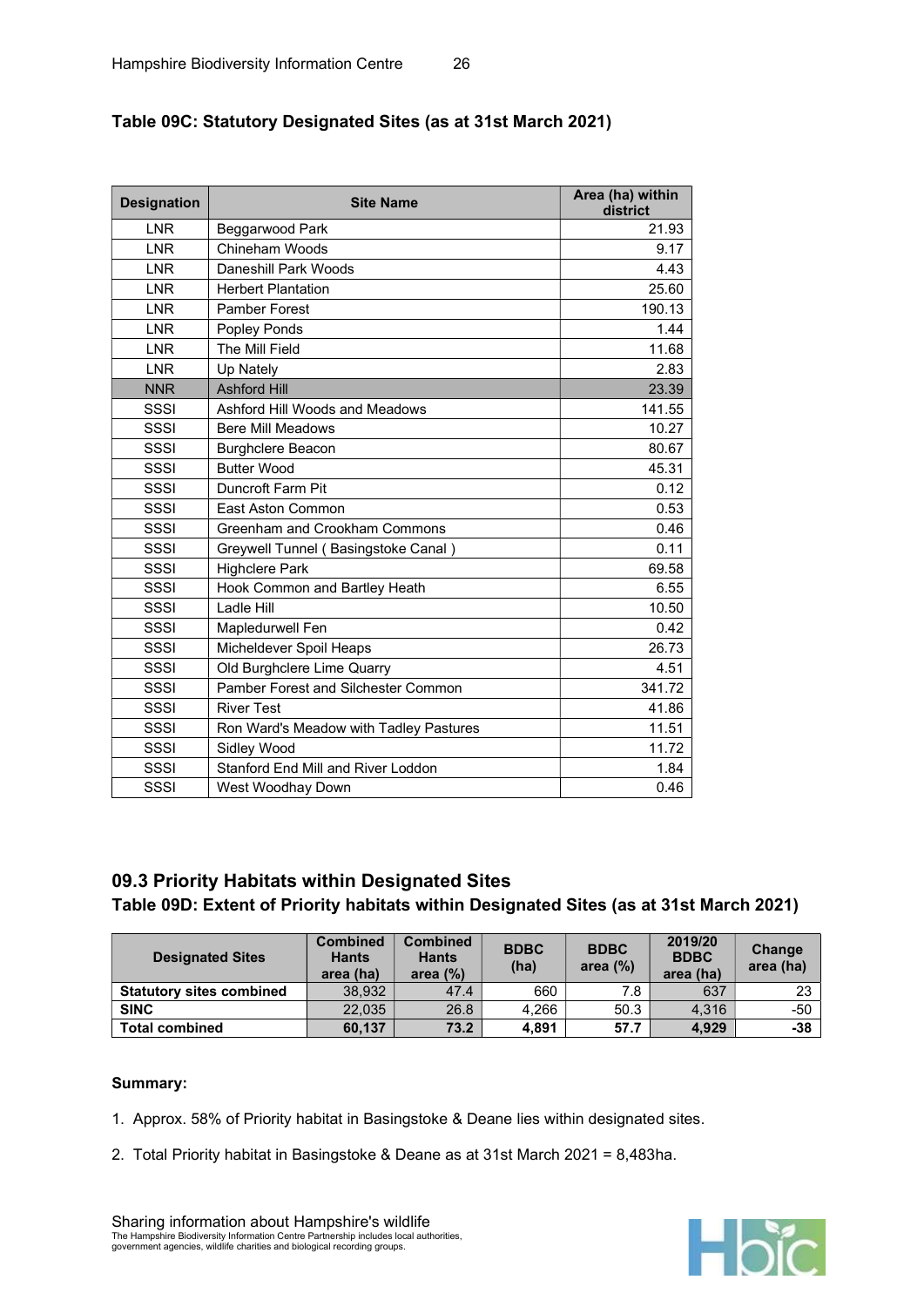## 09.4 Condition of Sites of Special Scientific Interest (SSSIs) Table 09E: Conditions of Sites of Special Scientific Interest (SSSIs) (as at 31st March 2021)

| <b>Condition</b>               | <b>Combined</b><br><b>Hants</b><br>area (ha) | <b>Combined</b><br><b>Hants</b><br>area $(\%)$ | <b>BDBC</b><br>area (ha) | <b>BDBC</b><br>area $(\%)$ | 2019/20<br><b>BDBC</b><br>area (ha) | <b>Change in</b><br>area (ha) |
|--------------------------------|----------------------------------------------|------------------------------------------------|--------------------------|----------------------------|-------------------------------------|-------------------------------|
| <b>Favourable</b>              | 22,391.97                                    | 44.3                                           | 499.88                   | 62.0                       | 499.88                              | 0.00                          |
| <b>Unfavourable Recovering</b> | 23,613.64                                    | 46.7                                           | 241.27                   | 29.9                       | 241.27                              | 0.00                          |
| Unfavourable no Change         | 2,823.29                                     | 5.6                                            | 60.40                    | 7.5                        | 60.40                               | 0.00                          |
| <b>Unfavourable Declining</b>  | 1,707.19                                     | 3.4                                            | 4.85                     | 0.6                        | 4.85                                | 0.00                          |
| <b>Part Destroyed</b>          | 6.34                                         | 0.0                                            |                          |                            |                                     |                               |
| <b>Destroyed</b>               | 17.44                                        | 0.0                                            |                          |                            |                                     |                               |
| <b>Grand Total</b>             | 50,559.86                                    | 100.0                                          | 806.39                   | 100.0                      | 806.39                              | 0.00                          |

#### Notes:

1. Although data has been provided by Natural England the total amount of SSSI may differ from NE figures because NE do not always assign a portion of an SSSI to the correct District where the majority of that SSSI occurs within another District, whereas HBIC are able to clip the SSSI management units directly to the District boundaries.

2. Any change in area is due to NE re-digitising boundaries. The number of SSSIs remains the same.

#### 09.5 SINC changes observed and recorded

#### Table 09F: Extent of changes to SINCs observed and recorded between 1st April 2020 and 31st March 2021

| <b>SINCS</b>                 | <b>Hants</b><br>sites (no) | <b>Hants</b><br>sites<br>(area) | <b>BDBC</b><br>sites (no) | <b>BDBC</b><br>sites<br>(area) |
|------------------------------|----------------------------|---------------------------------|---------------------------|--------------------------------|
| <b>Total sites (2019/20)</b> | 4,145                      | 36,066.81                       | 815                       | 6,248.60                       |
| <b>New Sites</b>             | 10                         | 27.02                           | 5                         | 14.67                          |
| <b>Amended Sites</b>         | 12                         | $-46.51$                        |                           | 0.62                           |
| <b>Deleted sites</b>         | $\blacktriangleleft$       | $-0.92$                         |                           | 0.00                           |
| <b>Total sites (2020/21)</b> | 4,154                      | 36,046.40                       | 820                       | 6,263.89                       |
| Net change                   | 9                          | $-20.41$                        | 5                         | 15.29                          |
| % change in area             |                            | $-9.90$                         |                           | 0.24                           |

#### Notes:

- 1. Data extracted from HBIC SINC layer between 1st April 2020 and 31st March 2021.
- 2. Incorporates the decisions from January 2021 panel.

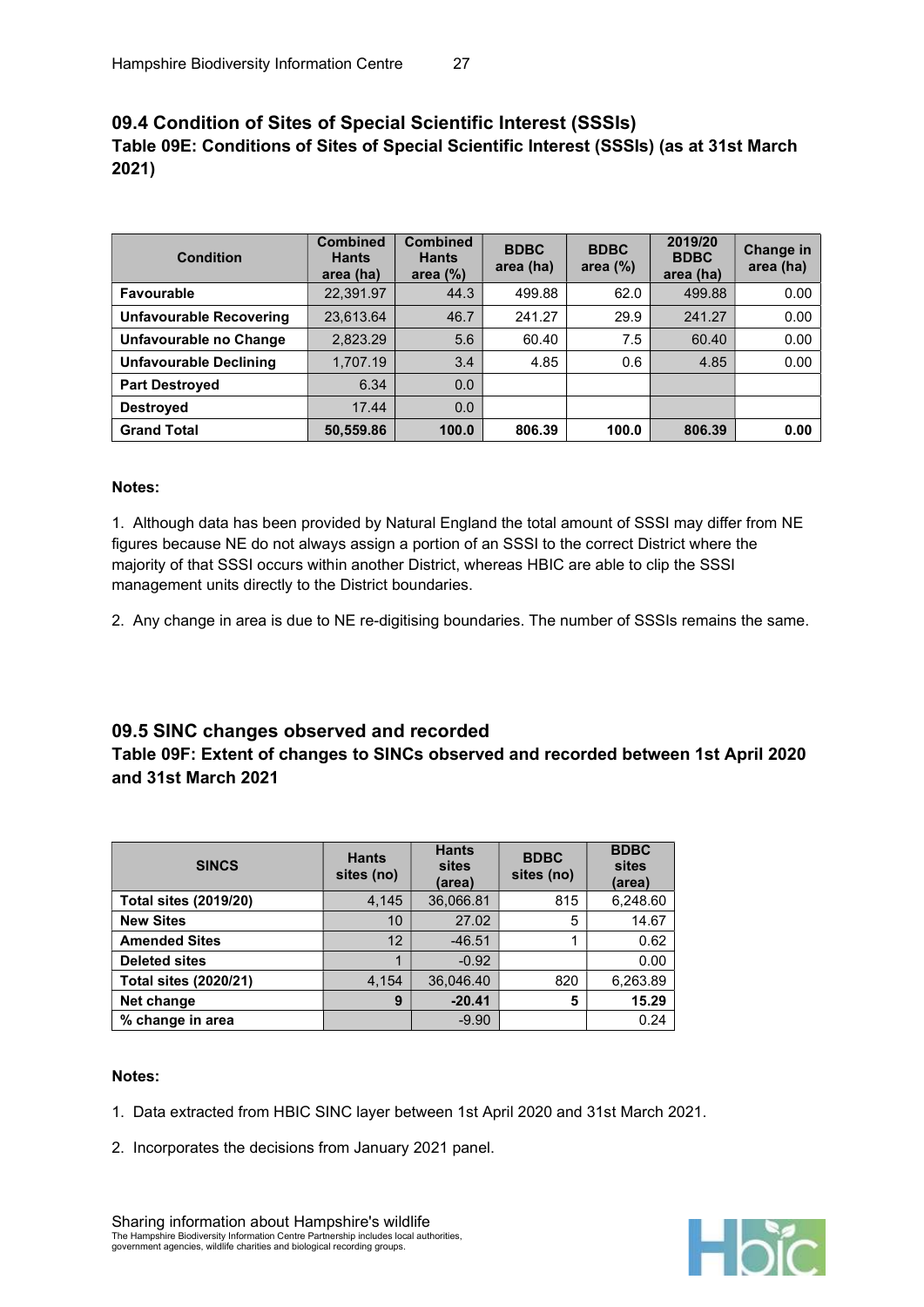| <b>Site Ref</b> | <b>Site Name</b>                        | <b>New Size</b><br>(ha) | <b>New</b><br><b>Criteria</b> | <b>Panel date</b> |
|-----------------|-----------------------------------------|-------------------------|-------------------------------|-------------------|
| <b>BD0845</b>   | Popham Airfield Beech Break             | 1.05                    | 1B                            | Nov 2020          |
| <b>BD0844</b>   | <b>Cocksford Down</b>                   | 8.86                    | 2A/2B                         | Nov 2020          |
| <b>BD0843</b>   | Pumping Station Meadow,<br>Pamber       | 1.24                    | 5B                            | Nov 2020          |
| <b>BD0841</b>   | Longbridge Mill Wood                    | 2.69                    | 1Cii                          | Nov 2020          |
| <b>BD0840</b>   | Wey Brook and Watercress<br><b>Beds</b> | 0.83                    | 5A/5B/6A                      | Nov 2020          |

## Table 09G: New SINCs approved between 1st April 2020 and 31st March 2021

## Table 09H: Deleted SINCs approved between 1st April 2020 and 31st March 2021

No SINCs in Basingstoke and Deane Borough Council were deleted during 2020-2021.

#### Table 09I: Major amendments to SINCs between 1st April 2020 and 31st March 2021

| <b>Site</b><br><b>Ref</b> | <b>Site Name</b>    | <b>Reason</b>                | Old<br><b>Size</b><br>(ha) | <b>New</b><br><b>Size</b><br>(ha) | Old<br><b>Criteria</b> | <b>New</b><br><b>Criteria</b> |
|---------------------------|---------------------|------------------------------|----------------------------|-----------------------------------|------------------------|-------------------------------|
| <b>BD0265</b>             | Overton Green Lanes | New Survey or<br>Information | 0.87                       | 1.49                              |                        |                               |

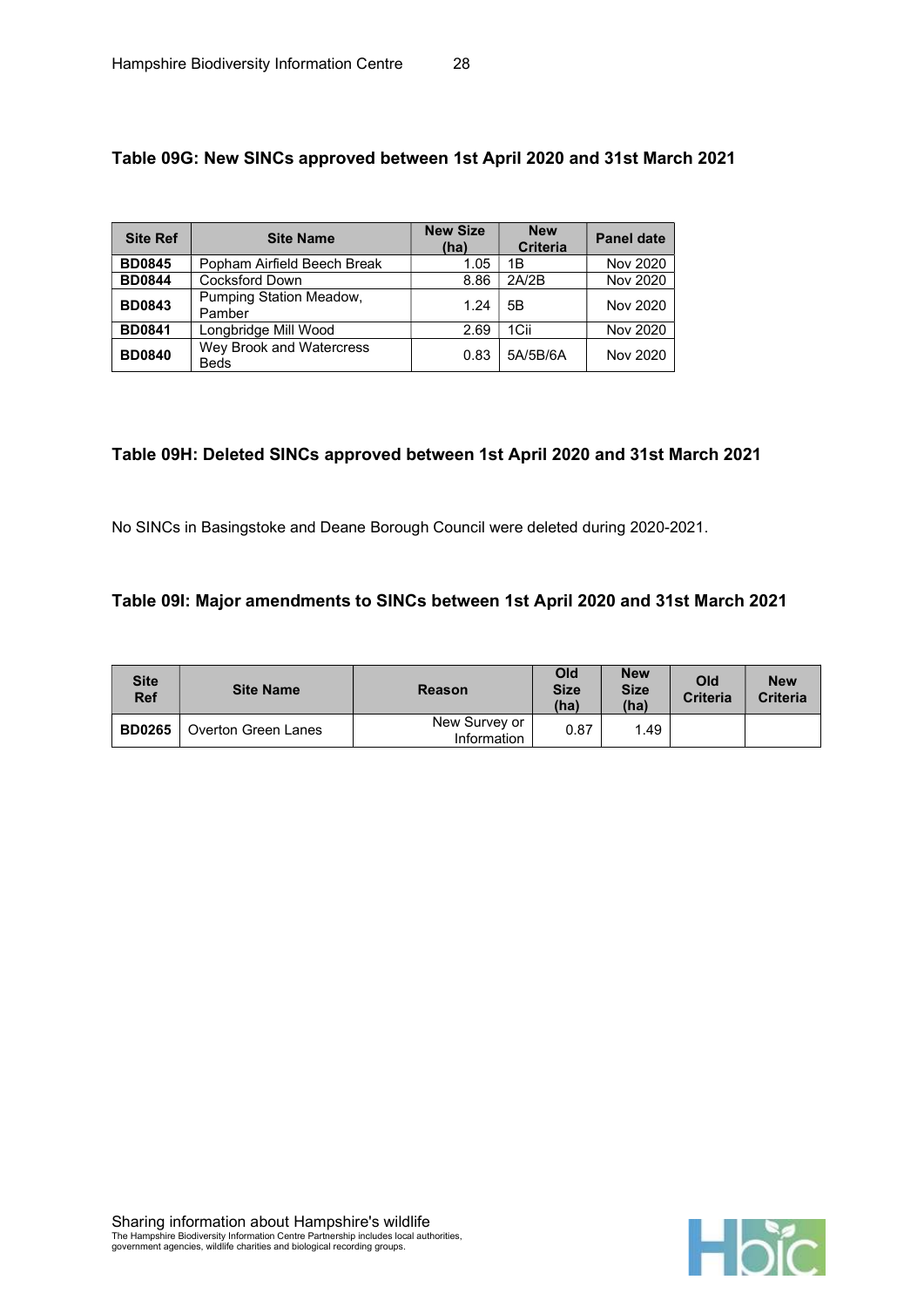# 10 Eastleigh Borough Council

# 10.1 Priority habitats Table 10A: Extent of Priority habitats (as at 31st March 2021)

| <b>Priority Habitat</b>                                        | <b>Comments on Status</b>                                                                                                                                                            | <b>Combined</b><br><b>Hants</b><br>area (ha) | $%$ of<br><b>Combined</b><br><b>Hants</b><br>area | <b>EBC</b><br>area<br>(ha) | $%$ of<br><b>EBC</b><br>area | 2019/20<br><b>EBC</b><br>area<br>(ha) | <b>Change</b><br>in area<br>(ha) |
|----------------------------------------------------------------|--------------------------------------------------------------------------------------------------------------------------------------------------------------------------------------|----------------------------------------------|---------------------------------------------------|----------------------------|------------------------------|---------------------------------------|----------------------------------|
| <b>Grasslands</b>                                              |                                                                                                                                                                                      |                                              |                                                   |                            |                              |                                       |                                  |
| Lowland<br><b>Calcareous</b><br>Grassland                      | Comprehensive                                                                                                                                                                        |                                              | 0.52                                              |                            |                              |                                       |                                  |
| <b>Lowland Dry</b><br><b>Acid Grassland</b>                    | Comprehensive. Some<br>overlap with Lowland<br>Heath                                                                                                                                 | 3,607                                        | 0.93                                              | 0                          | 0.00                         | 1                                     | $-1$                             |
| Lowland<br><b>Meadows</b>                                      | Comprehensive. Some<br>overlap with Coastal and<br><b>Floodplain Grazing Marsh</b><br>and with Wood-Pasture<br>and Parkland.                                                         | 1,537                                        | 0.40                                              | 65                         | 0.76                         | 33                                    | 32                               |
| <b>Purple Moor</b><br><b>Grass and</b><br><b>Rush Pastures</b> | Comprehensive. Some<br>overlap with Coastal and<br>Floodplain Grazing Marsh.                                                                                                         | 1,568                                        | 0.40                                              | 47                         | 0.55                         | 32                                    | 15                               |
| <b>Heathlands</b>                                              |                                                                                                                                                                                      |                                              |                                                   |                            |                              |                                       |                                  |
| Lowland<br>Heathland                                           | Comprehensive. Some<br>overlap with Lowland Dry<br>Acid Grassland.                                                                                                                   | 11,875                                       | 3.06                                              | 6                          | 0.07                         | 16                                    | $-10$                            |
|                                                                | Woodland, wood-pasture and parkland                                                                                                                                                  |                                              |                                                   |                            |                              |                                       |                                  |
| <b>Lowland Beech</b><br>and Yew<br>Woodland                    | Not comprehensive. On-<br>going work to distinguish<br>from Lowland Mixed<br>Deciduous Woodland.                                                                                     | 438                                          | 0.11                                              | 0.7                        | 0.01                         | 0.7                                   | $\mathbf 0$                      |
| <b>Lowland Mixed</b><br><b>Deciduous</b><br>Woodland           | Ongoing work as all<br>ancient/ non ancient<br>woodland has been<br>included yet not all has<br>been surveyed for<br>qualifying NVC types. Also<br>ongoing to remove small<br>clumps | 35,574                                       | 9.16                                              | 514                        | 6.03                         | 519                                   | $-5$                             |
| <b>Wet Woodland</b>                                            | Fairly comprehensive.<br>Areas will exist in LMDW<br>that are not yet surveyed<br>for qualifying types.                                                                              | 2,195                                        | 0.57                                              | 161                        | 1.89                         | 156                                   | 5                                |
| <b>Wood-Pasture</b><br>and Parkland                            | Not comprehensive.<br>Further work needed to<br>classify this habitat within<br>historic parkland.                                                                                   | 5,420                                        | 1.40                                              | $\overline{2}$             | 0.02                         | $\overline{2}$                        | $\mathbf 0$                      |

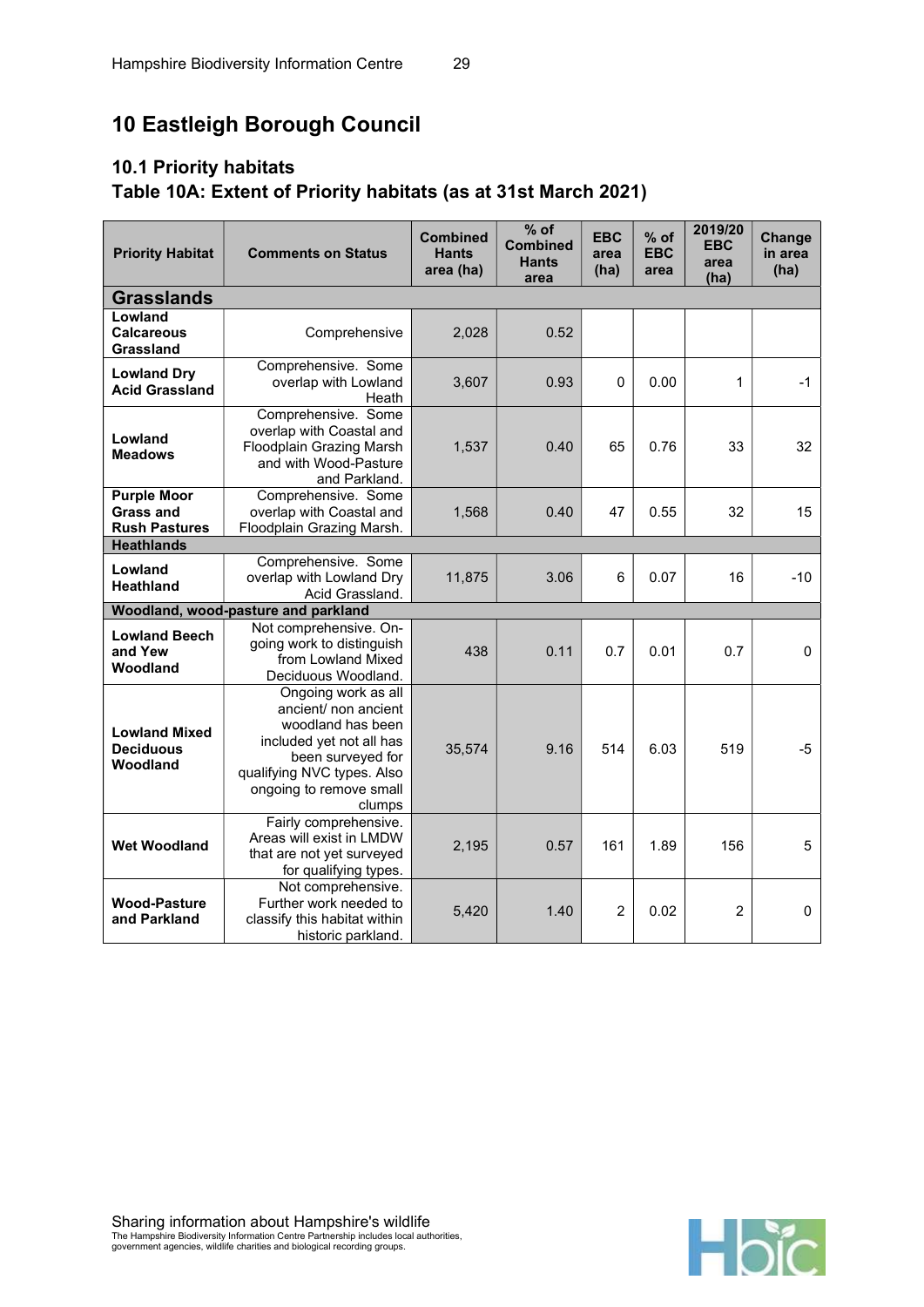| <b>Priority Habitat</b>                                             | <b>Comments on Status</b>                                                                                                                           | <b>Combined</b><br><b>Hants</b><br>area (ha) | $%$ of<br><b>Combined</b><br><b>Hants</b><br>area | <b>EBC</b><br>area<br>(ha) | % of<br><b>EBC</b><br>area | 2019/20<br><b>EBC</b><br>area<br>(ha) | <b>Change</b><br>in area<br>(ha) |
|---------------------------------------------------------------------|-----------------------------------------------------------------------------------------------------------------------------------------------------|----------------------------------------------|---------------------------------------------------|----------------------------|----------------------------|---------------------------------------|----------------------------------|
| Arable, orchards and hedgerows                                      |                                                                                                                                                     |                                              |                                                   |                            |                            |                                       |                                  |
| <b>Arable Field</b><br><b>Margins</b>                               | Incomplete. Figures only<br>show SINCs on arable land<br>designated for rare arable<br>plant assemblages.                                           | $[94]$                                       | [0.02]                                            | [0.0]                      | [0.00]                     | [0]                                   | [0]                              |
| <b>Habitats on</b><br><b>Previously</b><br><b>Developed</b><br>Land | <b>Open Mosaic</b><br>No comprehensive<br>evaluation yet carried out.                                                                               |                                              | 0.01                                              |                            |                            |                                       |                                  |
| <b>Hedgerows</b>                                                    | No comprehensive<br>information for Priority<br>hedgerows. All hedgerows<br>mapped as linear features<br>(km).                                      | [16, 448]                                    | n/a                                               | [301]                      | n/a                        | [301]                                 | [0]                              |
| <b>Traditional</b><br><b>Orchards</b>                               | Work to be undertaken to<br>incorporate areas recently<br>identified by PTES under<br>contract to NE.                                               | $\mathbf 0$                                  | 0.00                                              | 0.3                        | 0.00                       | 0.3                                   | $\mathbf 0$                      |
| <b>Open waters</b>                                                  |                                                                                                                                                     |                                              |                                                   |                            |                            |                                       |                                  |
| Eutrophic<br><b>Standing</b><br><b>Waters</b>                       | No comprehensive<br>information yet available.                                                                                                      | 64                                           | 0.02                                              | 0.1                        | 0.00                       | 0.1                                   | 0                                |
| <b>Rivers</b>                                                       | Incomplete data. Figures<br>for Chalk Rivers now<br>digitised from latest OSMM<br>polygons as Ha not from<br>EA linear (km) as<br>previously.       |                                              | 0.15                                              | 27                         | 0.32                       | n/a                                   | n/a                              |
| <b>Wetlands</b>                                                     |                                                                                                                                                     |                                              |                                                   |                            |                            |                                       |                                  |
| <b>Coastal and</b><br>Floodplain<br><b>Grazing Marsh</b>            | Work ongoing to verify all<br>qualifying grazing marsh.<br>Some overlap with Lowland<br>Meadows and with Purple<br>Moor Grass and Rush<br>Pastures. | 9,348                                        | 2.41                                              | 320                        | 3.75                       | 322                                   | $-2$                             |
| <b>Lowland Fens</b>                                                 | Comprehensive.                                                                                                                                      | 1,901                                        | 0.49                                              |                            |                            |                                       |                                  |
| <b>Reedbeds</b>                                                     | Not complete as OSMM<br>translation inaccurate in<br>places                                                                                         | 248                                          | 0.06                                              | 9.5                        | 0.11                       | 9.3                                   | 0.2                              |
| <b>Coastal</b>                                                      |                                                                                                                                                     |                                              |                                                   |                            |                            |                                       |                                  |
| Coastal<br>saltmarsh<br><b>Coastal Sand</b>                         | EA data partly verified.                                                                                                                            | 895                                          | 0.23                                              | 28                         | 0.33                       | 29                                    | $-1$                             |
| <b>Dunes</b>                                                        | EA data partly verified.                                                                                                                            | 47                                           | 0.01                                              | 0.1                        | 0.00                       | 0.1                                   | 0                                |
| Coastal<br>Vegetated<br><b>Shingle</b>                              | Comprehensive.                                                                                                                                      | 216                                          | 0.06                                              | 3.4                        | 0.04                       | 3.4                                   | 0                                |
| Intertidal<br>mudflats                                              | EA data partly verified.<br>OSMM update needs<br>checking                                                                                           | 4,448                                        | 1.15                                              | 166                        | 1.95                       | 136                                   | 30                               |
| <b>Maritime Cliff</b><br>and Slopes                                 | Comprehensive.                                                                                                                                      | 42                                           | 0.01                                              |                            |                            |                                       |                                  |
| Saline lagoons                                                      | Comprehensive.                                                                                                                                      | 57                                           | 0.01                                              |                            |                            |                                       |                                  |
| <b>Marine</b>                                                       |                                                                                                                                                     |                                              |                                                   |                            |                            |                                       |                                  |
| <b>Seagrass beds</b>                                                | Not comprehensive.<br>Separate HWT data<br>available.                                                                                               | 48                                           | 0.01                                              |                            |                            |                                       |                                  |
| <b>Total</b>                                                        |                                                                                                                                                     | 82,176                                       | 21.15                                             | 1,350                      | 15.83                      | 1,260                                 | 90                               |



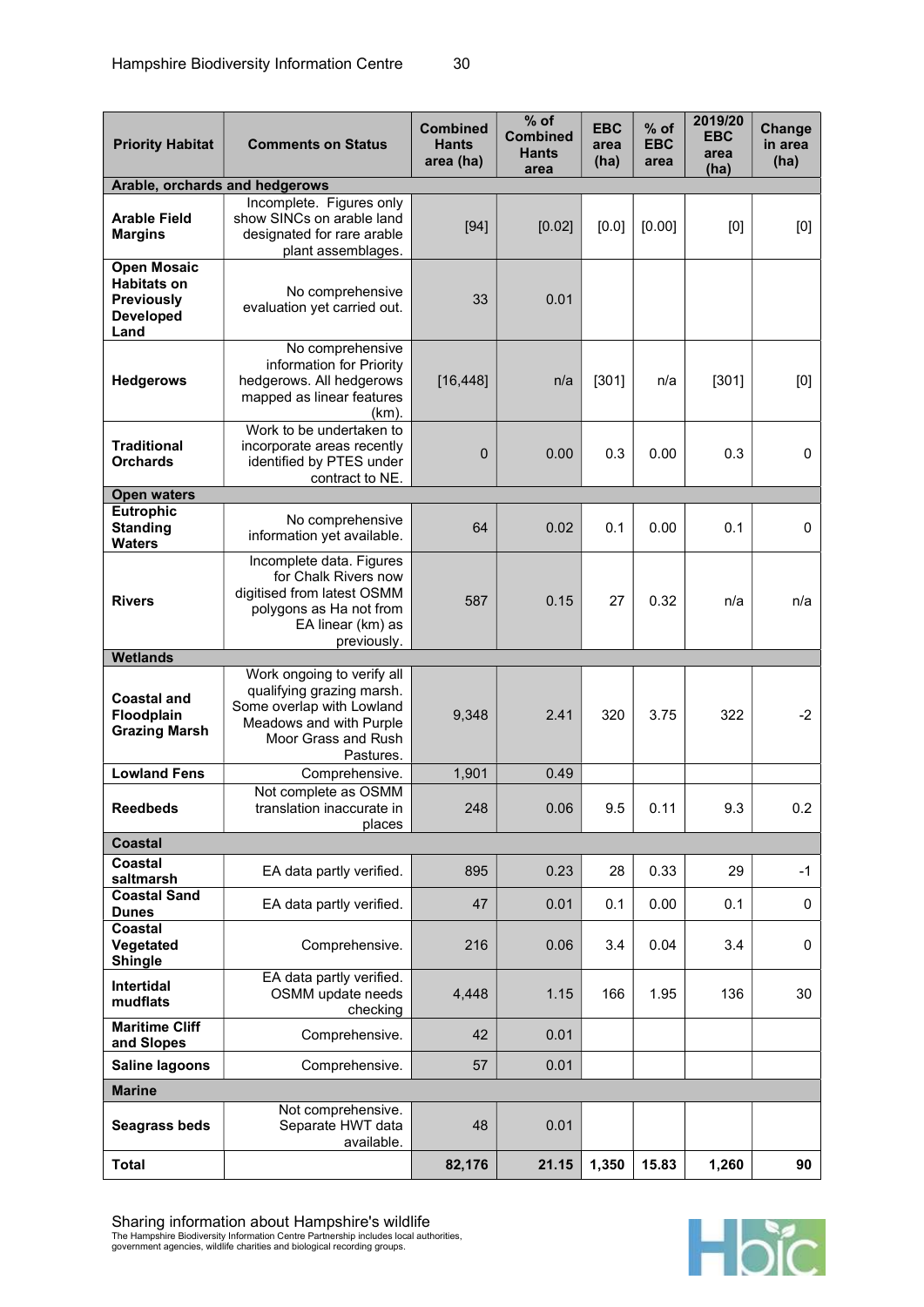#### Summary:

- 1. There were gains of Purple Moor Grass Rush Pastures, losses of Lowland Heathland and gains of Lowland Meadows because of new surveys in sites like Hamble Common Extra, Itchen Valley and Common Meadow and Allington Manor Farm Water Meadows. There were other losses and gains of various Priority Habitats because of updates from SSSI condition assessments and OS MasterMap updates.
- 2. The Hampshire and district totals of Priority habitat are the sum of the individual Priority habitat types (excluding Arable Field Margins and Rivers). This is not the total area of land covered by Priority habitat within Hampshire and each district because some Priority habitat types overlap and hence are double counted (e.g. Coastal and Floodplain Grazing Marsh may overlap Lowland Meadows or Purple Moor Grass and Rush Pastures).
- 3. Because the total area of Priority habitat may include areas when habitats overlap the % of the district area covered by Priority habitat may be slightly over-exaggerated.
- 4. Minor changes in area might not always reflect real change but are results of a rounding of figures.

| <b>Designation</b>                   | <b>Combined</b><br><b>Hants</b><br>sites (no) | <b>Combined</b><br><b>Hants</b><br>area (ha) | <b>Combined</b><br><b>Hants</b><br>area $(\%)$ | <b>EBC</b><br>sites<br>(no) | <b>EBC</b><br>area<br>(ha) | <b>EBC</b><br>area $(\%)$ | 2019/20<br><b>EBC</b> area<br>(ha) | Change<br>(ha) |
|--------------------------------------|-----------------------------------------------|----------------------------------------------|------------------------------------------------|-----------------------------|----------------------------|---------------------------|------------------------------------|----------------|
| <b>LNR</b>                           | 70                                            | 2,420                                        |                                                |                             | 242                        | 2.84                      | 242                                | 0              |
| <b>NNR</b>                           | 11                                            | 2,173                                        |                                                |                             |                            |                           |                                    |                |
| <b>RAMSAR</b>                        | 10                                            | 36,993                                       | 10                                             |                             | 184                        | 2.16                      | 184                                | 0              |
| <b>SAC</b>                           | 13                                            | 37,093                                       | 10                                             | $\overline{2}$              | 296                        | 3.47                      | 296                                | $\Omega$       |
| <b>SPA</b>                           | 11                                            | 45.321                                       | 12                                             | 2                           | 590                        | 6.92                      | 184                                | 405            |
| <b>SSSI</b>                          | 131                                           | 50,559                                       | 13                                             | 5                           | 427                        | 5.01                      | 427                                | $\Omega$       |
| <b>Stat Sites</b><br><b>Combined</b> | 246                                           | 53.447                                       | 14                                             | 17                          | 1.001                      | 11.74                     | 641                                | 360            |
| <b>SINC</b>                          | 4,154                                         | 36,046                                       | $9^{\circ}$                                    | 150                         | 821                        | 9.63                      | 821                                | 0              |

#### 10.2 Nature Conservation Designations

## Table 10B: Extent of Nature Conservation Designations (as at 31st March 2021)

- 1. There were changes to statutory sites during 2020/21: The potential SPA 'Solent and Dorset Coast' has now been declared an SPA although the 'open sea' element has been excluded from the measurements.
- 2. For details of any new, amended and deleted SINCs see tables 10G, H & I.
- 3. The areas total for 'Statutory sites combined' may not equal the total for each of the individual statutory site designations because there is often an overlap between statutory designations.

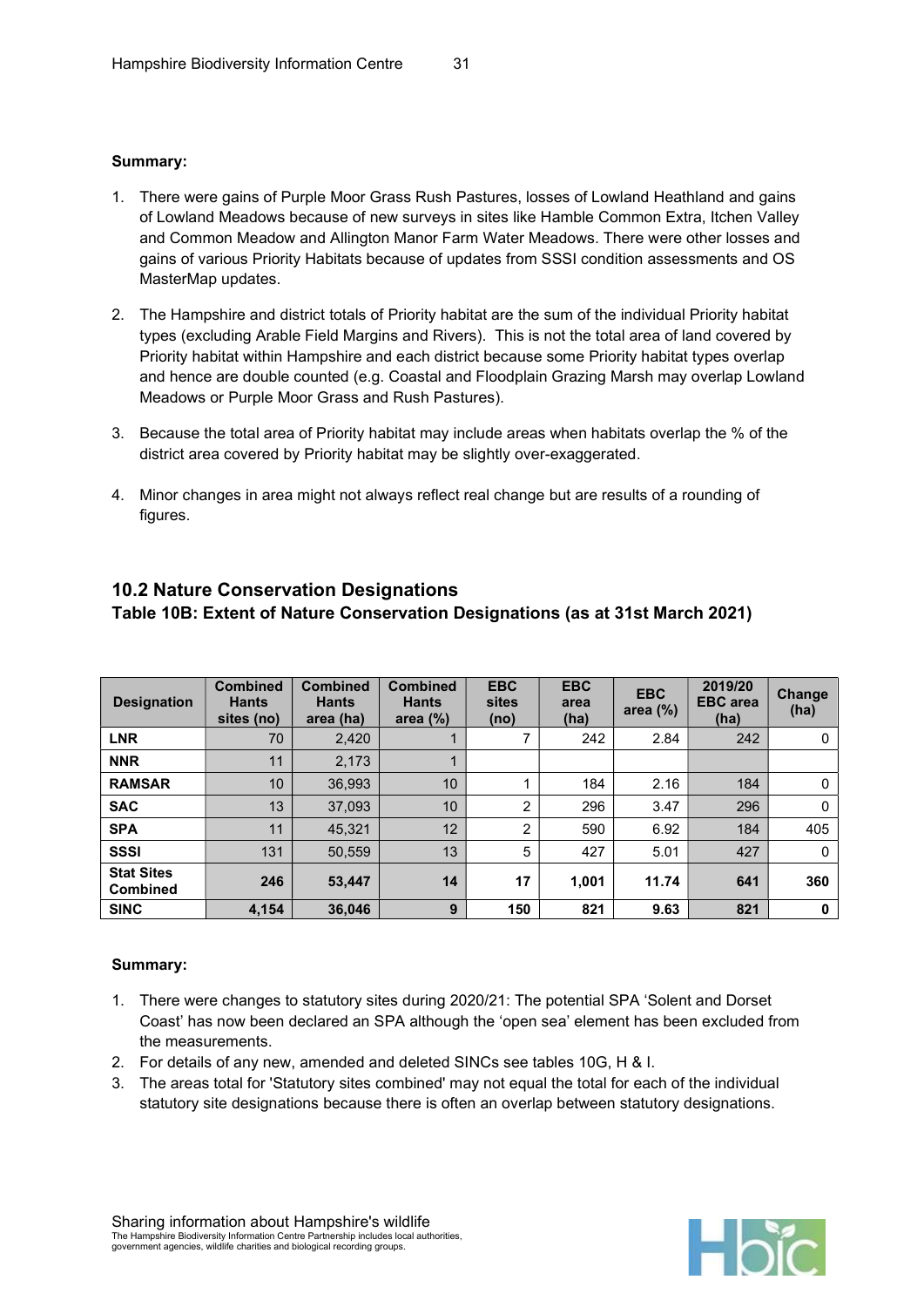| <b>Designation</b> | <b>Site Name</b>                    | Area (ha) within<br>district |
|--------------------|-------------------------------------|------------------------------|
| <b>LNR</b>         | Hackett's Marsh                     | 20.36                        |
| <b>LNR</b>         | Hocombe Mead                        | 8.30                         |
| <b>LNR</b>         | Manor Farm                          | 144.06                       |
| <b>LNR</b>         | <b>Mercury Marshes</b>              | 6.36                         |
| <b>LNR</b>         | Netley Common                       | 7.51                         |
| <b>LNR</b>         | <b>Westwood Woodland Park</b>       | 45.68                        |
| <b>LNR</b>         | Wildern                             | 9.66                         |
| Ramsar             | Eastleigh District (B)              | 184.23                       |
| <b>SAC</b>         | River Itchen                        | 133.70                       |
| <b>SAC</b>         | <b>Solent Maritime</b>              | 162.04                       |
| <b>SPA</b>         | Solent & Southampton Water          | 184.23                       |
| <b>SPA</b>         | <b>Solent and Dorset Coast</b>      | 405.48                       |
| SSSI               | Lee-on-the Solent to Itchen Estuary | 126.97                       |
| SSSI               | Lincegrove and Hackett's Marshes    | 37.81                        |
| SSSI               | Moorgreen Meadows                   | 14.32                        |
| SSSI               | River Itchen                        | 157.95                       |
| SSSI               | Upper Hamble Estuary and Woods      | 90.11                        |

## Table 10C: Statutory Designated Sites (as at 31st March 2021)

## 10.3 Priority Habitats within Designated Sites

Table 10D: Extent of Priority habitats within Designated Sites (as at 31st March 2021)

| <b>Designated Sites</b>         | <b>Combined</b><br><b>Hants</b><br>area (ha) | <b>Combined</b><br><b>Hants</b><br>area $(%)$ | EBC (ha) | <b>EBC</b> area<br>$(\% )$ | 2019/20<br><b>EBC</b> area<br>(ha) | Change<br>area (ha) |
|---------------------------------|----------------------------------------------|-----------------------------------------------|----------|----------------------------|------------------------------------|---------------------|
| <b>Statutory sites combined</b> | 38.932                                       | 47.4                                          | 540      | 40.0                       | 443                                | 97                  |
| <b>SINC</b>                     | 22.035                                       | 26.8                                          | 535      | 39.7                       | 522                                | 13                  |
| <b>Total combined</b>           | 60,137                                       | 73.2                                          | 1.026    | 76.0                       | 916                                | 110                 |

- 1. Approx. 76% of Priority habitat in Eastleigh lies within designated sites.
- 2. Total Priority habitat in Eastleigh as at 31st March 2021 = 1,350ha.

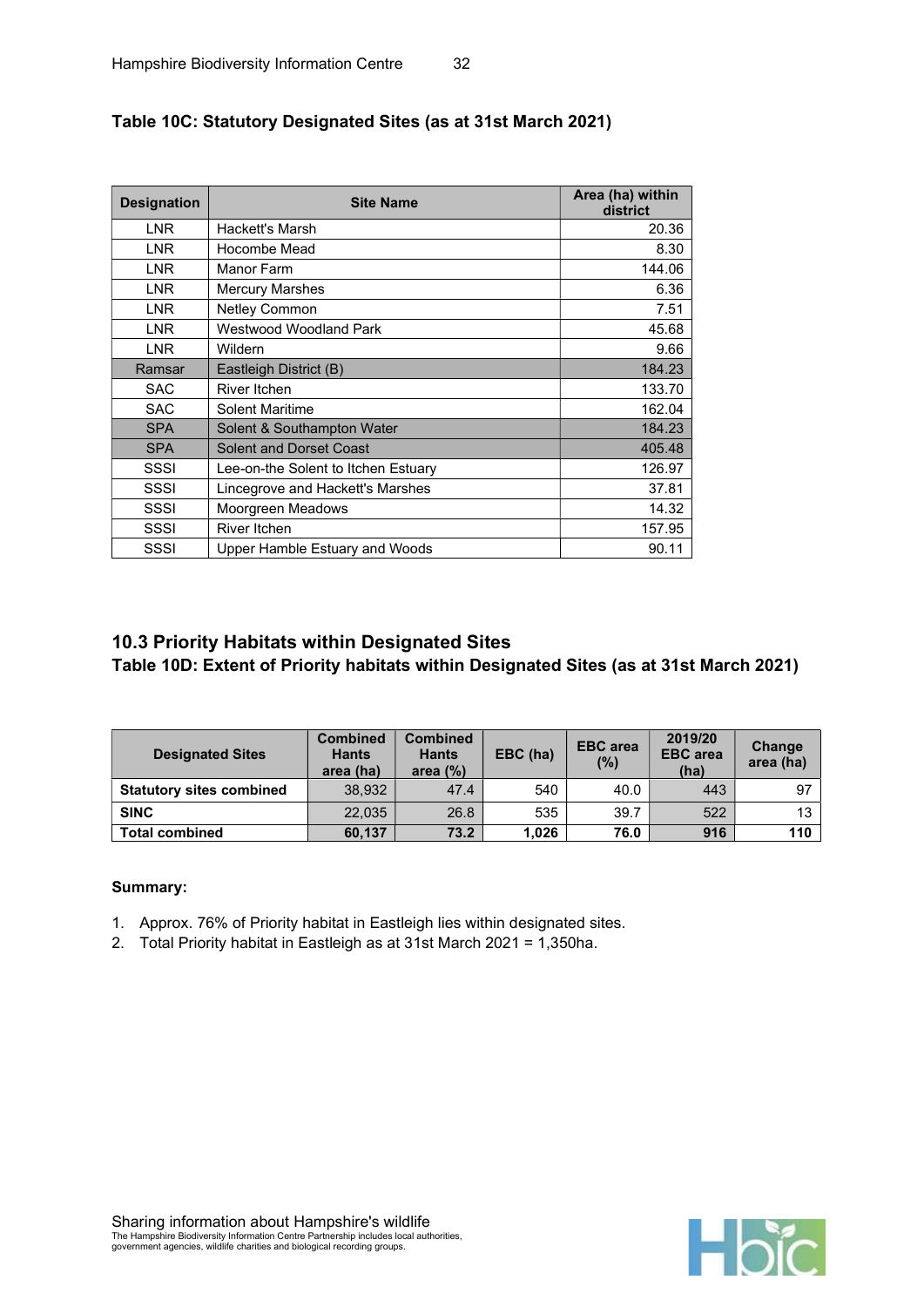## 10.4 Condition of Sites of Special Scientific Interest (SSSIs) Table 10E: Conditions of Sites of Special Scientific Interest (SSSIs) (as at 31st March 2021)

| Condition                      | <b>Combined</b><br><b>Hants</b><br>area (ha) | <b>Combined</b><br><b>Hants</b><br>area $(%)$ | <b>EBC</b> area<br>(ha) | <b>EBC</b> area<br>$(\%)$ | 2019/20<br><b>EBC</b> area<br>(ha) | <b>Change in</b><br>area (ha) |
|--------------------------------|----------------------------------------------|-----------------------------------------------|-------------------------|---------------------------|------------------------------------|-------------------------------|
| <b>Favourable</b>              | 22,391.97                                    | 44.3                                          | 197.32                  | 46.2                      | 197.32                             | 0.00                          |
| <b>Unfavourable Recovering</b> | 23.613.64                                    | 46.7                                          | 144.87                  | 33.9                      | 144.87                             | 0.00                          |
| Unfavourable no Change         | 2.823.29                                     | 5.6                                           | 84.05                   | 19.7                      | 84.05                              | 0.00                          |
| <b>Unfavourable Declining</b>  | 1.707.19                                     | 3.4                                           |                         |                           |                                    |                               |
| <b>Part Destroyed</b>          | 6.34                                         | 0.0                                           |                         |                           |                                    |                               |
| <b>Destroved</b>               | 17.44                                        | 0.0                                           | 0.93                    | 0.2                       | 0.93                               | 0.00                          |
| <b>Grand Total</b>             | 50,559.86                                    | 100.0                                         | 427.17                  | 100.0                     | 427.17                             | 0.00                          |

#### Notes:

1. Although data has been provided by Natural England the total amount of SSSI may differ from NE figures because NE do not always assign a portion of an SSSI to the correct District where the majority of that SSSI occurs within another District, whereas HBIC are able to clip the SSSI management units directly to the District boundaries.

2. Any change in area is due to NE re-digitising boundaries. The number of SSSIs remains the same.

#### 10.5 SINC changes observed and recorded

## Table 10F: Extent of changes to SINCs observed and recorded between 1st April 2020 and 31st March 2021

| <b>SINCS</b>                 | <b>Hants</b><br>sites (no) | <b>Hants</b><br>sites<br>(area) | <b>EBC</b> sites<br>(no) | <b>EBC</b> sites<br>(area) |
|------------------------------|----------------------------|---------------------------------|--------------------------|----------------------------|
| <b>Total sites (2019/20)</b> | 4,145                      | 36,066.81                       | 150                      | 821.04                     |
| <b>New Sites</b>             | 10                         | 27.02                           |                          |                            |
| <b>Amended Sites</b>         | 12                         | $-46.51$                        |                          | 0.21                       |
| <b>Deleted sites</b>         | 1                          | $-0.92$                         |                          |                            |
| <b>Total sites (2020/21)</b> | 4,154                      | 36,046.40                       | 150                      | 821.25                     |
| Net change                   | 9                          | $-20.41$                        |                          | 0.21                       |
| % change in area             |                            | $-9.90$                         |                          | 0.03                       |

#### Notes:

- 1. Data extracted from HBIC SINC layer between 1st April 2020 and 31st March 2021.
- 2. Incorporates the decisions from January 2021 panel.



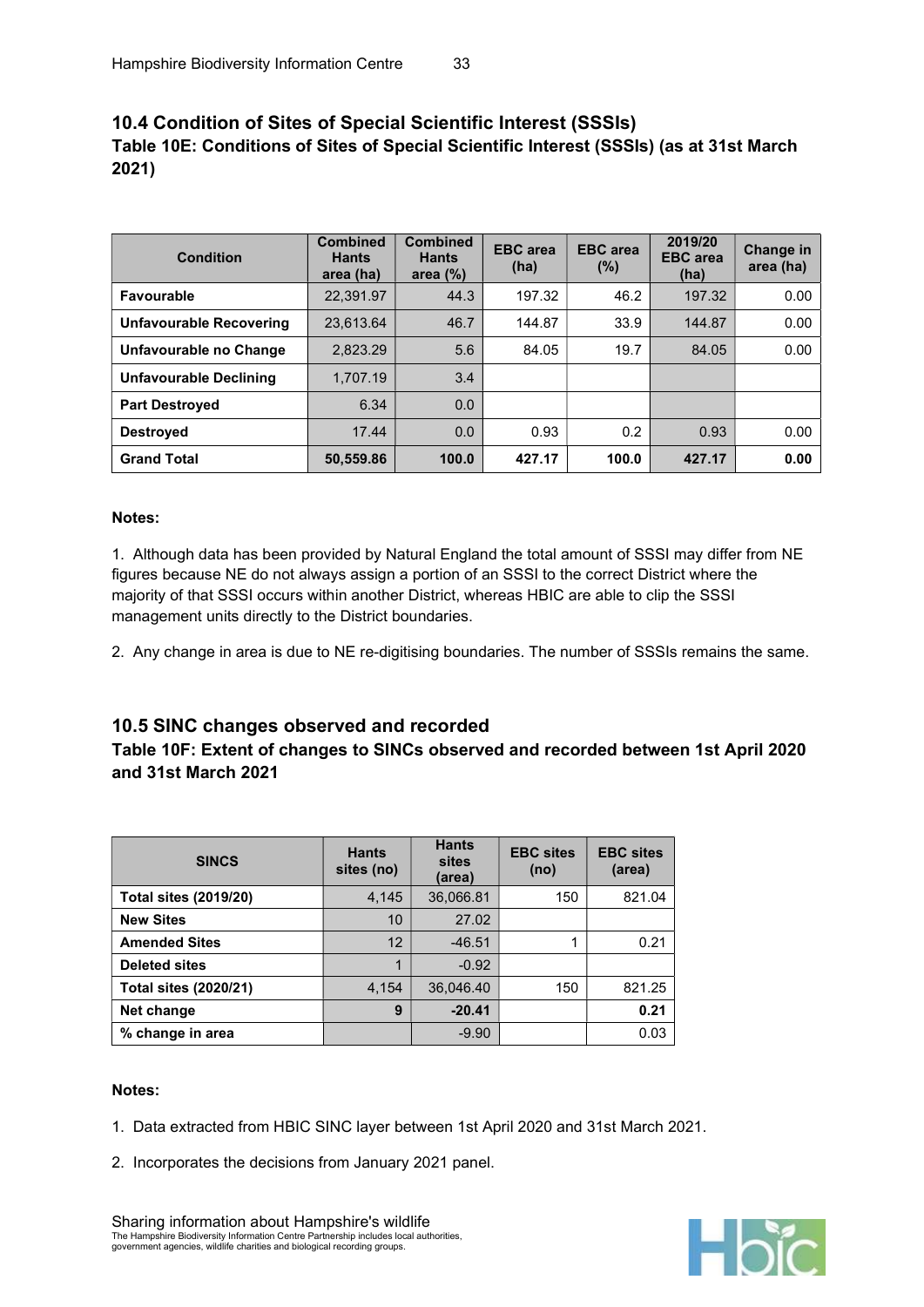### Table 10G: New SINCs approved between 1st April 2020 and 31st March 2021

No new SINCs in Eastleigh Borough Council were approved during 2020-2021.

#### Table 10H: Deleted SINCs approved between 1st April 2020 and 31st March 2021

No SINCs in Eastleigh Borough Council were deleted during 2020-2021.

#### Table 10I: Major amendments to SINCs between 1st April 2020 and 31st March 2021

| <b>Site</b><br><b>Ref</b> | <b>Site Name</b>                           | <b>Reason</b>                       | Old<br><b>Size</b><br>(ha) | <b>New</b><br><b>Size</b><br>(ha) | Old<br><b>Criteria</b> | <b>New</b><br><b>Criteria</b> |
|---------------------------|--------------------------------------------|-------------------------------------|----------------------------|-----------------------------------|------------------------|-------------------------------|
| <b>EA0028</b>             | Swamp West of<br><b>Recreation Grounds</b> | Data<br>Correction/Reinterpretation | 3.09                       | 3.3                               | 5Β                     | 5A/5B/6A                      |

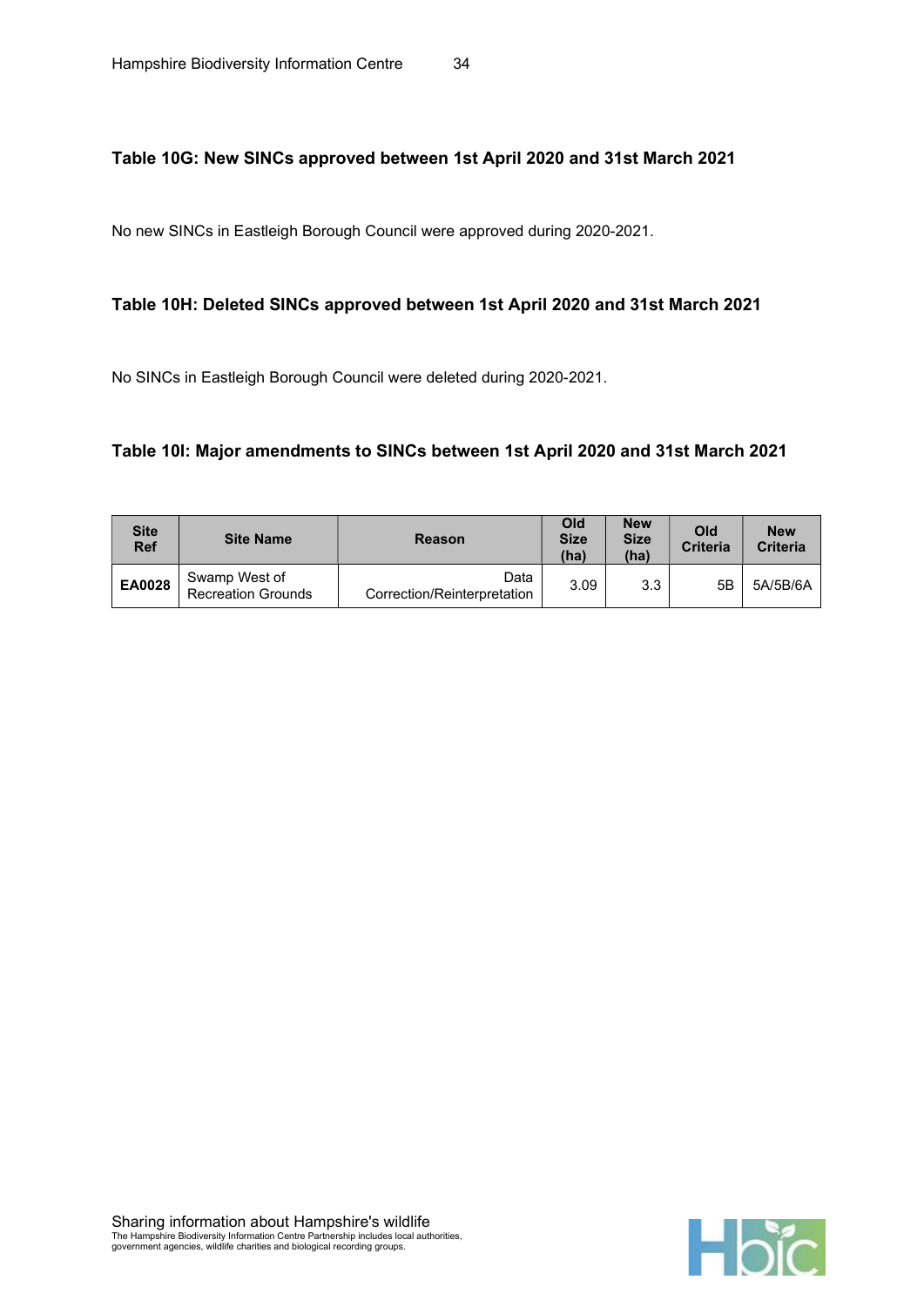# 12 Fareham Borough Council

# 12.1 Priority habitats Table 12A: Extent of Priority habitats (as at 31st March 2021)

| <b>Priority</b><br><b>Habitat</b>                                        | <b>Comments on Status</b>                                                                                                                                                            | <b>Combined</b><br><b>Hants</b><br>area (ha) | $%$ of<br><b>Combined</b><br><b>Hants</b><br>area | <b>FBC</b><br>area<br>(ha) | $%$ of<br><b>FBC</b><br>area | 2019/20<br><b>FBC</b><br>area<br>(ha) | Change<br>in area<br>(ha) |
|--------------------------------------------------------------------------|--------------------------------------------------------------------------------------------------------------------------------------------------------------------------------------|----------------------------------------------|---------------------------------------------------|----------------------------|------------------------------|---------------------------------------|---------------------------|
| <b>Grasslands</b>                                                        |                                                                                                                                                                                      |                                              |                                                   |                            |                              |                                       |                           |
| Lowland<br><b>Calcareous</b><br>Grassland                                | Comprehensive                                                                                                                                                                        | 2,028                                        | 0.52                                              | 17                         | 0.22                         | 16                                    | 1                         |
| <b>Lowland Dry</b><br>Acid<br>Grassland                                  | Comprehensive. Some<br>overlap with Lowland<br>Heath                                                                                                                                 | 3,607                                        | 0.93                                              | 6                          | 0.08                         | 6                                     | 0                         |
| Lowland<br><b>Meadows</b>                                                | Comprehensive. Some<br>overlap with Coastal and<br>Floodplain Grazing Marsh<br>and with Wood-Pasture<br>and Parkland.                                                                | 1,537                                        | 0.40                                              | 23                         | 0.30                         | 23                                    | $\mathbf 0$               |
| <b>Purple Moor</b><br><b>Grass and</b><br><b>Rush</b><br><b>Pastures</b> | Comprehensive. Some<br>overlap with Coastal and<br>Floodplain Grazing Marsh.                                                                                                         | 1,568                                        | 0.40                                              | 5                          | 0.06                         | 4                                     | $\mathbf{1}$              |
| <b>Heathlands</b>                                                        |                                                                                                                                                                                      |                                              |                                                   |                            |                              |                                       |                           |
| Lowland<br><b>Heathland</b>                                              | Comprehensive. Some<br>overlap with Lowland Dry<br>Acid Grassland.                                                                                                                   | 11,875                                       | 3.06                                              | $\overline{2}$             | 0.03                         | $\overline{2}$                        | $\mathbf{0}$              |
|                                                                          | Woodland, wood-pasture and parkland                                                                                                                                                  |                                              |                                                   |                            |                              |                                       |                           |
| Lowland<br><b>Beech and</b><br>Yew<br>Woodland                           | Not comprehensive. On-<br>going work to distinguish<br>from Lowland Mixed<br>Deciduous Woodland.                                                                                     | 438                                          | 0.11                                              |                            |                              |                                       |                           |
| Lowland<br>Mixed<br><b>Deciduous</b><br>Woodland                         | Ongoing work as all<br>ancient/ non ancient<br>woodland has been<br>included yet not all has<br>been surveyed for<br>qualifying NVC types.<br>Ongoing work to remove<br>small clumps | 35,574                                       | 9.16                                              | 460                        | 5.91                         | 455                                   | 5                         |
| Wet<br>Woodland                                                          | Fairly comprehensive.<br>Areas will exist in LMDW<br>that are not yet surveyed<br>for qualifying types.                                                                              | 2,195                                        | 0.57                                              | 54                         | 0.69                         | 54                                    | $\mathbf 0$               |
| <b>Wood-Pasture</b><br>and Parkland                                      | Not comprehensive.<br>Further work needed to<br>classify this habitat within<br>historic parkland.                                                                                   | 5,420                                        | 1.40                                              | 22                         | 0.28                         | 22                                    | $\mathbf{0}$              |

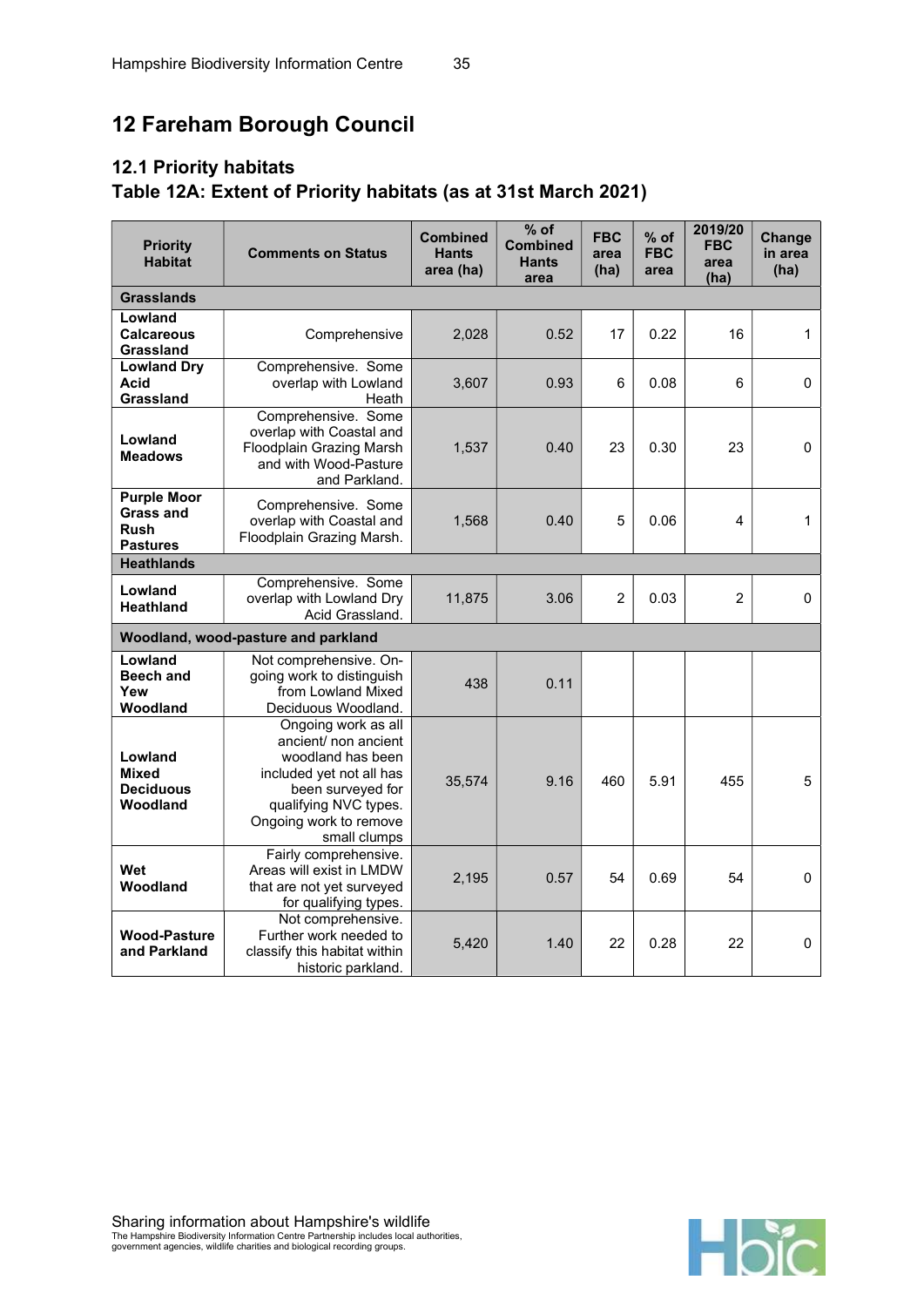| <b>Priority</b><br><b>Habitat</b>                                                         | <b>Comments on Status</b>                                                                                                                           | <b>Combined</b><br><b>Hants</b><br>area (ha) | $%$ of<br><b>Combined</b><br><b>Hants</b><br>area | <b>FBC</b><br>area<br>(ha) | $%$ of<br><b>FBC</b><br>area | 2019/20<br><b>FBC</b><br>area<br>(ha) | Change<br>in area<br>(ha) |
|-------------------------------------------------------------------------------------------|-----------------------------------------------------------------------------------------------------------------------------------------------------|----------------------------------------------|---------------------------------------------------|----------------------------|------------------------------|---------------------------------------|---------------------------|
|                                                                                           | Arable, orchards and hedgerows                                                                                                                      |                                              |                                                   |                            |                              |                                       |                           |
| <b>Arable Field</b><br><b>Margins</b>                                                     | Incomplete. Figures only<br>show SINCs on arable land<br>designated for rare arable<br>plant assemblages.                                           | $[94]$                                       | [0.02]                                            | [0.0]                      | [0.00]                       | [0]                                   | [0]                       |
| <b>Open Mosaic</b><br><b>Habitats on</b><br><b>Previously</b><br><b>Developed</b><br>Land | No comprehensive<br>evaluation yet carried out                                                                                                      | 33                                           | 0.01                                              |                            |                              |                                       |                           |
| <b>Hedgerows</b>                                                                          | No comprehensive<br>information for Priority<br>hedgerows. All hedgerows<br>mapped as linear features<br>(km).                                      | [16, 448]                                    | n/a                                               | [265]                      | n/a                          | [265]                                 | [0]                       |
| <b>Traditional</b><br><b>Orchards</b>                                                     | Work to be undertaken to<br>incorporate areas recently<br>identified by PTES under<br>contract to NE.                                               | $\mathbf 0$                                  | 0.00                                              |                            |                              | 0.1                                   | $-0.1$                    |
| <b>Open waters</b>                                                                        |                                                                                                                                                     |                                              |                                                   |                            |                              |                                       |                           |
| <b>Eutrophic</b><br><b>Standing</b><br><b>Waters</b>                                      | No comprehensive<br>information yet available.                                                                                                      | 64                                           | 0.02                                              | 1.1                        | 0.01                         | 1.1                                   | $\mathbf 0$               |
| <b>Rivers</b>                                                                             | Incomplete data. Figures<br>for Chalk Rivers now<br>digitised from latest OSMM<br>polygons as Ha not from<br>EA linear (km) as<br>previously.       | 587                                          | 0.15                                              | 9                          | 0.12                         | n/a                                   | n/a                       |
| <b>Wetlands</b>                                                                           |                                                                                                                                                     |                                              |                                                   |                            |                              |                                       |                           |
| <b>Coastal and</b><br>Floodplain<br>Grazing<br>Marsh                                      | Work ongoing to verify all<br>qualifying grazing marsh.<br>Some overlap with Lowland<br>Meadows and with Purple<br>Moor Grass and Rush<br>Pastures. | 9,348                                        | 2.41                                              | 337                        | 4.33                         | 339                                   | $-2$                      |
| <b>Lowland Fens</b>                                                                       | Comprehensive.                                                                                                                                      | 1,901                                        | 0.49                                              |                            |                              |                                       |                           |
| <b>Reedbeds</b>                                                                           | Not complete as OSMM<br>inaccurate in places.                                                                                                       | 248                                          | 0.06                                              | 48.1                       | 0.62                         | 48.4                                  | $-0.3$                    |
| <b>Coastal</b>                                                                            |                                                                                                                                                     |                                              |                                                   |                            |                              |                                       |                           |
| Coastal<br>saltmarsh                                                                      | EA data partly verified.                                                                                                                            | 895                                          | 0.23                                              | 29                         | 0.37                         | 30                                    | $-1$                      |
| <b>Coastal Sand</b><br><b>Dunes</b>                                                       | EA data partly verified.                                                                                                                            | 47                                           | 0.01                                              |                            |                              | 0                                     | 0                         |
| Coastal<br>Vegetated<br><b>Shingle</b>                                                    | Comprehensive.                                                                                                                                      | 216                                          | 0.06                                              | 11.9                       | 0.15                         | 11.9                                  | $\mathbf 0$               |
| Intertidal<br>mudflats                                                                    | EA data partly verified.<br>OSMM update needs<br>rechecking                                                                                         | 4,448                                        | 1.15                                              | 298                        | 3.83                         | 271                                   | 27                        |
| <b>Maritime Cliff</b><br>and Slopes                                                       | Comprehensive.                                                                                                                                      | 42                                           | 0.01                                              | 1.4                        | 0.02                         | 1.4                                   | 0                         |
| <b>Saline</b><br>lagoons                                                                  | Comprehensive.                                                                                                                                      | 57                                           | 0.01                                              | 1.3                        | 0.02                         | 1.2                                   | 0.1                       |

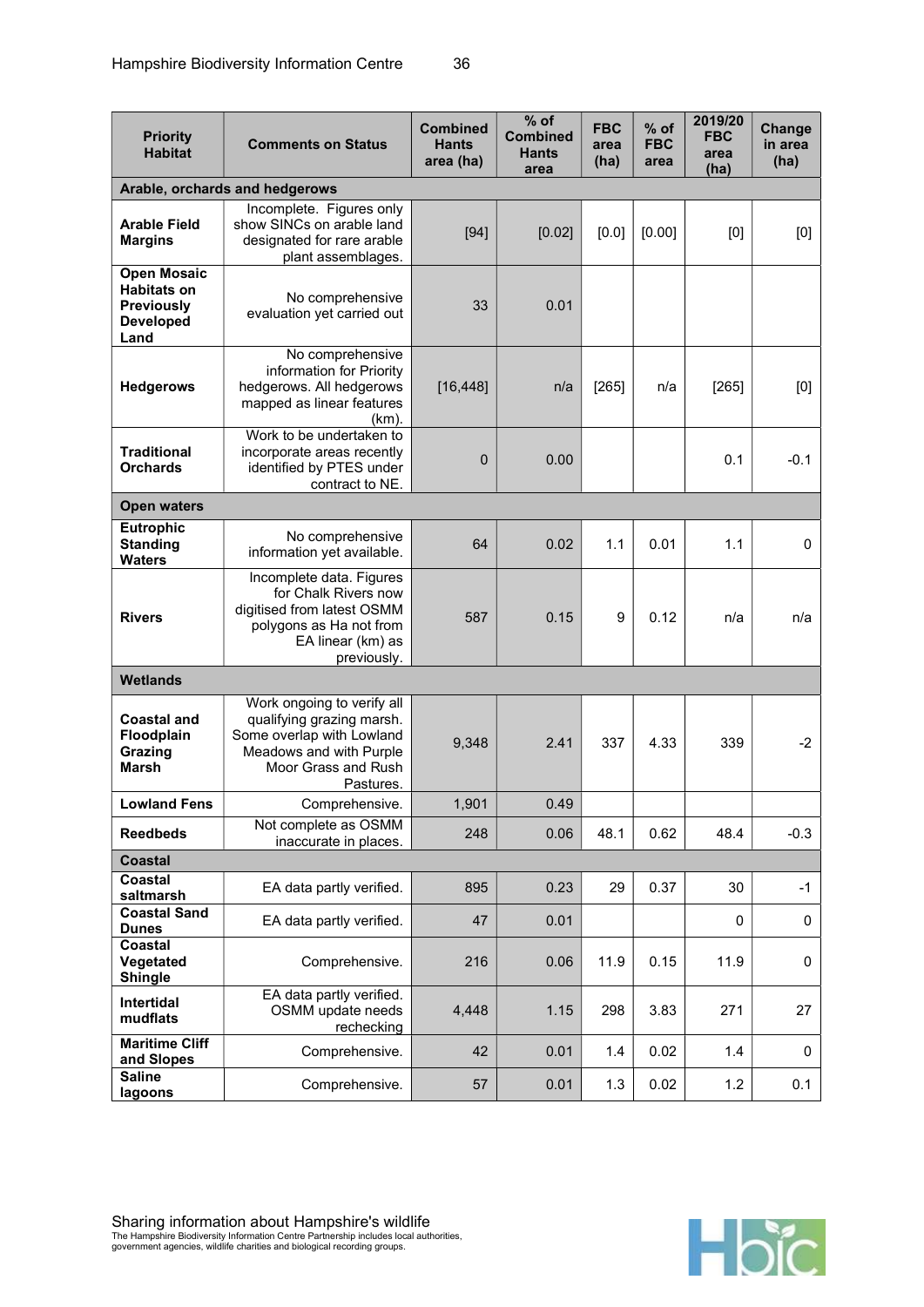| <b>Priority</b><br><b>Habitat</b> | <b>Comments on Status</b>                             | <b>Combined</b><br><b>Hants</b><br>area (ha) | $%$ of<br><b>Combined</b><br><b>Hants</b><br>area | <b>FBC</b><br>area<br>(ha) | $%$ of<br><b>FBC</b><br>area | 2019/20<br><b>FBC</b><br>area<br>(ha) | <b>Change</b><br>in area<br>(ha) |
|-----------------------------------|-------------------------------------------------------|----------------------------------------------|---------------------------------------------------|----------------------------|------------------------------|---------------------------------------|----------------------------------|
| <b>Marine</b>                     |                                                       |                                              |                                                   |                            |                              |                                       |                                  |
| <b>Seagrass</b><br>beds           | Not comprehensive.<br>Separate HWT data<br>available. | 48                                           | 0.01                                              |                            |                              |                                       |                                  |
| <b>Total</b>                      |                                                       | 82,176                                       | 21.15                                             | 1.326                      | 17.04                        | 1.286                                 | 40                               |

#### Summary:

- 1. There were small losses and gains of various Priority Habitats because of updates from SSSI condition assessments, OS MasterMap updates and new surveys
- 2. The Hampshire and district totals of Priority habitat are the sum of the individual Priority habitat types (excluding Arable Field Margins and Rivers). This is not the total area of land covered by Priority habitat within Hampshire and each district because some Priority habitat types overlap and hence are double counted (e.g. Coastal and Floodplain Grazing Marsh may overlap Lowland Meadows or Purple Moor Grass and Rush Pastures).
- 3. Because the total area of Priority habitat may include areas when habitats overlap the % of the district area covered by Priority habitat may be slightly over-exaggerated.
- 4. Minor changes in area might not always reflect real change but are results of a rounding of figures.

## 12.2 Nature Conservation Designations

Table 12B: Extent of Nature Conservation Designations (as at 31st March 2021)

| <b>Designation</b>            | <b>Combined</b><br><b>Hants</b><br>sites (no) | <b>Combined</b><br><b>Hants</b><br>area (ha) | <b>Combined</b><br><b>Hants</b><br>area $(\%)$ | <b>FBC</b><br>sites<br>(no) | <b>FBC</b><br>area<br>(ha) | <b>FBC</b><br>area $(\%)$ | 2019/20<br><b>FBC</b> area<br>(ha) | Change<br>(ha) |
|-------------------------------|-----------------------------------------------|----------------------------------------------|------------------------------------------------|-----------------------------|----------------------------|---------------------------|------------------------------------|----------------|
| <b>LNR</b>                    | 70                                            | 2,420                                        |                                                | 6                           | 418                        | 5.38                      | 418                                |                |
| <b>NNR</b>                    | 11                                            | 2,173                                        |                                                |                             | 120                        | 1.54                      | 120                                |                |
| <b>RAMSAR</b>                 | 10                                            | 36,993                                       | 10                                             | $\overline{2}$              | 540                        | 6.95                      | 540                                | 0              |
| <b>SAC</b>                    | 13                                            | 37.093                                       | 10                                             |                             | 195                        | 2.51                      | 195                                | 0              |
| <b>SPA</b>                    | 11                                            | 45,321                                       | 12                                             | 3                           | 629                        | 8.08                      | 527                                | 102            |
| <b>SSSI</b>                   | 131                                           | 50.559                                       | 13                                             | 6                           | 563                        | 7.24                      | 563                                | 0              |
| <b>Stat Sites</b><br>Combined | 246                                           | 53,447                                       | 14                                             | 19                          | 771                        | 9.91                      | 749                                | 22             |
| <b>SINC</b>                   | 4.154                                         | 36,046                                       | 9                                              | 110                         | 610                        | 7.84                      | 610                                | 0              |

- 1. There were changes to statutory sites during 2020/21: The potential SPA 'Solent and Dorset Coast' has now been declared an SPA although the 'open sea' element has been excluded from the measurements.
- 2. For details of any new, amended and deleted SINCs see tables 12G, H & I.
- 3. The areas total for 'Statutory sites combined' may not equal the total for each of the individual statutory site designations because there is often an overlap between statutory designations.

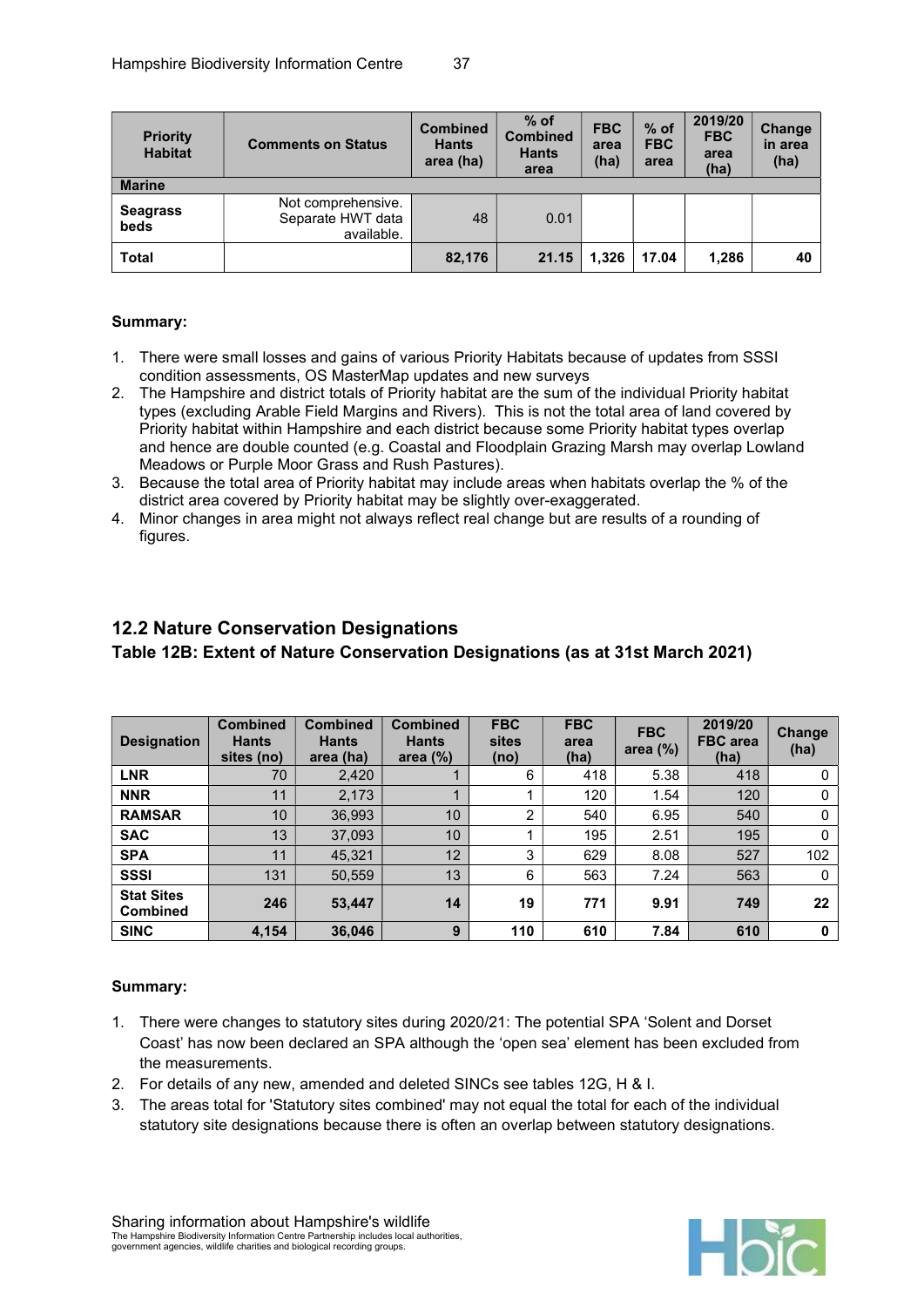| <b>Designation</b> | <b>Site Name</b>                      | Area (ha) within<br>district |
|--------------------|---------------------------------------|------------------------------|
| <b>LNR</b>         | <b>Gull Coppice</b>                   | 5.62                         |
| <b>LNR</b>         | Holly Hill Woodland Park              | 28.13                        |
| <b>LNR</b>         | Hook with Warsash                     | 251.37                       |
| <b>LNR</b>         | Kites Croft                           | 17.04                        |
| <b>LNR</b>         | <b>Titchfield Haven</b>               | 92.95                        |
| <b>LNR</b>         | Warsash Common                        | 23.38                        |
| <b>NNR</b>         | <b>Titchfield Haven</b>               | 119.62                       |
| Ramsar             | Fareham District (B)                  | 540.46                       |
| <b>SAC</b>         | <b>Solent Maritime</b>                | 195.35                       |
| <b>SPA</b>         | <b>Portsmouth Harbour</b>             | 36.04                        |
| <b>SPA</b>         | Solent & Southampton Water            | 490.89                       |
| <b>SPA</b>         | Solent and Dorset Coast               | 101.72                       |
| <b>SSSI</b>        | Downend Chalk Pit                     | 4.36                         |
| <b>SSSI</b>        | Lee-on-the Solent to Itchen Estuary   | 344.85                       |
| <b>SSSI</b>        | Portsdown                             | 6.31                         |
| <b>SSSI</b>        | <b>Portsmouth Harbour</b>             | 36.04                        |
| <b>SSSI</b>        | <b>Titchfield Haven</b>               | 134.49                       |
| <b>SSSI</b>        | <b>Upper Hamble Estuary and Woods</b> | 37.10                        |

## Table 12C: Statutory Designated Sites (as at 31st March 2021)

## 12.3 Priority Habitats within Designated Sites

Table 12D: Extent of Priority habitats within Designated Sites (as at 31st March 2021)

| <b>Designated Sites</b>         | <b>Combined</b><br><b>Hants</b><br>area (ha) | <b>Combined</b><br><b>Hants</b><br>area $(%)$ | FBC (ha) | <b>FBC</b> area<br>(%) | 2019/20<br><b>FBC</b> area<br>(ha) | Change<br>area (ha) |
|---------------------------------|----------------------------------------------|-----------------------------------------------|----------|------------------------|------------------------------------|---------------------|
| <b>Statutory sites combined</b> | 38.932                                       | 47.4                                          | 641      | 48.3                   | 587                                | 54                  |
| <b>SINC</b>                     | 22.035                                       | 26.8                                          | 414      | 31.2                   | 401                                | 13                  |
| <b>Total combined</b>           | 60,137                                       | 73.2                                          | 959      | 72.3                   | 907                                | 52                  |

- 1. Approx. 72% of Priority habitat in Fareham lies within designated sites.
- 2. Total Priority habitat in Fareham as at 31st March 2021 = 1,326ha.

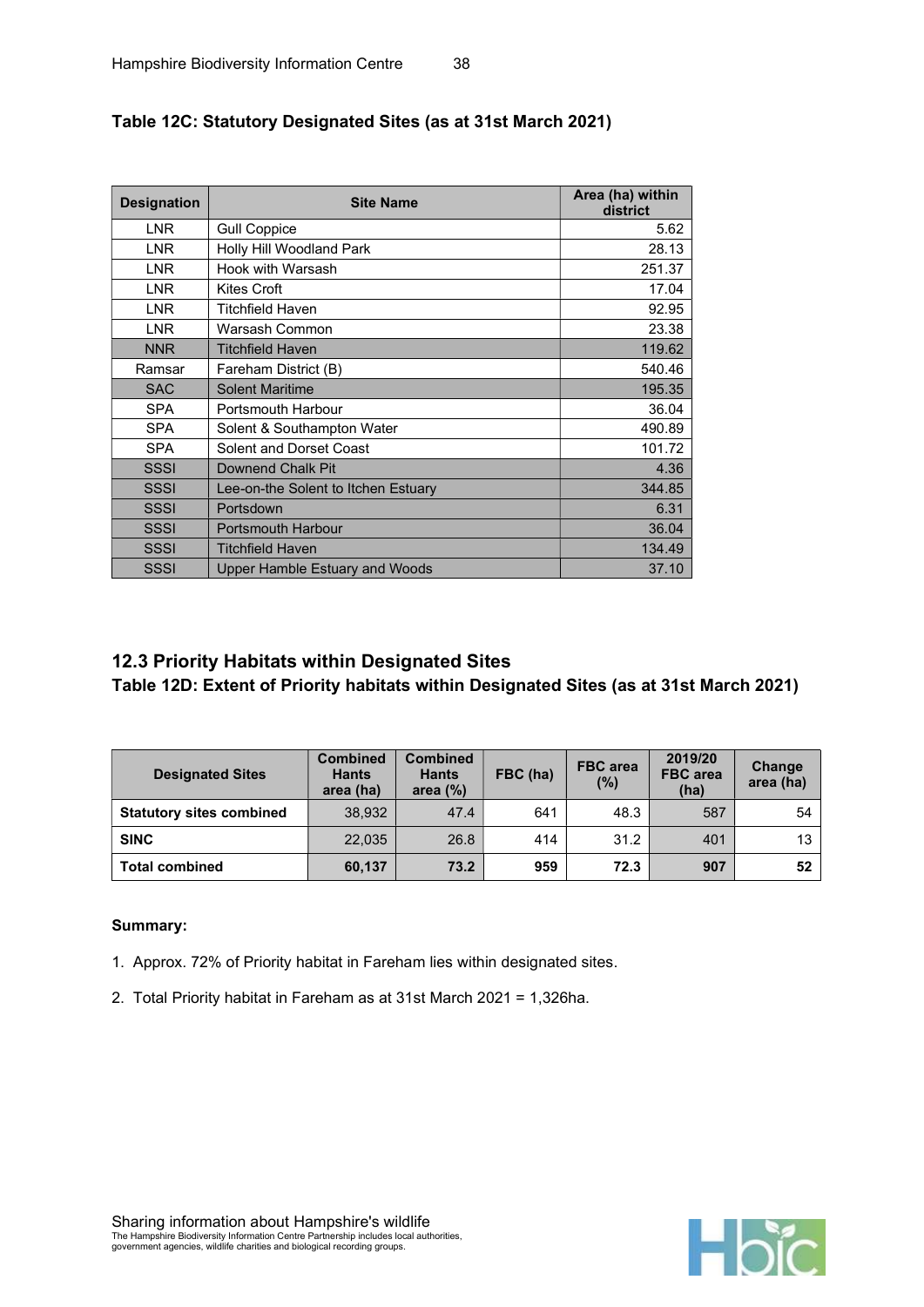## 12.4 Condition of Sites of Special Scientific Interest (SSSIs) Table 12E: Conditions of Sites of Special Scientific Interest (SSSIs) (as at 31st March 2021)

| Condition                      | <b>Combined</b><br><b>Hants</b><br>area (ha) | <b>Combined</b><br><b>Hants</b><br>area $(\%)$ | <b>FBC</b> area<br>(ha) | <b>FBC</b> area<br>(%) | 2019/20<br><b>FBC</b> area<br>(ha) | <b>Change in</b><br>area (ha) |
|--------------------------------|----------------------------------------------|------------------------------------------------|-------------------------|------------------------|------------------------------------|-------------------------------|
| Favourable                     | 22,391.97                                    | 44.3                                           | 241.96                  | 43.0                   | 241.96                             | 0.00                          |
| <b>Unfavourable Recovering</b> | 23,613.64                                    | 46.7                                           | 150.95                  | 26.8                   | 150.95                             | 0.00                          |
| Unfavourable no Change         | 2,823.29                                     | 5.6                                            | 165.50                  | 29.4                   | 165.50                             | 0.00                          |
| <b>Unfavourable Declining</b>  | 1,707.19                                     | 3.4                                            | 4.73                    | 0.8                    | 4.73                               | 0.00                          |
| <b>Part Destroyed</b>          | 6.34                                         | 0.0                                            |                         |                        |                                    |                               |
| <b>Destroved</b>               | 17.44                                        | 0.0                                            |                         |                        |                                    |                               |
| <b>Grand Total</b>             | 50,559.86                                    | 100.0                                          | 563.15                  | 100.0                  | 563.15                             | 0.00                          |

#### Notes:

1. Although data has been provided by Natural England the total amount of SSSI may differ from NE figures because NE do not always assign a portion of an SSSI to the correct District where the majority of that SSSI occurs within another District, whereas HBIC are able to clip the SSSI management units directly to the District boundaries.

2. Any change in area is due to NE re-digitising boundaries. The number of SSSIs remains the same.

#### 12.5 SINC changes observed and recorded

#### Table 12F: Extent of changes to SINCs observed and recorded between 1st April 2020 and 31st March 2021

| <b>SINCS</b>                 | <b>Hants</b><br>sites (no) | <b>Hants</b><br>sites<br>(area) | <b>FBC sites</b><br>(no) | <b>FBC sites</b><br>(area) |
|------------------------------|----------------------------|---------------------------------|--------------------------|----------------------------|
| <b>Total sites (2019/20)</b> | 4,145                      | 36,066.81                       | 110                      | 609.85                     |
| <b>New Sites</b>             | 10                         | 27.02                           |                          |                            |
| <b>Amended Sites</b>         | 12                         | $-46.51$                        | 1                        | 0.00                       |
| <b>Deleted sites</b>         |                            | $-0.92$                         |                          |                            |
| <b>Total sites (2020/21)</b> | 4,154                      | 36,046.40                       | 110                      | 609.85                     |
| Net change                   | 9                          | $-20.41$                        |                          | 0.00                       |
| % change in area             |                            | $-9.90$                         |                          | 0.00                       |

#### Notes:

- 1. Data extracted from HBIC SINC layer between 1st April 2020 and 31st March 2021.
- 2. Incorporates the decisions from January 2021 panel.



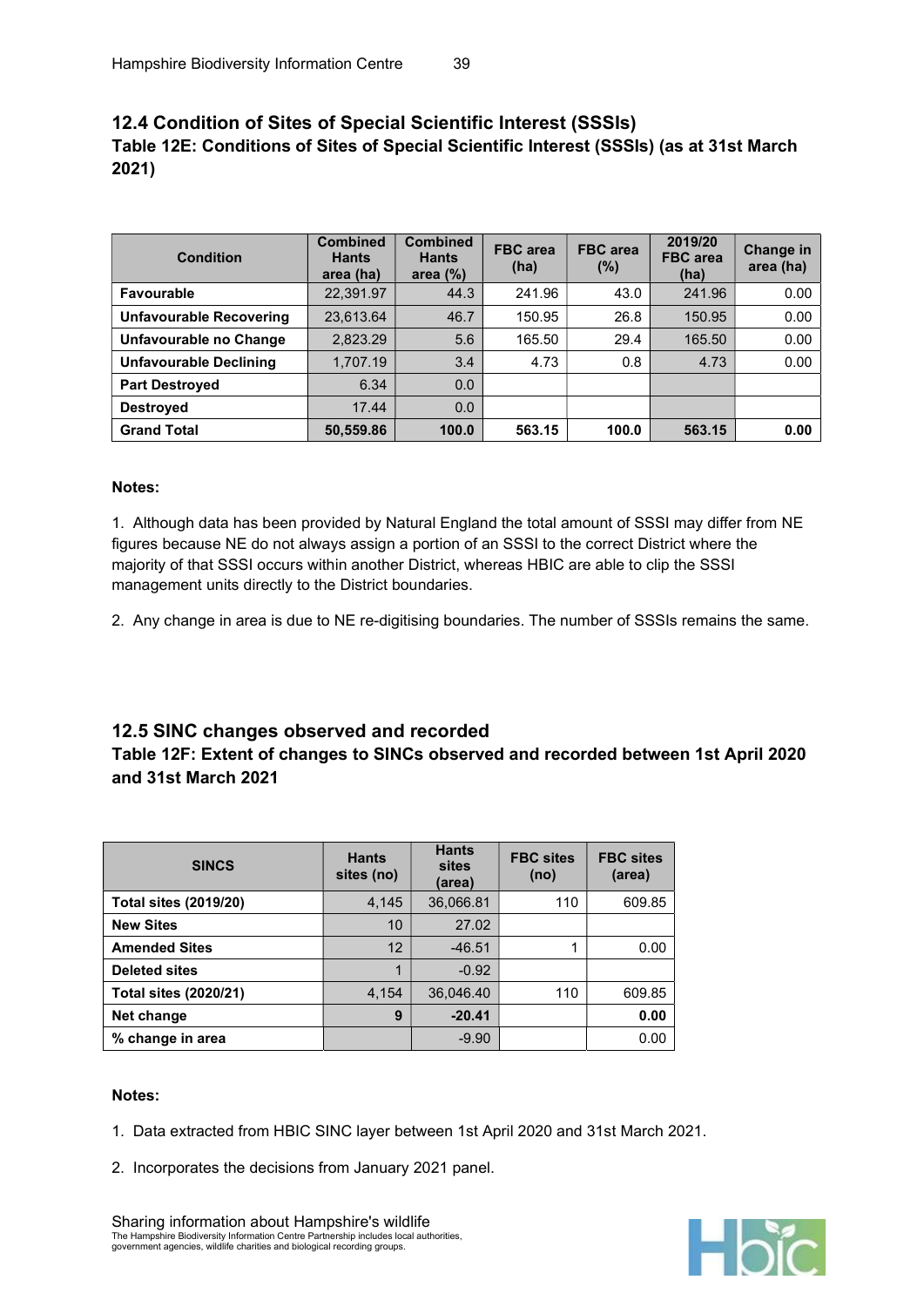#### Table 12G: New SINCs approved between 1st April 2020 and 31st March 2021

No new SINCs in Fareham Borough Council were approved during 2020-2021.

#### Table 12H: Deleted SINCs approved between 1st April 2020 and 31st March 2021

No SINCs in Fareham Borough Council were deleted during 2020-2021.

#### Table 12I: Major amendments to SINCs between 1st April 2020 and 31st March 2021

| <b>Site</b><br><b>Ref</b> | <b>Site Name</b>     | <b>Reason</b>      | Old<br><b>Size</b><br>(ha) | <b>New</b><br><b>Size</b><br>(ha) | Old<br><b>Criteria</b> | <b>New</b><br><b>Criteria</b> |
|---------------------------|----------------------|--------------------|----------------------------|-----------------------------------|------------------------|-------------------------------|
| <b>FA0074</b>             | The Gillies Woodland | Lack of management |                            |                                   | 1Cii/5B/7A             | 1Cii/7A                       |

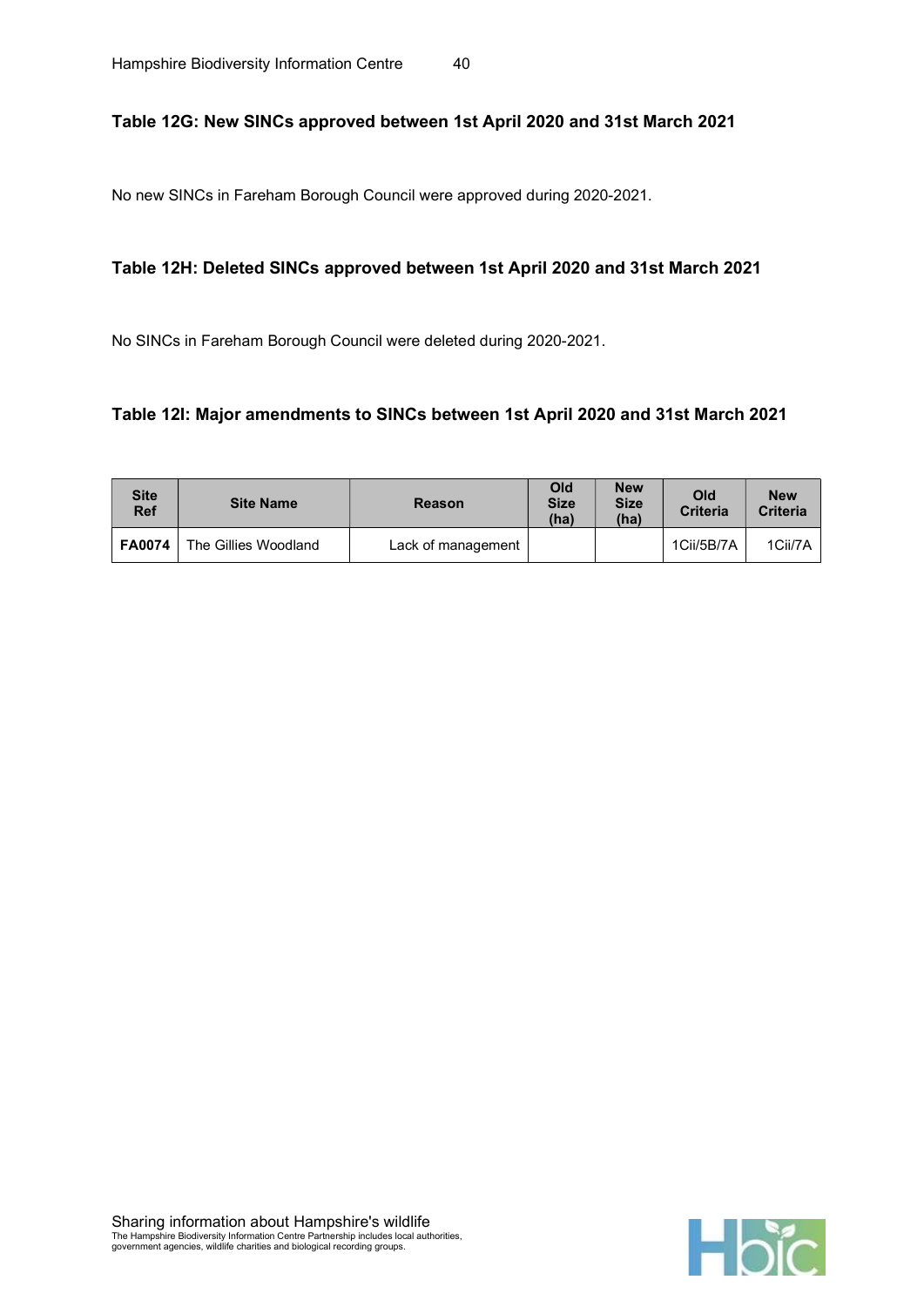# 13 Gosport Borough Council

## 13.1 Priority habitats Table 13A: Extent of Priority habitats (as at 31st March 2021)

| <b>Priority</b><br><b>Comments on Status</b><br><b>Habitat</b>           |                                                                                                                                                                                      | <b>Combined</b><br><b>Hants</b><br>area (ha) | $%$ of<br><b>Combined</b><br><b>Hants</b><br>area | <b>GBC</b><br>area<br>(ha) | $%$ of<br><b>GBC</b><br>area | 2019/20<br><b>GBC</b><br>area<br>(ha) | Change<br>in area<br>(ha) |
|--------------------------------------------------------------------------|--------------------------------------------------------------------------------------------------------------------------------------------------------------------------------------|----------------------------------------------|---------------------------------------------------|----------------------------|------------------------------|---------------------------------------|---------------------------|
| <b>Grasslands</b>                                                        |                                                                                                                                                                                      |                                              |                                                   |                            |                              |                                       |                           |
| Lowland<br><b>Calcareous</b><br>Grassland                                | Comprehensive                                                                                                                                                                        | 2,028                                        | 0.52                                              |                            |                              |                                       |                           |
| <b>Lowland Dry</b><br>Acid<br>Grassland                                  | Comprehensive. Some<br>overlap with Lowland Heath                                                                                                                                    | 3,607                                        | 0.93                                              | 10                         | 0.36                         | 10                                    | 0                         |
| Lowland<br><b>Meadows</b>                                                | Comprehensive. Some<br>overlap with Coastal and<br><b>Floodplain Grazing Marsh</b><br>and with Wood-Pasture and<br>Parkland.                                                         | 1,537                                        | 0.40                                              | 21                         | 0.76                         | 20                                    | 1                         |
| <b>Purple Moor</b><br><b>Grass and</b><br><b>Rush</b><br><b>Pastures</b> | Comprehensive. Some<br>overlap with Coastal and<br>Floodplain Grazing Marsh.                                                                                                         | 1,568                                        | 0.40                                              | 1                          | 0.04                         | 1                                     | $\mathbf 0$               |
| <b>Heathlands</b>                                                        |                                                                                                                                                                                      |                                              |                                                   |                            |                              |                                       |                           |
| Lowland<br>Heathland                                                     | Comprehensive. Some<br>overlap with Lowland Dry<br>Acid Grassland.                                                                                                                   | 11,875                                       | 3.06                                              | 4                          | 0.15                         | 4                                     | $\mathbf 0$               |
|                                                                          | Woodland, wood-pasture and parkland                                                                                                                                                  |                                              |                                                   |                            |                              |                                       |                           |
| Lowland<br><b>Beech and</b><br>Yew<br>Woodland                           | Not comprehensive. On-<br>going work to distinguish<br>from Lowland Mixed<br>Deciduous Woodland.                                                                                     | 438                                          | 0.11                                              |                            |                              |                                       |                           |
| Lowland<br>Mixed<br><b>Deciduous</b><br>Woodland                         | Ongoing work as all<br>ancient/ non ancient<br>woodland has been<br>included yet not all has<br>been surveyed for<br>qualifying NVC types.<br>Ongoing work to remove<br>small clumps | 35,574                                       | 9.16                                              | 72                         | 2.62                         | 74                                    | $-2$                      |
| Wet<br>Woodland                                                          | Fairly comprehensive.<br>Areas will exist in LMDW<br>that are not yet surveyed for<br>qualifying types.                                                                              | 2,195                                        | 0.57                                              | 22                         | 0.80                         | 22                                    | $\mathbf 0$               |
| <b>Wood-Pasture</b><br>and Parkland                                      | Not comprehensive. Further<br>work needed to classify this<br>habitat within historic<br>parkland.                                                                                   | 5,420                                        | 1.40                                              | 15                         | 0.55                         | 15                                    | $\mathbf 0$               |

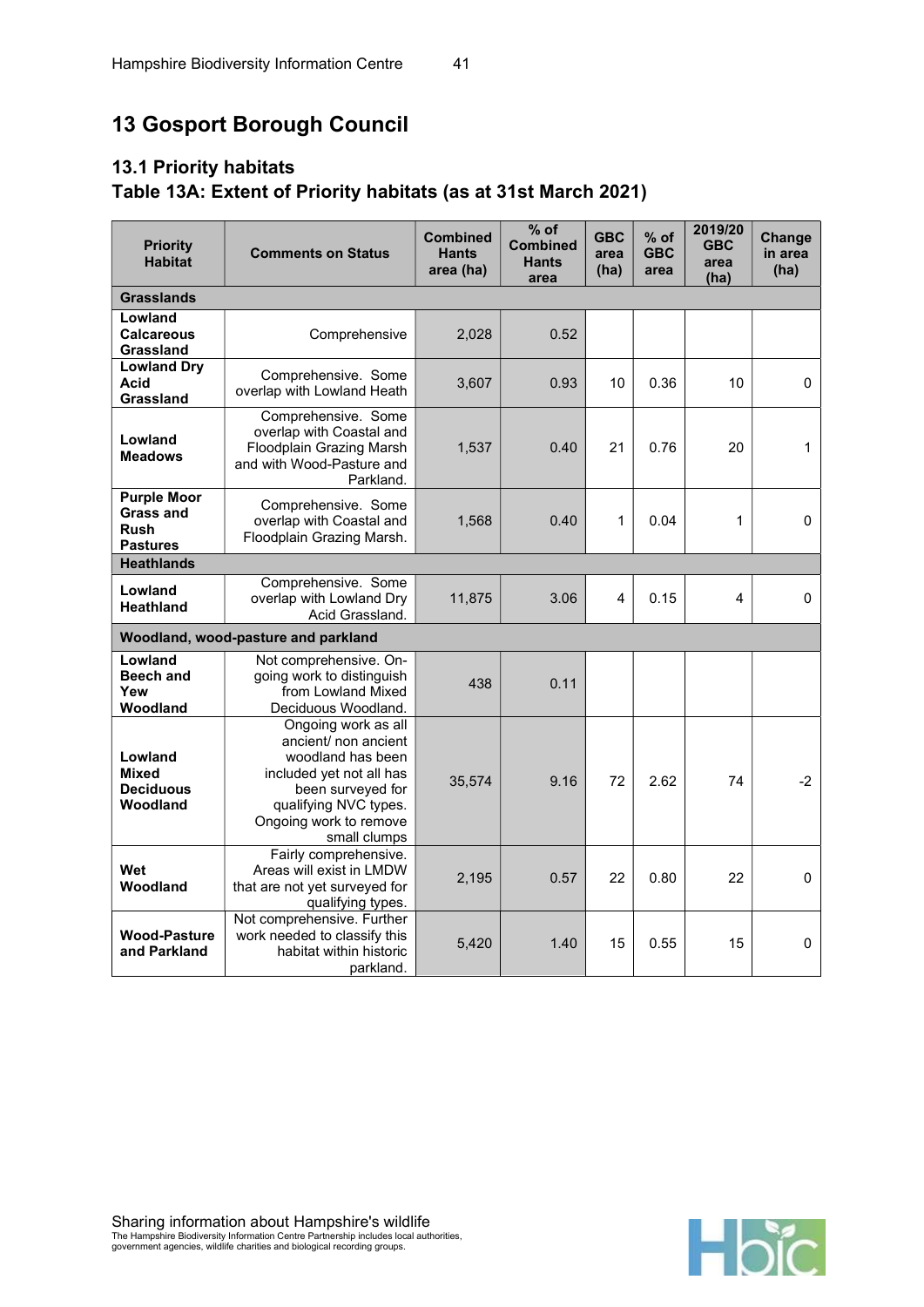| <b>Priority</b><br><b>Comments on Status</b><br><b>Habitat</b>                            |                                                                                                                                                     | <b>Combined</b><br>Hants<br>area (ha) | $%$ of<br><b>Combined</b><br><b>Hants</b><br>area | <b>GBC</b><br>area<br>(ha) | % of<br><b>GBC</b><br>area | 2019/20<br><b>GBC</b><br>area<br>(ha) | Change<br>in area<br>(ha) |
|-------------------------------------------------------------------------------------------|-----------------------------------------------------------------------------------------------------------------------------------------------------|---------------------------------------|---------------------------------------------------|----------------------------|----------------------------|---------------------------------------|---------------------------|
|                                                                                           | Arable, orchards and hedgerows                                                                                                                      |                                       |                                                   |                            |                            |                                       |                           |
| <b>Arable Field</b><br><b>Margins</b>                                                     | Incomplete. Figures only<br>show SINCs on arable land<br>designated for rare arable<br>plant assemblages.                                           | $[94]$                                | [0.02]                                            | [0.0]                      | [0.00]                     | [0]                                   | [0]                       |
| <b>Open Mosaic</b><br><b>Habitats on</b><br><b>Previously</b><br><b>Developed</b><br>Land | No comprehensive<br>evaluation yet carried out                                                                                                      | 33                                    | 0.01                                              |                            |                            |                                       |                           |
| <b>Hedgerows</b>                                                                          | No comprehensive<br>information for Priority<br>hedgerows. All hedgerows<br>mapped as linear features<br>$(km)$ .                                   | [16, 448]                             | n/a                                               | $[25]$                     | n/a                        | $[25]$                                | [0]                       |
| <b>Traditional</b><br><b>Orchards</b>                                                     | Work to be undertaken to<br>incorporate areas recently<br>identified by PTES under<br>contract to NE.                                               | $\mathbf{0}$                          | 0.00                                              |                            |                            |                                       |                           |
| <b>Open waters</b>                                                                        |                                                                                                                                                     |                                       |                                                   |                            |                            |                                       |                           |
| <b>Eutrophic</b><br><b>Standing</b><br><b>Waters</b>                                      | No comprehensive<br>information yet available.                                                                                                      | 64                                    | 0.02                                              | 1.9                        | 0.07                       | 1.9                                   | $\mathbf 0$               |
| <b>Rivers</b>                                                                             | Incomplete data. Figures for<br>Chalk Rivers now digitised<br>from latest OSMM polygons<br>as Ha not from EA linear<br>(km) as previously           | 587                                   | 0.15                                              |                            |                            | n/a                                   | n/a                       |
| <b>Wetlands</b>                                                                           |                                                                                                                                                     |                                       |                                                   |                            |                            |                                       |                           |
| <b>Coastal and</b><br><b>Floodplain</b><br>Grazing<br><b>Marsh</b>                        | Work ongoing to verify all<br>qualifying grazing marsh.<br>Some overlap with Lowland<br>Meadows and with Purple<br>Moor Grass and Rush<br>Pastures. | 9,348                                 | 2.41                                              | 58                         | 2.11                       | 59                                    | -1                        |
| <b>Lowland Fens</b>                                                                       | Comprehensive.                                                                                                                                      | 1,901                                 | 0.49                                              | 0                          | 0.00                       | 0                                     | 0                         |
| <b>Reedbeds</b>                                                                           | Not complete as OSMM<br>translation inaccurate in<br>places.                                                                                        | 248                                   | 0.06                                              | 14.1                       | 0.51                       | 14.5                                  | -0.4                      |
| <b>Coastal</b>                                                                            |                                                                                                                                                     |                                       |                                                   |                            |                            |                                       |                           |
| Coastal<br>saltmarsh                                                                      | EA data partly verified.                                                                                                                            | 895                                   | 0.23                                              | 29                         | 1.05                       | 28                                    | $\mathbf{1}$              |
| <b>Coastal Sand</b><br><b>Dunes</b>                                                       | EA data partly verified.                                                                                                                            | 47                                    | 0.01                                              | 0.4                        | 0.01                       | 0.4                                   | 0                         |
| Coastal<br>Vegetated<br><b>Shingle</b>                                                    | Comprehensive.                                                                                                                                      | 216                                   | 0.06                                              | 62.5                       | 2.27                       | 62.6                                  | $-0.1$                    |
| Intertidal<br>mudflats                                                                    | EA data partly verified.<br>OSMM update needs<br>rechecking                                                                                         | 4,448                                 | 1.15                                              | 108                        | 3.93                       | 111                                   | $-3$                      |
| <b>Maritime Cliff</b><br>and Slopes                                                       | Comprehensive.                                                                                                                                      | 42                                    | 0.01                                              |                            |                            |                                       |                           |
| <b>Saline</b><br>lagoons                                                                  | Comprehensive.                                                                                                                                      | 57                                    | 0.01                                              | 9.9                        | 0.36                       | 10                                    | 0                         |
| <b>Marine</b>                                                                             |                                                                                                                                                     |                                       |                                                   |                            |                            |                                       |                           |
| <b>Seagrass</b><br>beds                                                                   | Not comprehensive.<br>Separate HWT data<br>available.                                                                                               | 48                                    | 0.01                                              |                            |                            |                                       |                           |
| <b>Total</b>                                                                              |                                                                                                                                                     | 82,176                                | 21.15                                             | 429                        | 15.60                      | 433                                   | -4                        |



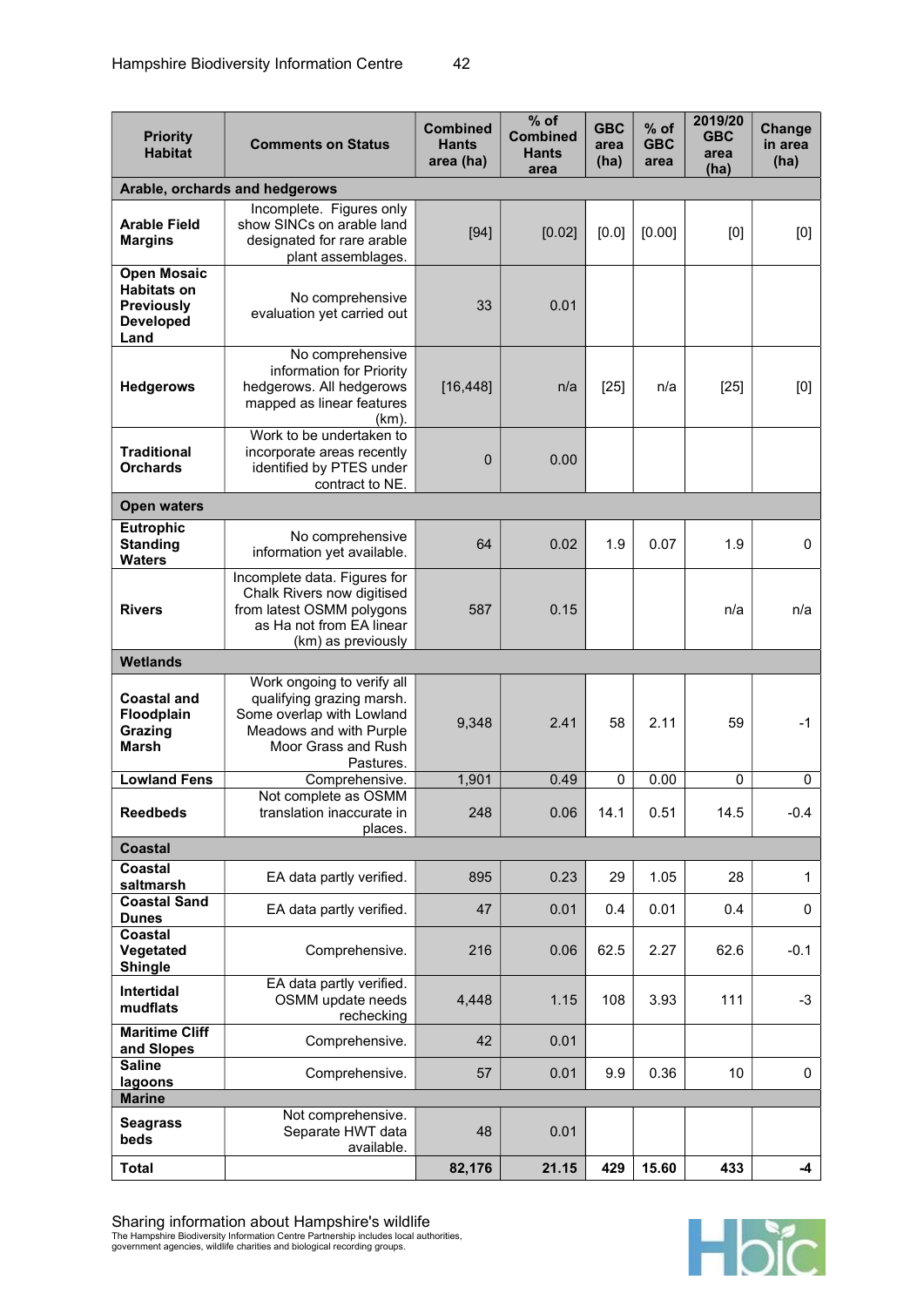#### Summary:

- 1. There were small losses and gains of various Priority Habitats because of updates from SSSI condition assessments, OS MasterMap updates and new surveys
- 2. The Hampshire and district totals of Priority habitat are the sum of the individual Priority habitat types (excluding Arable Field Margins and Rivers). This is not the total area of land covered by Priority habitat within Hampshire and each district because some Priority habitat types overlap and hence are double counted (e.g. Coastal and Floodplain Grazing Marsh may overlap Lowland Meadows or Purple Moor Grass and Rush Pastures).
- 3. Because the total area of Priority habitat may include areas when habitats overlap the % of the district area covered by Priority habitat may be slightly over-exaggerated.
- 4. Minor changes in area might not always reflect real change, but are results of a rounding of figures.

## 13.2 Nature Conservation Designations

Table 13B: Extent of Nature Conservation Designations (as at 31st March 2021)

| <b>Designation</b>                   | <b>Combined</b><br><b>Hants</b><br>sites (no) | <b>Combined</b><br><b>Hants</b><br>area (ha) | <b>Combined</b><br><b>Hants</b><br>area $(\%)$ | <b>GBC</b><br>sites<br>(no) | <b>GBC</b><br>area<br>(ha) | <b>GBC</b><br>area $(\%)$ | 2019/20<br><b>GBC</b><br>area (ha) | Change<br>(ha) |
|--------------------------------------|-----------------------------------------------|----------------------------------------------|------------------------------------------------|-----------------------------|----------------------------|---------------------------|------------------------------------|----------------|
| <b>LNR</b>                           | 70                                            | 2,420                                        |                                                | 2                           | 40                         | 1.45                      | 40                                 | 0              |
| <b>NNR</b>                           | 11                                            | 2,173                                        |                                                |                             |                            |                           |                                    |                |
| <b>RAMSAR</b>                        | 10                                            | 36.993                                       | 10                                             | 2                           | 165                        | 5.99                      | 165                                | 0              |
| <b>SAC</b>                           | 13                                            | 37.093                                       | 10                                             |                             | 4                          | 0.14                      | $\overline{4}$                     | $\mathbf{0}$   |
| <b>SPA</b>                           | 11                                            | 45,321                                       | 12                                             | 3                           | 378                        | 13.75                     | 161                                | 217            |
| <b>SSSI</b>                          | 131                                           | 50,559                                       | 13                                             | 5                           | 265                        | 9.64                      | 265                                | $\mathbf{0}$   |
| <b>Stat Sites</b><br><b>Combined</b> | 246                                           | 53,447                                       | 14                                             | 13                          | 335                        | 12.19                     | 277                                | 58             |
| <b>SINC</b>                          | 4,154                                         | 36,046                                       | 9                                              | 39                          | 358                        | 13.00                     | 373                                | $-16$          |

- 1. There were changes to statutory sites during 2020/21: The potential SPA 'Solent and Dorset Coast' has now been declared an SPA although the 'open sea' element has been excluded from the measurements.
- 2. For details of any new, amended and deleted SINCs see tables 13G, H & I.
- 3. The areas total for 'Statutory sites combined' may not equal the total for each of the individual statutory site designations because there is often an overlap between statutory designations.

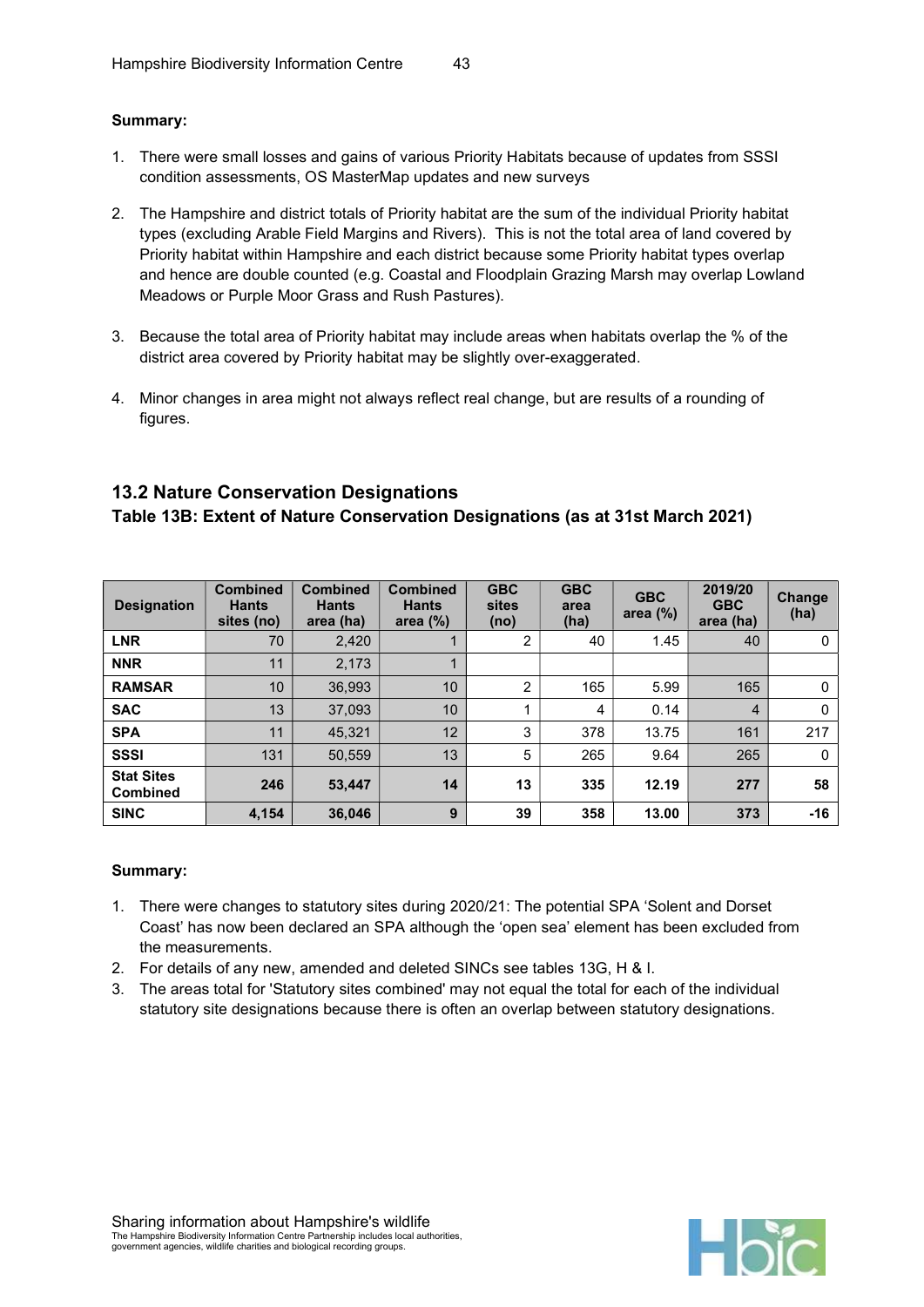| <b>Designation</b> | <b>Site Name</b>                    | Area (ha) within<br>district |
|--------------------|-------------------------------------|------------------------------|
| <b>LNR</b>         | The Wild Grounds                    | 28.41                        |
| <b>LNR</b>         | West of the River Alver             | 11.55                        |
| Ramsar             | <b>Portsmouth Harbour</b>           | 164.74                       |
| Ramsar             | Solent & Southampton Water          | 3.94                         |
| <b>SAC</b>         | Solent and Isle of Wight Lagoons    | 3.94                         |
| <b>SPA</b>         | <b>Portsmouth Harbour</b>           | 160.68                       |
| <b>SPA</b>         | Solent and Dorset Coast             | 217.41                       |
| SSSI               | <b>Browndown</b>                    | 65.76                        |
| SSSI               | Gilkicker Lagoon                    | 4.06                         |
| SSSI               | Lee-on-the Solent to Itchen Estuary | 2.10                         |
| SSSI               | Portsmouth Harbour                  | 165.14                       |
| SSSI               | The Wild Grounds                    | 28.16                        |

## Table 13C: Statutory Designated Sites (as at 31st March 2021)

## 13.3 Priority Habitats within Designated Sites Table 13D: Extent of Priority habitats within Designated Sites (as at 31st March 2021)

| <b>Designated Sites</b>         | <b>Combined</b><br><b>Hants</b><br>area (ha) | <b>Combined</b><br><b>Hants</b><br>area $(%)$ | GBC (ha) | <b>GBC</b> area<br>$(\%)$ | 2019/20<br><b>GBC</b> area<br>(ha) | Change<br>area (ha) |
|---------------------------------|----------------------------------------------|-----------------------------------------------|----------|---------------------------|------------------------------------|---------------------|
| <b>Statutory sites combined</b> | 38.932                                       | 47.4                                          | 228      | 53.2                      | 227                                |                     |
| <b>SINC</b>                     | 22.035                                       | 26.8                                          | 152      | 35.5                      | 149                                | ົ                   |
| <b>Total combined</b>           | 60.137                                       | 73.2                                          | 371      | 86.5                      | 366                                |                     |

#### Summary:

1. Approx. 87% of Priority habitat in Gosport District lies within designated sites.

2. Total Priority habitat in Gosport District as at 31st March 2021 = 429ha.

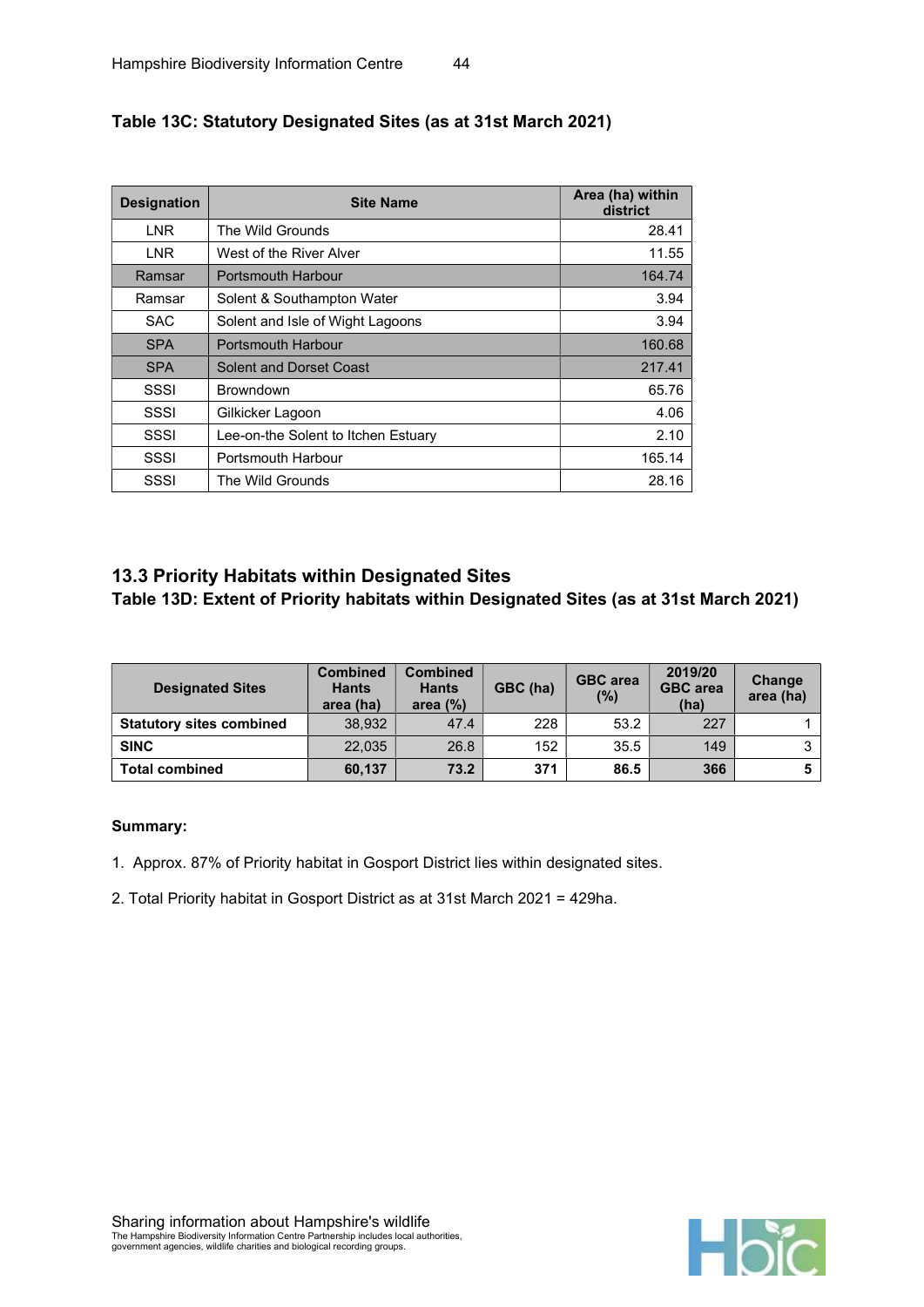## 13.4 Condition of Sites of Special Scientific Interest (SSSIs) Table 13E: Conditions of Sites of Special Scientific Interest (SSSIs) (as at 31st March 2021)

| <b>Condition</b>               | <b>Combined</b><br><b>Hants</b><br>area (ha) | <b>Combined</b><br><b>Hants</b><br>area $(\%)$ | <b>GBC</b> area<br>(ha) | <b>GBC</b> area<br>(%) | 2019/20<br><b>GBC</b> area<br>(ha) | <b>Change in</b><br>area (ha) |
|--------------------------------|----------------------------------------------|------------------------------------------------|-------------------------|------------------------|------------------------------------|-------------------------------|
| Favourable                     | 22,391.97                                    | 44.3                                           | 56.59                   | 21.3                   | 56.59                              | 0.00                          |
| <b>Unfavourable Recovering</b> | 23.613.64                                    | 46.7                                           | 82.00                   | 30.9                   | 82.00                              | 0.00                          |
| Unfavourable no Change         | 2,823.29                                     | 5.6                                            | 120.23                  | 45.3                   | 120.23                             | 0.00                          |
| <b>Unfavourable Declining</b>  | 1,707.19                                     | 3.4                                            | 1.95                    | 0.7                    | 1.95                               | 0.00                          |
| <b>Part Destroved</b>          | 6.34                                         | 0.0                                            |                         |                        |                                    |                               |
| <b>Destroyed</b>               | 17.44                                        | 0.0                                            | 4.46                    | 1.7                    | 4.46                               | 0.00                          |
| <b>Grand Total</b>             | 50,559.86                                    | 100.0                                          | 265.23                  | 100.0                  | 265.23                             | 0.00                          |

#### Notes:

1. Although data has been provided by Natural England the total amount of SSSI may differ from NE figures because NE do not always assign a portion of an SSSI to the correct District where the majority of that SSSI occurs within another District, whereas HBIC are able to clip the SSSI management units directly to the District boundaries.

2. Any change in area is due to NE re-digitising boundaries. The number of SSSIs remains the same.

#### 13.5 SINC changes observed and recorded

#### Table 13F: Extent of changes to SINCs observed and recorded between 1st April 2020 and 31st March 2021

| <b>SINCS</b>                 | <b>Hants</b><br>sites (no) | <b>Hants</b><br>sites<br>(area) | <b>GBC sites</b><br>(no) | <b>GBC sites</b><br>(area) |
|------------------------------|----------------------------|---------------------------------|--------------------------|----------------------------|
| <b>Total sites (2019/20)</b> | 4,145                      | 36,066.81                       | 39                       | 373.29                     |
| <b>New Sites</b>             | 10                         | 27.02                           |                          |                            |
| <b>Amended Sites</b>         | 12                         | $-46.51$                        | 3                        | $-15.75$                   |
| <b>Deleted sites</b>         |                            | $-0.92$                         |                          |                            |
| <b>Total sites (2020/21)</b> | 4,154                      | 36,046.40                       | 39                       | 357.54                     |
| Net change                   | 9                          | $-20.41$                        |                          | $-15.75$                   |
| % change in area             |                            | $-9.90$                         |                          | $-4.22$                    |

#### Notes:

- 1. Data extracted from HBIC SINC layer between 1st April 2020 and 31st March 2021.
- 2. Incorporates the decisions from January 2021 panel.

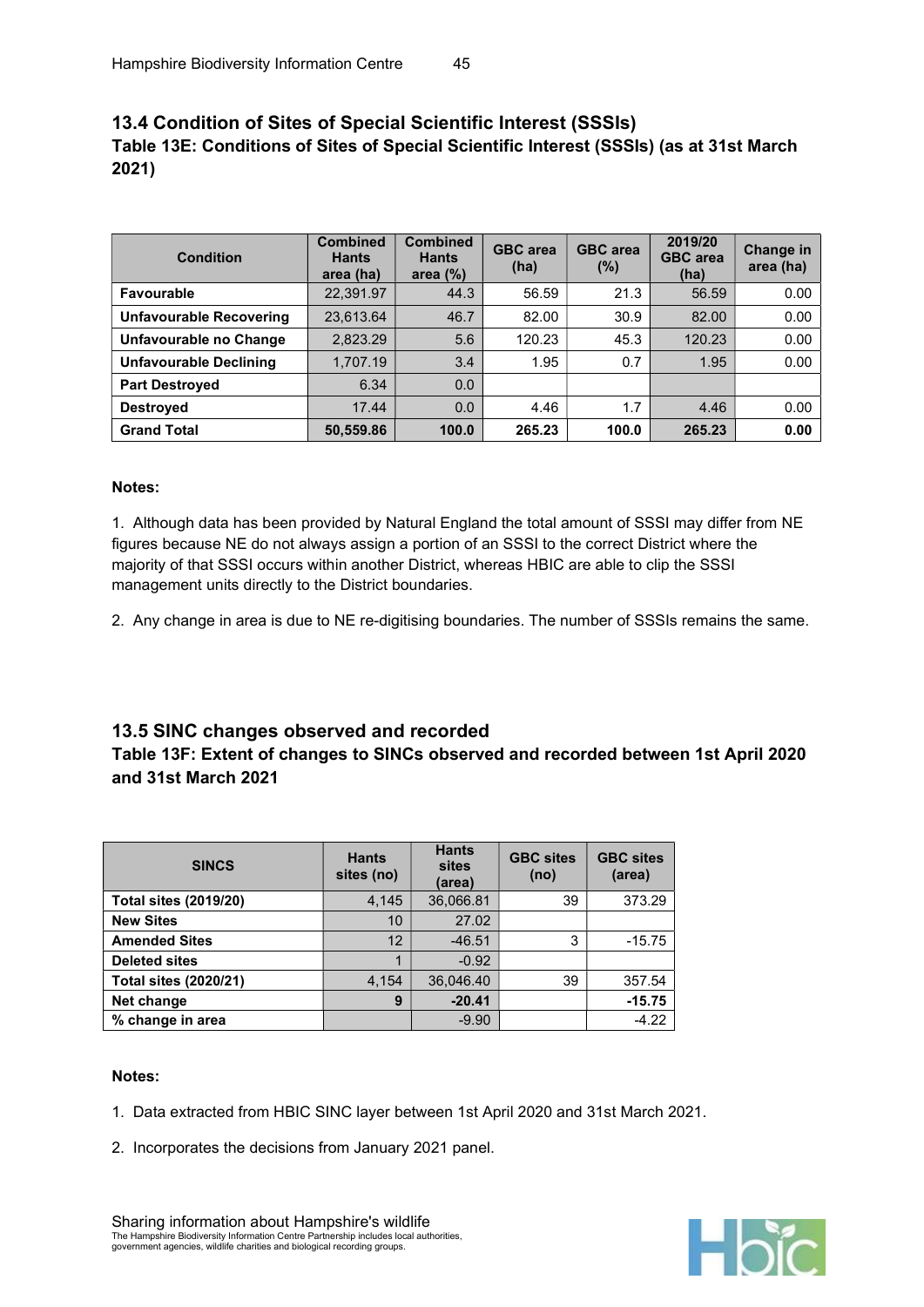### Table 13G: New SINCs approved between 1st April 2020 and 31st March 2021

No new SINCs in Gosport Borough Council were approved during 2020-2021.

#### Table 13H: Deleted SINCs approved between 1st April 2020 and 31st March 2021

No SINCs in Gosport Borough Council were deleted during 2020-2021.

#### Table 13I: Major amendments to SINCs between 1st April 2020 and 31st March 2021

| <b>Site Ref</b> | <b>Site Name</b>    | <b>Reason</b>                       | Old<br><b>Size</b><br>(ha) | <b>New</b><br><b>Size</b><br>(ha) | <b>Old Criteria</b> | <b>New Criteria</b> |
|-----------------|---------------------|-------------------------------------|----------------------------|-----------------------------------|---------------------|---------------------|
| GO0030          | DM Gosport<br>South | Lack of management                  | 12.78                      | 11.4                              |                     |                     |
| GO0013          | DM Gosport          | New Survey or Information           |                            |                                   | 1B/2B/6A            | 1B/1Cii/2B/6A       |
| GO0012          | Bedenham            | Data<br>Correction/Reinterpretation | 99.45                      | 85.08                             | 2B/2D/4A/5B/6A      | 2B/4A/5A/6A         |

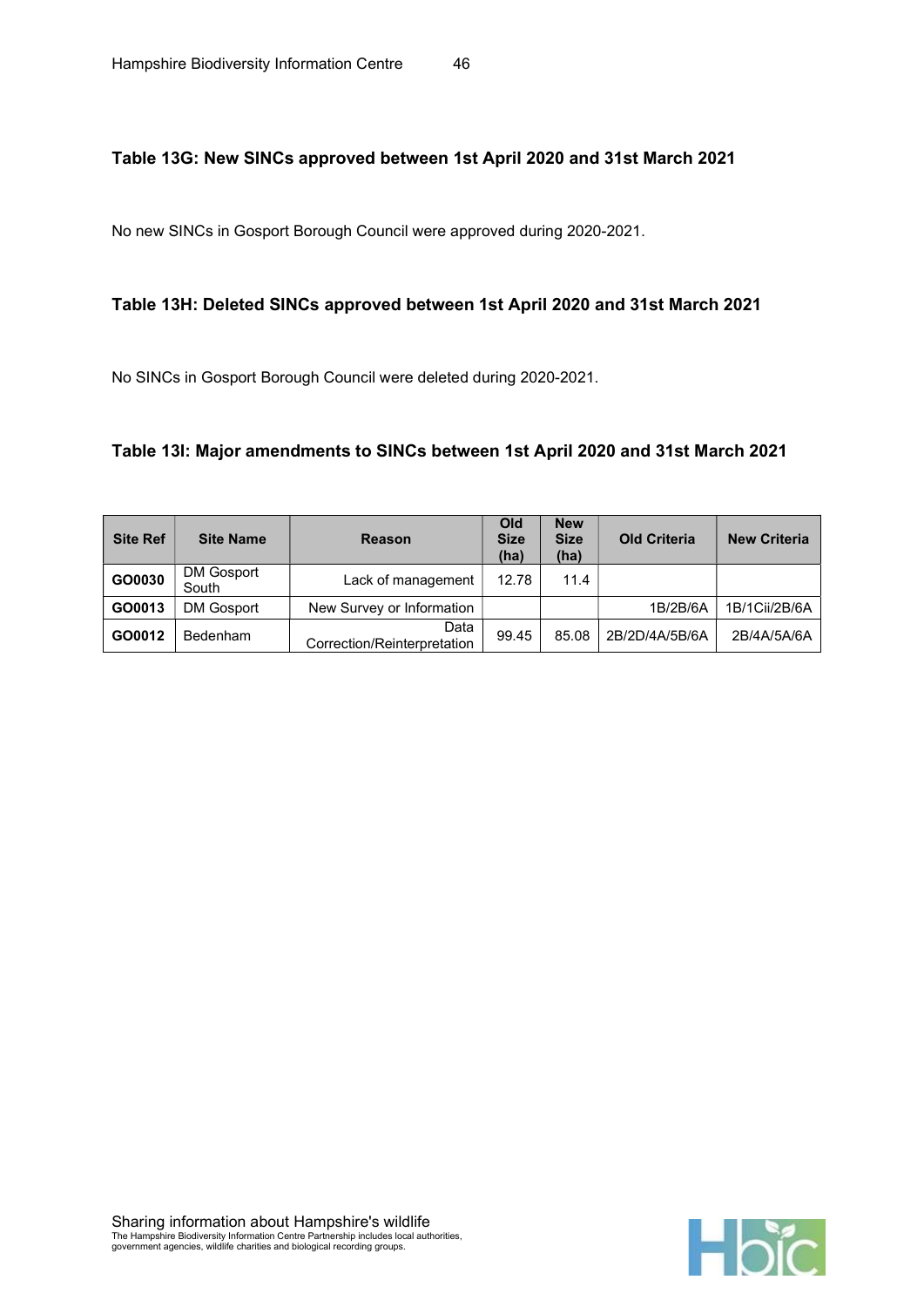# 15 Havant Borough Council

# 15.1 Priority habitats Table 15A: Extent of Priority habitats (as at 31st March 2021)

| <b>Priority</b><br><b>Comments on Status</b><br><b>Habitat</b> |                                                                                                                                                                                      | <b>Combined</b><br><b>Hants</b><br>area (ha) | $%$ of<br><b>Combined</b><br><b>Hants</b><br>area | <b>HVBC</b><br>area<br>(ha) | $%$ of<br><b>HVBC</b><br>area | 2019/20<br><b>HVBC</b><br>area<br>(ha) | Change<br>in area<br>(ha) |
|----------------------------------------------------------------|--------------------------------------------------------------------------------------------------------------------------------------------------------------------------------------|----------------------------------------------|---------------------------------------------------|-----------------------------|-------------------------------|----------------------------------------|---------------------------|
| <b>Grasslands</b>                                              |                                                                                                                                                                                      |                                              |                                                   |                             |                               |                                        |                           |
| Lowland<br><b>Calcareous</b><br>Grassland                      | Comprehensive                                                                                                                                                                        | 2,028                                        | 0.52                                              | 4                           | 0.05                          | 4                                      | 0                         |
| <b>Lowland Dry</b><br>Acid<br>Grassland                        | Comprehensive. Some<br>overlap with Lowland<br>Heath                                                                                                                                 | 3,607                                        | 0.93                                              | 21                          | 0.27                          | 21                                     | 0                         |
| Lowland<br><b>Meadows</b>                                      | Comprehensive. Some<br>overlap with Coastal and<br>Floodplain Grazing Marsh<br>and with Wood-Pasture<br>and Parkland.                                                                | 1,537                                        | 0.40                                              | 34                          | 0.43                          | 32                                     | $\overline{2}$            |
| <b>Purple Moor</b><br>Grass and<br><b>Rush Pastures</b>        | Comprehensive. Some<br>overlap with Coastal and<br>Floodplain Grazing Marsh.                                                                                                         | 1,568                                        | 0.40                                              | 9                           | 0.11                          | 5                                      | 4                         |
| <b>Heathlands</b>                                              |                                                                                                                                                                                      |                                              |                                                   |                             |                               |                                        |                           |
| Lowland<br><b>Heathland</b>                                    | Comprehensive. Some<br>overlap with Lowland Dry<br>Acid Grassland.                                                                                                                   | 11,875                                       | 3.06                                              | 1                           | 0.01                          | 1                                      | 0                         |
|                                                                | Woodland, wood-pasture and parkland                                                                                                                                                  |                                              |                                                   |                             |                               |                                        |                           |
| Lowland<br><b>Beech and</b><br><b>Yew Woodland</b>             | Not comprehensive. On-<br>going work to distinguish<br>from Lowland Mixed<br>Deciduous Woodland.                                                                                     | 438                                          | 0.11                                              |                             |                               |                                        |                           |
| Lowland<br><b>Mixed</b><br><b>Deciduous</b><br>Woodland        | Ongoing work as all<br>ancient/ non ancient<br>woodland has been<br>included yet not all has<br>been surveyed for<br>qualifying NVC types.<br>Ongoing work to remove<br>small clumps | 35,574                                       | 9.16                                              | 190                         | 2.40                          | 195                                    | $-5$                      |
| <b>Wet Woodland</b>                                            | Fairly comprehensive.<br>Areas will exist in LMDW<br>that are not yet surveyed<br>for qualifying types.                                                                              | 2,195                                        | 0.57                                              | 37                          | 0.47                          | 36                                     | 1                         |
| <b>Wood-Pasture</b><br>and Parkland                            | Not comprehensive.<br>Further work needed to<br>classify this habitat within<br>historic parkland.                                                                                   | 5,420                                        | 1.40                                              | 4                           | 0.05                          | 15                                     | $-11$                     |

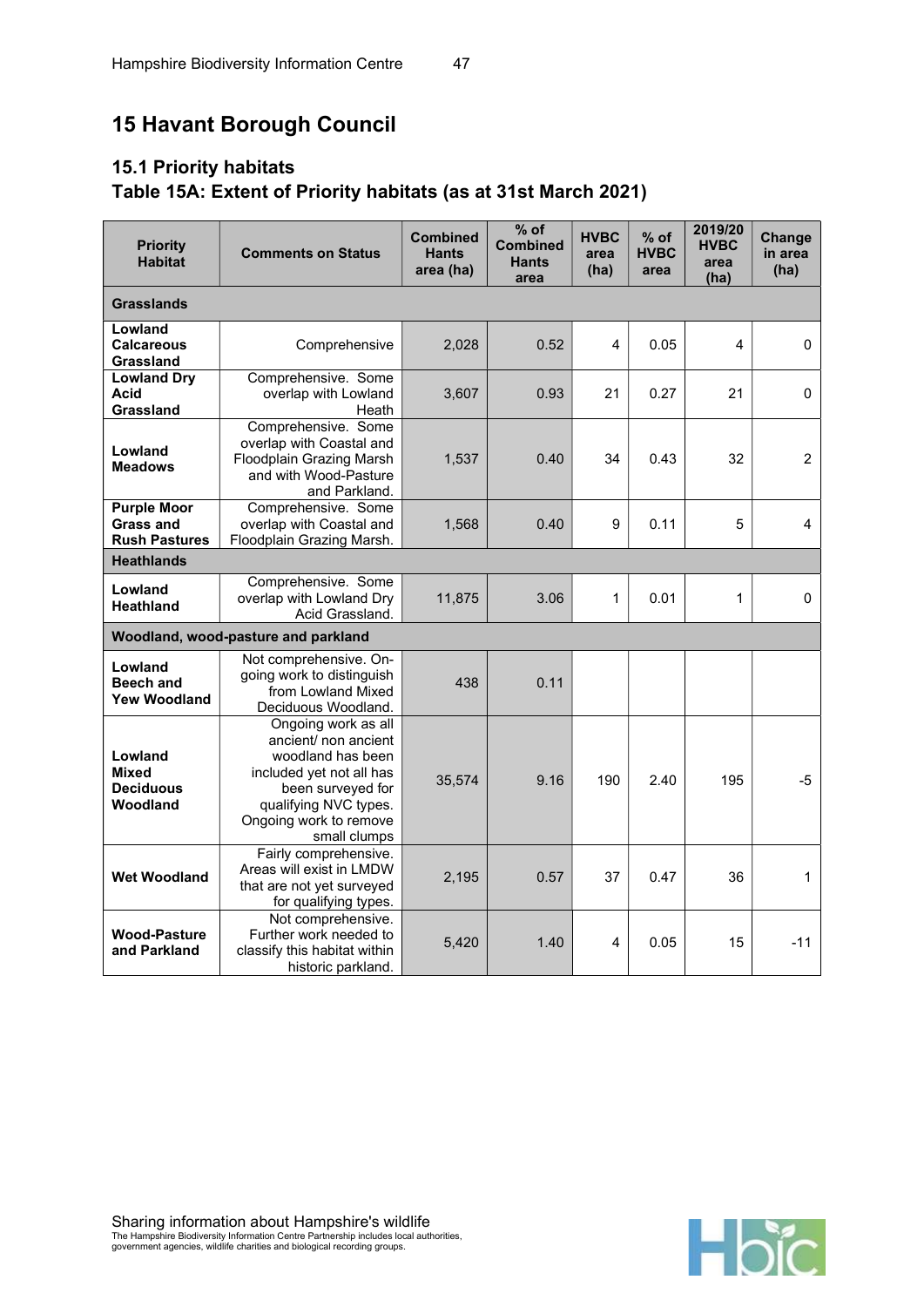| ۰.<br>× | v<br>I<br>۰. |
|---------|--------------|
|---------|--------------|

| <b>Priority</b><br><b>Habitat</b>                                                         | <b>Comments on Status</b>                                                                                                                     | <b>Combined</b><br><b>Hants</b><br>area (ha) | $%$ of<br><b>Combined</b><br><b>Hants</b><br>area | <b>HVBC</b><br>area<br>(ha) | % of<br><b>HVBC</b><br>area | 2019/20<br><b>HVBC</b><br>area<br>(ha) | Change<br>in area<br>(ha) |
|-------------------------------------------------------------------------------------------|-----------------------------------------------------------------------------------------------------------------------------------------------|----------------------------------------------|---------------------------------------------------|-----------------------------|-----------------------------|----------------------------------------|---------------------------|
|                                                                                           | Arable, orchards and hedgerows                                                                                                                |                                              |                                                   |                             |                             |                                        |                           |
| <b>Arable Field</b><br><b>Margins</b>                                                     | Incomplete. Figures only<br>show SINCs on arable<br>land designated for rare<br>arable plant assemblages.                                     | $[94]$                                       | [0.02]                                            | [22.5]                      | [0.28]                      | [22.5]                                 | [0]                       |
| <b>Open Mosaic</b><br><b>Habitats on</b><br><b>Previously</b><br><b>Developed</b><br>Land | No comprehensive<br>evaluation yet carried out                                                                                                | 33                                           | 0.01                                              |                             |                             |                                        |                           |
| <b>Hedgerows</b>                                                                          | No comprehensive<br>information for Priority<br>hedgerows. All hedgerows<br>mapped as linear features<br>$(km)$ .                             | [16, 448]                                    | n/a                                               | [200]                       | n/a                         | [200]                                  | [0]                       |
| <b>Traditional</b><br><b>Orchards</b>                                                     | Work to be undertaken to<br>incorporate areas recently<br>identified by PTES under<br>contract to NE.                                         | $\mathbf 0$                                  | 0.00                                              |                             |                             |                                        |                           |
| <b>Open waters</b>                                                                        |                                                                                                                                               |                                              |                                                   |                             |                             |                                        |                           |
| Eutrophic<br><b>Standing</b><br><b>Waters</b>                                             | No comprehensive<br>information yet available.                                                                                                | 64                                           | 0.02                                              |                             |                             |                                        |                           |
| <b>Rivers</b>                                                                             | Incomplete data. Figures<br>for Chalk Rivers now<br>digitised from latest<br>OSMM polygons as Ha<br>not from EA linear (km) as<br>previously. | 587                                          | 0.15                                              |                             |                             | n/a                                    | n/a                       |
| <b>Wetlands</b>                                                                           | Work ongoing to verify all                                                                                                                    |                                              |                                                   |                             |                             |                                        |                           |
| <b>Coastal and</b><br>Floodplain<br><b>Grazing Marsh</b>                                  | qualifying grazing marsh.<br>Some overlap with<br>Lowland Meadows and<br>with Purple Moor Grass<br>and Rush Pastures.                         | 9,348                                        | 2.41                                              | 169                         | 2.14                        | 170                                    | $-1$                      |
| <b>Lowland Fens</b>                                                                       | Comprehensive.                                                                                                                                | 1,901                                        | 0.49                                              |                             |                             |                                        |                           |
| <b>Reedbeds</b>                                                                           | Not complete OSMM<br>translation inaccurate in<br>places.                                                                                     | 248                                          | 0.06                                              | 1.8                         | 0.02                        | 1.9                                    | $-0.1$                    |
| <b>Coastal</b>                                                                            |                                                                                                                                               |                                              |                                                   |                             |                             |                                        |                           |
| Coastal<br>saltmarsh                                                                      | EA data partly verified.                                                                                                                      | 895                                          | 0.23                                              | 212                         | 2.68                        | 211                                    | 1                         |
| <b>Coastal Sand</b><br><b>Dunes</b>                                                       | EA data partly verified.                                                                                                                      | 47                                           | 0.01                                              | 39.5                        | 0.50                        | 39.7                                   | $-0.2$                    |
| Coastal<br>Vegetated<br><b>Shingle</b>                                                    | Comprehensive.                                                                                                                                | 216                                          | 0.06                                              | 46.4                        | 0.59                        | 46.7                                   | $-0.3$                    |
| <b>Intertidal</b><br>mudflats                                                             | EA data partly verified.<br>OSMM update needs<br>rechecking                                                                                   | 4,448                                        | 1.15                                              | 1,324                       | 16.74                       | 1,410                                  | $-86$                     |
| <b>Maritime Cliff</b><br>and Slopes                                                       | Comprehensive.                                                                                                                                | 42                                           | 0.01                                              | 0.8                         | 0.01                        | 0.8                                    | 0                         |
| <b>Saline lagoons</b>                                                                     | Comprehensive.                                                                                                                                | 57                                           | 0.01                                              | 4.5                         | 0.06                        | 4.5                                    | 0                         |
| <b>Marine</b>                                                                             |                                                                                                                                               |                                              |                                                   |                             |                             |                                        |                           |
| <b>Seagrass beds</b>                                                                      | Not comprehensive.<br>Separate HWT data<br>available.                                                                                         | 48                                           | 0.01                                              | 45.4                        | 0.57                        | 45.6                                   | $-0.2$                    |
| <b>Total</b>                                                                              |                                                                                                                                               | 82,176                                       | 21.15                                             | 2,143                       | 27.10                       | 2,239                                  | $-96$                     |

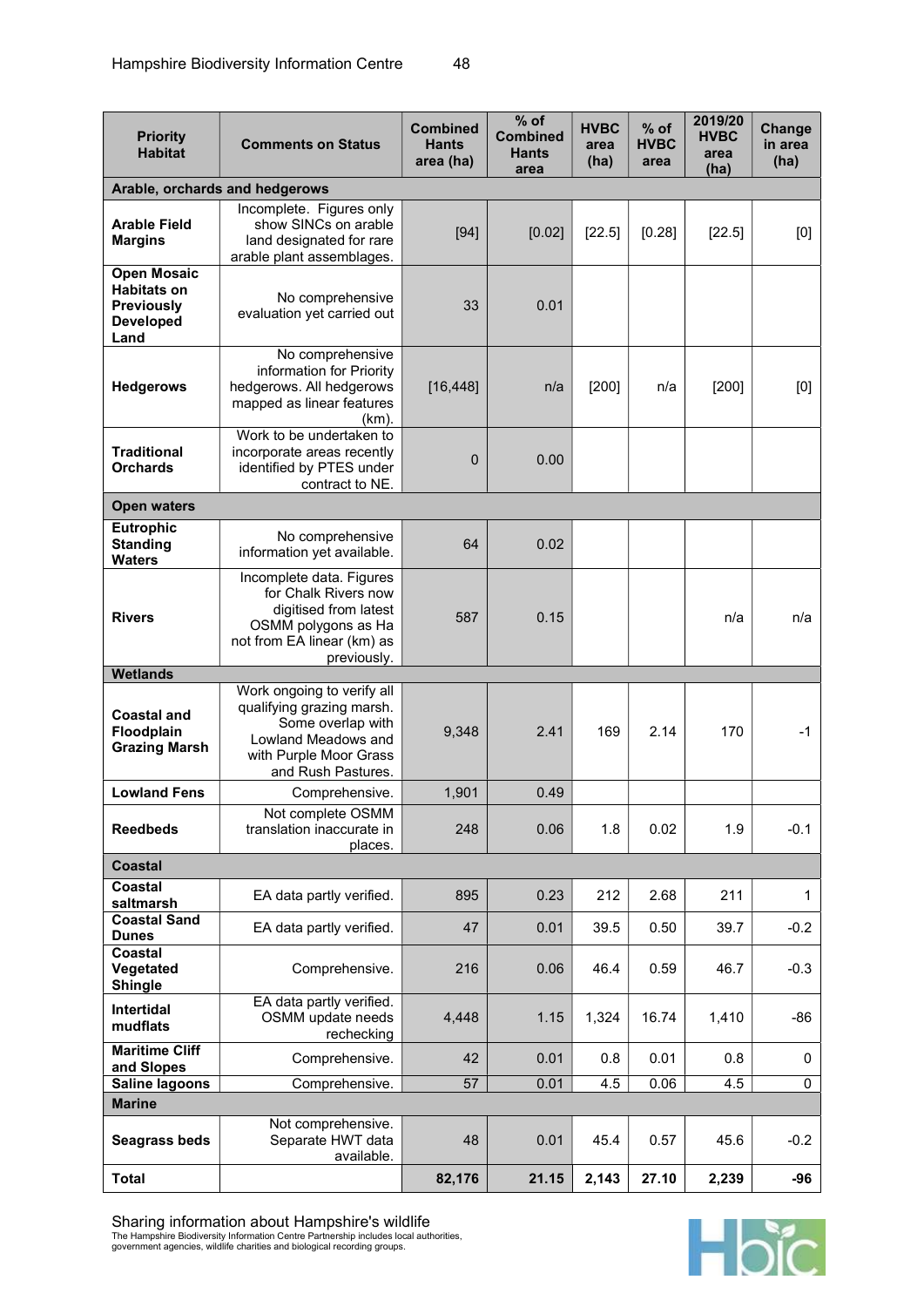### Summary:

- 1. There were some losses of Wood-Pasture/Parkland and gains of Purple Moor Grass Rush Pasture because of new survey information at Thicket Lawn. Other changes are due to OS MasterMap updates and may need rechecking
- 2. The Hampshire and district totals of Priority habitat are the sum of the individual Priority habitat types (excluding Arable Field Margins and Rivers). This is not the total area of land covered by Priority habitat within Hampshire and each district because some Priority habitat types overlap and hence are double counted (e.g. Coastal and Floodplain Grazing Marsh may overlap Lowland Meadows or Purple Moor Grass and Rush Pastures).
- 3. Because the total area of Priority habitat may include areas when habitats overlap the % of the district area covered by Priority habitat may be slightly over-exaggerated.
- 4. Minor changes in area might not always reflect real change but are results of a rounding of figures.

## 15.2 Nature Conservation Designations

## Table 15B: Extent of Nature Conservation Designations (as at 31st March 2021)

| <b>Designation</b>                   | <b>Combined</b><br><b>Hants</b><br>sites (no) | <b>Combined</b><br><b>Hants</b><br>area (ha) | <b>Combined</b><br><b>Hants</b><br>area $(\%)$ | <b>HVBC</b><br>sites<br>(no) | <b>HVBC</b><br>area<br>(ha) | <b>HVBC</b><br>area $(\%)$ | 2019/20<br><b>HVBC</b><br>area (ha) | <b>Change</b><br>(ha) |
|--------------------------------------|-----------------------------------------------|----------------------------------------------|------------------------------------------------|------------------------------|-----------------------------|----------------------------|-------------------------------------|-----------------------|
| <b>LNR</b>                           | 70                                            | 2,420                                        |                                                | 8                            | 218                         | 2.75                       | 218                                 | 0                     |
| <b>NNR</b>                           | 11                                            | 2,173                                        |                                                |                              |                             |                            |                                     |                       |
| <b>RAMSAR</b>                        | 10                                            | 36,993                                       | 10                                             |                              | 2,430                       | 30.72                      | 2,430                               | $\Omega$              |
| <b>SAC</b>                           | 13                                            | 37.093                                       | 10                                             |                              | 2.270                       | 28.69                      | 2,269                               | 0                     |
| <b>SPA</b>                           | 11                                            | 45,321                                       | 12                                             | 2                            | 2.556                       | 32.31                      | 2,430                               | 126                   |
| <b>SSSI</b>                          | 131                                           | 50,559                                       | 13                                             | 4                            | 2,677                       | 33.84                      | 2,677                               | 0                     |
| <b>Stat Sites</b><br><b>Combined</b> | 246                                           | 53,447                                       | 14                                             | 16                           | 2.726                       | 34.46                      | 2,716                               | 10                    |
| <b>SINC</b>                          | 4,154                                         | 36,046                                       | 9                                              | 145                          | 882                         | 11.15                      | 882                                 | 0                     |

- 1. There were changes to statutory sites during 2020/21: The potential SPA 'Solent and Dorset Coast' has now been declared an SPA although the 'open sea' element has been excluded from the measurements.
- 2. For details of any new, amended and deleted SINCs see tables 15G, H & I.
- 3. The areas total for 'Statutory sites combined' may not equal the total for each of the individual statutory site designations because there is often an overlap between statutory designations.

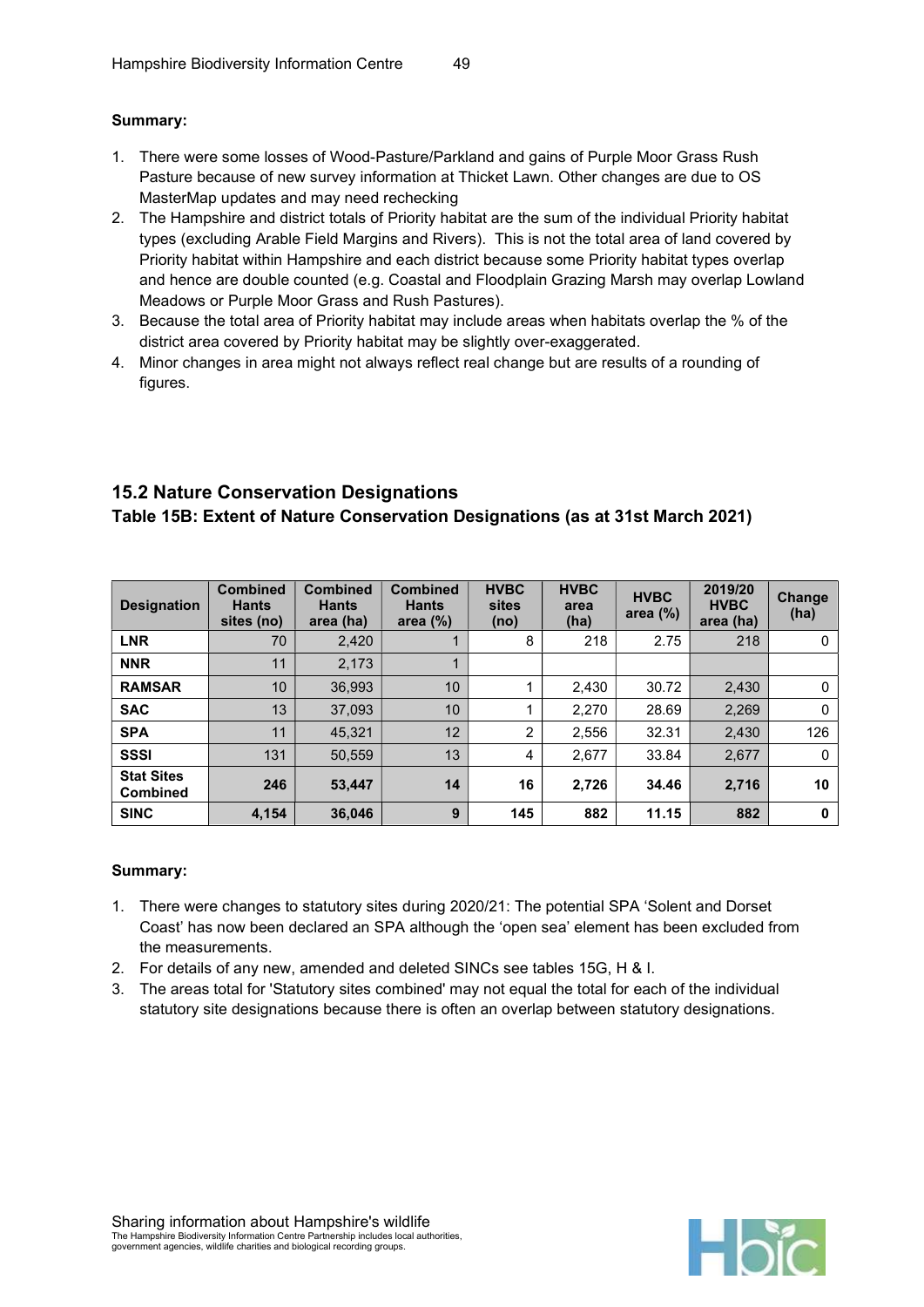| <b>Designation</b> | <b>Site Name</b>                         | Area (ha) within<br>district |
|--------------------|------------------------------------------|------------------------------|
| LNR                | Brook Meadow (Emsworth)                  | 3.35                         |
| <b>LNR</b>         | <b>Farlington Marshes</b>                | 1.26                         |
| <b>LNR</b>         | <b>Gutner Point</b>                      | 68.99                        |
| <b>LNR</b>         | <b>Hayling Billy</b>                     | 42.02                        |
| <b>LNR</b>         | <b>Hazleton Common LNR</b>               | 1.39                         |
| <b>LNR</b>         | Sandy Point                              | 18.32                        |
| <b>LNR</b>         | The Kench, Hayling Island                | 6.04                         |
| LNR                | West Hayling                             | 76.23                        |
| Ramsar             | Havant District (B)                      | 2,429.96                     |
| <b>SAC</b>         | Solent Maritime                          | 2,269.67                     |
| <b>SPA</b>         | <b>Chichester and Langstone Harbours</b> | 2,429.96                     |
| <b>SPA</b>         | Solent and Dorset Coast                  | 125.57                       |
| SSSI               | Chichester Harbour                       | 1,005.77                     |
| SSSI               | Langstone Harbour                        | 1,424.19                     |
| SSSI               | Sinah Common                             | 242.75                       |
| SSSI               | Warblington Meadow                       | 3.87                         |

## Table 15C: Statutory Designated Sites (as at 31st March 2021)

## 15.3 Priority Habitats within Designated Sites

Table 15D: Extent of Priority habitats within Designated Sites (as at 31st March 2021)

| <b>Designated Sites</b>         | <b>Combined</b><br><b>Hants</b><br>area (ha) | <b>Combined</b><br><b>Hants</b><br>area $(%)$ | <b>HVBC</b><br>(ha) | <b>HVBC</b><br>area $(\%)$ | 2019/20<br><b>HVBC</b><br>area (ha) | Change<br>area (ha) |
|---------------------------------|----------------------------------------------|-----------------------------------------------|---------------------|----------------------------|-------------------------------------|---------------------|
| <b>Statutory sites combined</b> | 38.932                                       | 47.4                                          | 1.728               | 80.6                       | 1.813                               | $-85$               |
| <b>SINC</b>                     | 22.035                                       | 26.8                                          | 313                 | 14.6                       | 308                                 | 5                   |
| <b>Total combined</b>           | 60,137                                       | 73.2                                          | 2,029               | 94.6                       | 2,110                               | -81                 |

- 1. Approx. 95% of Priority habitat in Havant lies within designated sites.
- 2. Total Priority habitat in Havant as at 31st March 2021 = 2,143ha.

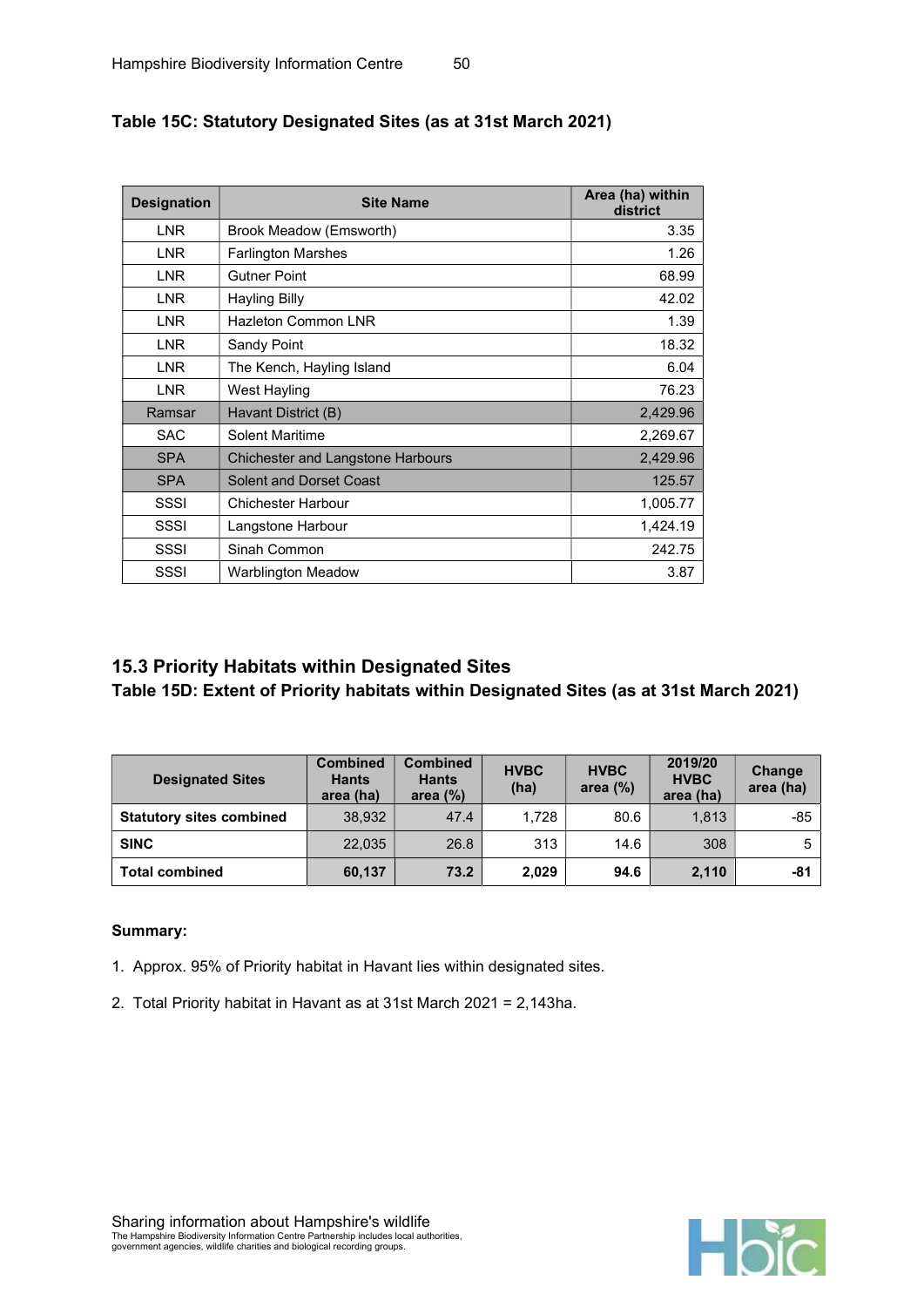## 15.4 Condition of Sites of Special Scientific Interest (SSSIs) Table 15E: Conditions of Sites of Special Scientific Interest (SSSIs) (as at 31st March 2021)

| <b>Condition</b>        | <b>Combined</b><br><b>Hants</b><br>area (ha) | <b>Combined</b><br><b>Hants</b><br>area $(\%)$ | <b>HVBC</b><br>area (ha) | <b>HVBC</b><br>area $(\%)$ | 2019/20<br><b>HVBC</b><br>area (ha) | Change in<br>area (ha) |
|-------------------------|----------------------------------------------|------------------------------------------------|--------------------------|----------------------------|-------------------------------------|------------------------|
| <b>Favourable</b>       | 22,391.97                                    | 44.3                                           | 47.44                    | 1.8                        | 47.44                               | 0.00                   |
| Unfavourable Recovering | 23.613.64                                    | 46.7                                           | 1.694.81                 | 63.3                       | 1.694.81                            | 0.00                   |
| Unfavourable no Change  | 2.823.29                                     | 5.6                                            | 62.68                    | 2.3                        | 62.68                               | 0.00                   |
| Unfavourable Declining  | 1,707.19                                     | 3.4                                            | 871.65                   | 32.6                       | 871.65                              | 0.00                   |
| <b>Part Destroyed</b>   | 6.34                                         | 0.0                                            |                          |                            |                                     |                        |
| <b>Destroyed</b>        | 17.44                                        | 0.0                                            |                          |                            |                                     |                        |
| <b>Grand Total</b>      | 50,559.86                                    | 100.0                                          | 2,676.58                 | 100.0                      | 2.676.58                            | 0.00                   |

#### Notes:

1. Although data has been provided by Natural England the total amount of SSSI may differ from NE figures because NE do not always assign a portion of an SSSI to the correct District where the majority of that SSSI occurs within another District, whereas HBIC are able to clip the SSSI management units directly to the District boundaries.

2. Any change in area is due to NE re-digitising boundaries. The number of SSSIs remains the same.

#### 15.5 SINC changes observed and recorded

## Table 15F: Extent of changes to SINCs observed and recorded between 1st April 2020 and 31st March 2021

| <b>SINCS</b>                 | <b>Hants</b><br>sites (no) | <b>Hants</b><br>sites<br>(area) | <b>HVBC</b><br>sites (no) | <b>HVBC</b><br>sites<br>(area) |
|------------------------------|----------------------------|---------------------------------|---------------------------|--------------------------------|
| <b>Total sites (2019/20)</b> | 4,145                      | 36,066.81                       | 145                       | 881.97                         |
| <b>New Sites</b>             | 10                         | 27.02                           |                           |                                |
| <b>Amended Sites</b>         | 12                         | $-46.51$                        |                           |                                |
| <b>Deleted sites</b>         |                            | $-0.92$                         |                           |                                |
| <b>Total sites (2020/21)</b> | 4,154                      | 36,046.40                       | 145                       | 881.97                         |
| Net change                   | 9                          | $-20.41$                        |                           | 0.00                           |
| % change in area             |                            | $-9.90$                         |                           | 0.00                           |

#### Notes:

- 1. Data extracted from HBIC SINC layer between 1st April 2020 and 31st March 2021.
- 2. Incorporates the decisions from January 2021 panel.



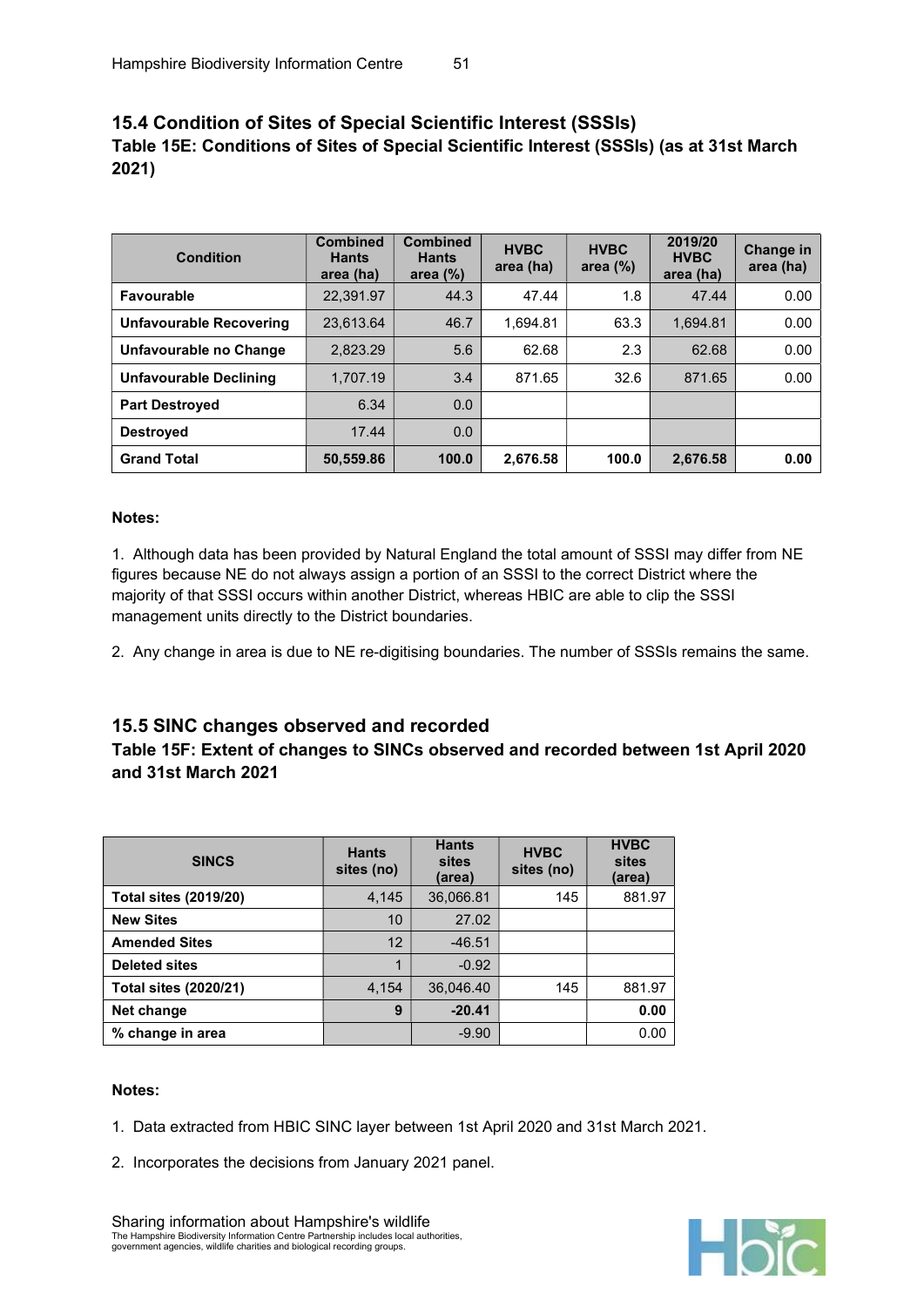#### Table 15G: New SINCs approved between 1st April 2020 and 31st March 2021

No new SINCs in Havant Borough Council were approved during 2020-2021.

#### Table 15H: Deleted SINCs approved between 1st April 2020 and 31st March 2021

No SINCs in Havant Borough Council were deleted during 2020-2021.

#### Table 15I: Major amendments to SINCs between 1st April 2020 and 31st March 2021

No major amendments were made to SINCs in Havant Borough Council during 2020-2021.

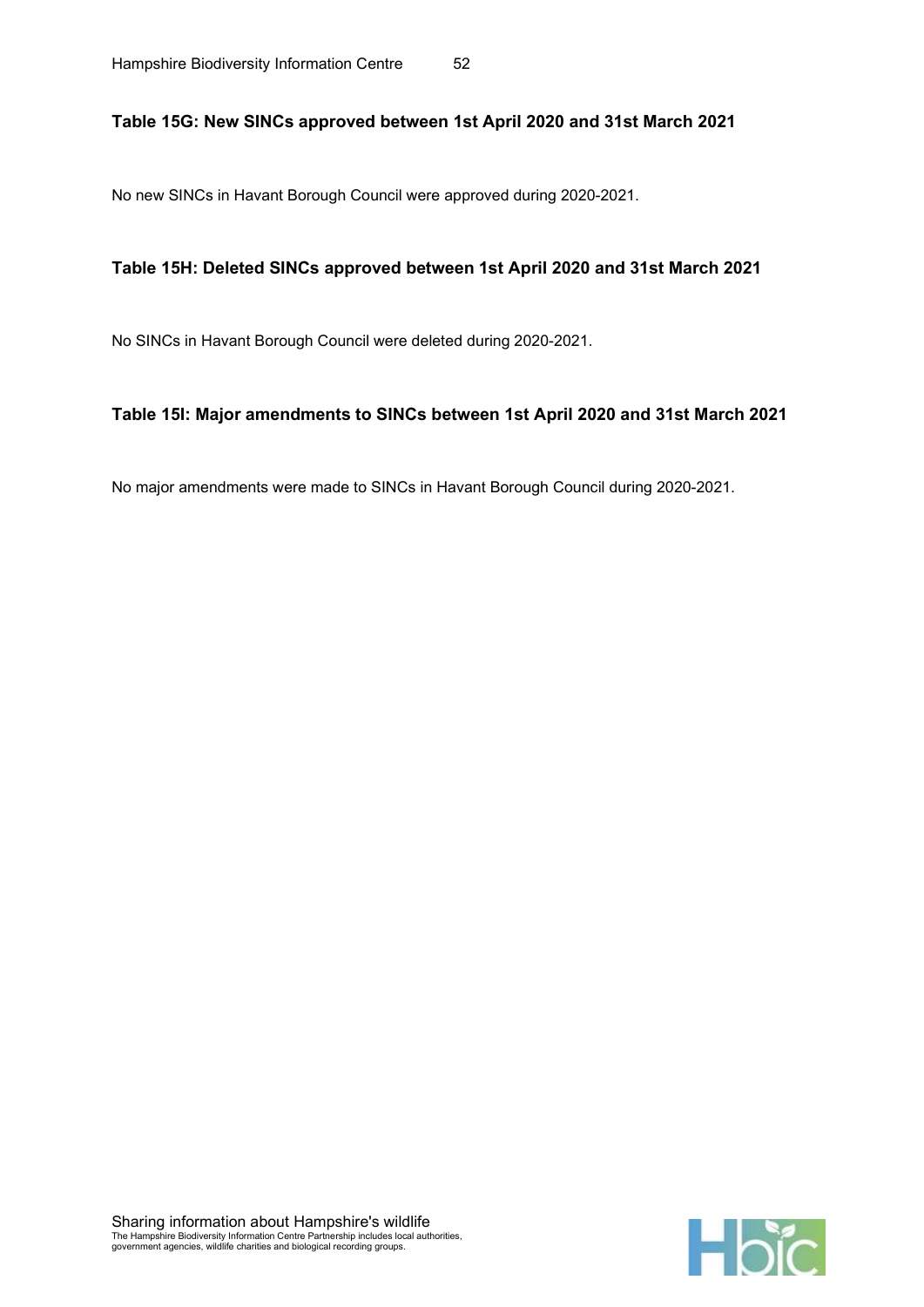# 18 Portsmouth City Council

# 18.1 Priority habitats Table 18A: Extent of Priority habitats (as at 31st March 2021)

| <b>Priority Habitat</b>                                        | <b>Comments on Status</b>                                                                                                                                            | <b>Combined</b><br><b>Hants</b><br>area (ha) | $%$ of<br><b>Combined</b><br><b>Hants</b><br>area | <b>PCC</b><br>area<br>(ha) | $%$ of<br><b>PCC</b><br>area | 2019/20<br><b>PCC</b><br>area<br>(ha) | Change<br>in area<br>(ha) |
|----------------------------------------------------------------|----------------------------------------------------------------------------------------------------------------------------------------------------------------------|----------------------------------------------|---------------------------------------------------|----------------------------|------------------------------|---------------------------------------|---------------------------|
| <b>Grasslands</b>                                              |                                                                                                                                                                      |                                              |                                                   |                            |                              |                                       |                           |
| Lowland<br><b>Calcareous</b><br>Grassland                      | Comprehensive                                                                                                                                                        | 2,028                                        | 0.52                                              | 55                         | 0.91                         | 55                                    | $\mathbf 0$               |
| <b>Lowland Dry</b><br><b>Acid Grassland</b>                    | Comprehensive. Some<br>overlap with Lowland<br>Heath                                                                                                                 | 3,607                                        | 0.93                                              | $\overline{7}$             | 0.12                         | $\overline{7}$                        | $\Omega$                  |
| Lowland<br><b>Meadows</b>                                      | Comprehensive. Some<br>overlap with Coastal and<br>Floodplain Grazing Marsh<br>and with Wood-Pasture<br>and Parkland.                                                | 1,537                                        | 0.40                                              | 20                         | 0.33                         | 20                                    | $\pmb{0}$                 |
| <b>Purple Moor</b><br><b>Grass and</b><br><b>Rush Pastures</b> | Comprehensive. Some<br>overlap with Coastal and<br>Floodplain Grazing Marsh.                                                                                         | 1,568                                        | 0.40                                              |                            |                              |                                       |                           |
| <b>Heathlands</b>                                              |                                                                                                                                                                      |                                              |                                                   |                            |                              |                                       |                           |
| Lowland<br>Heathland                                           | Comprehensive. Some<br>overlap with Lowland Dry<br>Acid Grassland.                                                                                                   | 11,875                                       | 3.06                                              |                            |                              |                                       |                           |
|                                                                | Woodland, wood-pasture and parkland                                                                                                                                  |                                              |                                                   |                            |                              |                                       |                           |
| <b>Lowland Beech</b><br>and Yew<br>Woodland                    | Not comprehensive. On-<br>going work to distinguish<br>from Lowland Mixed<br>Deciduous Woodland.                                                                     | 438                                          | 0.11                                              |                            |                              |                                       |                           |
| <b>Lowland Mixed</b><br><b>Deciduous</b><br>Woodland           | Ongoing as all ancient and<br>non- ancient woodland has<br>been included yet not all<br>surveyed for qualifying<br>NVC types. Also ongoing to<br>remove small clumps | 35,574                                       | 9.16                                              | 7                          | 0.12                         | 8                                     | $-1$                      |
| <b>Wet Woodland</b>                                            | Fairly comprehensive.<br>Areas will exist in LMDW<br>that are not yet surveyed<br>for qualifying types.                                                              | 2,195                                        | 0.57                                              | 1                          | 0.02                         | 1                                     | $\mathbf 0$               |
| <b>Wood-Pasture</b><br>and Parkland                            | Not comprehensive.<br>Further work needed to<br>classify this habitat within<br>historic parkland.                                                                   | 5,420                                        | 1.40                                              | 8                          | 0.13                         | 10                                    | $-2$                      |

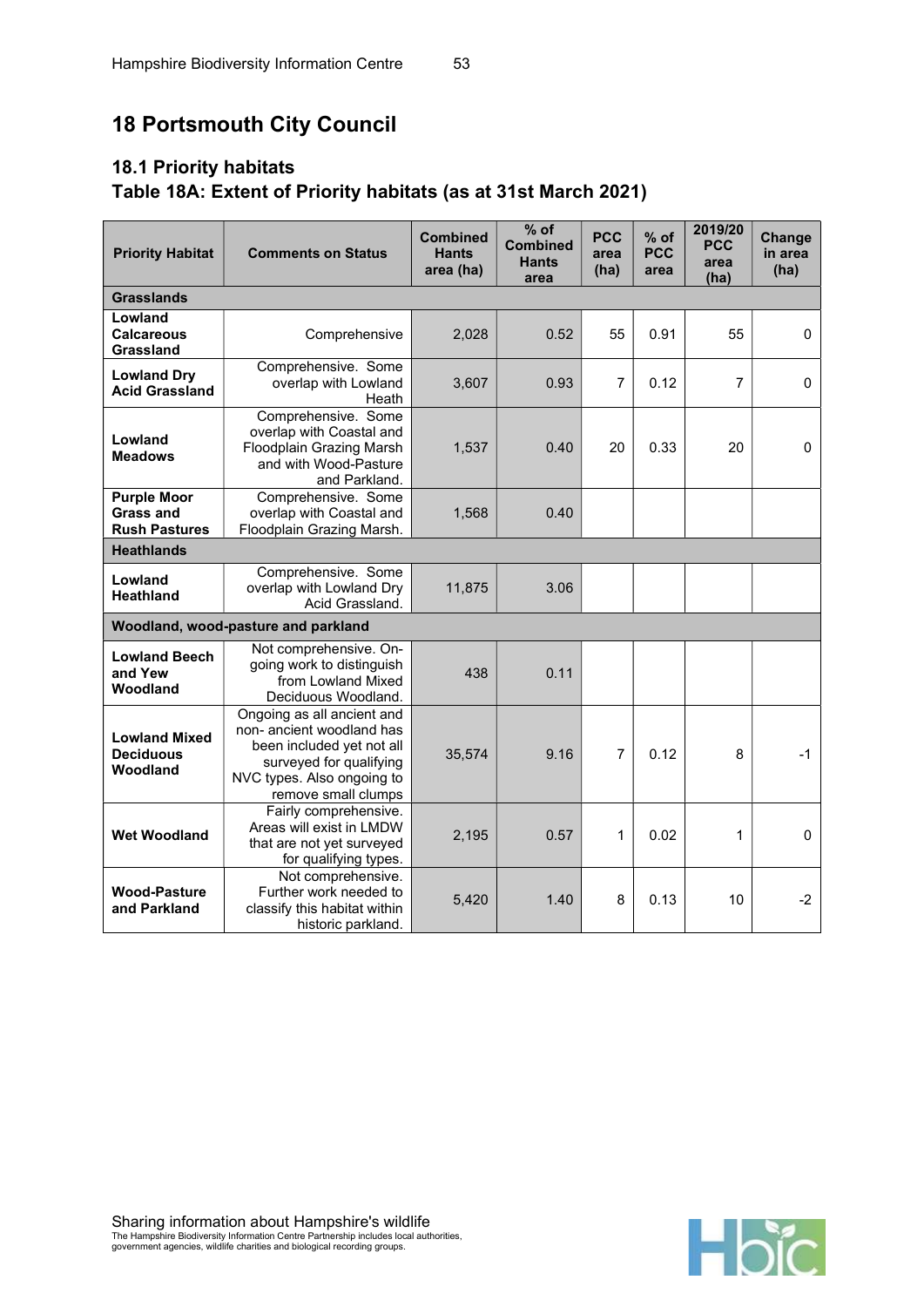| <b>Priority Habitat</b>                                                                   | <b>Comments on Status</b>                                                                                                                           | <b>Combined</b><br><b>Hants</b><br>area (ha) | $%$ of<br><b>Combined</b><br><b>Hants</b><br>area | <b>PCC</b><br>area<br>(ha) | $%$ of<br><b>PCC</b><br>area | 2019/20<br><b>PCC</b><br>area<br>(ha) | Change<br>in area<br>(ha) |
|-------------------------------------------------------------------------------------------|-----------------------------------------------------------------------------------------------------------------------------------------------------|----------------------------------------------|---------------------------------------------------|----------------------------|------------------------------|---------------------------------------|---------------------------|
| Arable, orchards and hedgerows                                                            |                                                                                                                                                     |                                              |                                                   |                            |                              |                                       |                           |
| <b>Arable Field</b><br><b>Margins</b>                                                     | Incomplete. Figures only<br>show SINCs on arable land<br>designated for rare arable<br>plant assemblages.                                           | $[94]$                                       | [0.02]                                            | [0.0]                      | [0.00]                       | [0]                                   | [0]                       |
| <b>Open Mosaic</b><br><b>Habitats on</b><br><b>Previously</b><br><b>Developed</b><br>Land | No comprehensive<br>evaluation yet carried out.<br>Two sites with HBIC field<br>surveys, one in<br>Basingstoke                                      | 33                                           | 0.01                                              |                            |                              |                                       |                           |
| <b>Hedgerows</b>                                                                          | No comprehensive<br>information for Priority<br>hedgerows. All hedgerows<br>mapped as linear features<br>$(km)$ .                                   | [16, 448]                                    | n/a                                               | [66]                       | n/a                          | [66]                                  | [0]                       |
| <b>Traditional</b><br><b>Orchards</b>                                                     | Work to be undertaken to<br>incorporate areas recently<br>identified by PTES under<br>contract to NE.                                               | $\overline{0}$                               | 0.00                                              |                            |                              |                                       |                           |
| <b>Open waters</b>                                                                        |                                                                                                                                                     |                                              |                                                   |                            |                              |                                       |                           |
| Eutrophic<br><b>Standing</b><br><b>Waters</b>                                             | No comprehensive<br>information yet available.                                                                                                      | 64                                           | 0.02                                              |                            |                              |                                       |                           |
| <b>Rivers</b>                                                                             | Incomplete data. Figures<br>for Chalk Rivers now<br>digitised from latest OSMM<br>polygons as Ha not from<br>EA linear (km) as<br>previously        | 587                                          | 0.15                                              |                            |                              | n/a                                   | n/a                       |
| <b>Wetlands</b>                                                                           |                                                                                                                                                     |                                              |                                                   |                            |                              |                                       |                           |
| <b>Coastal and</b><br>Floodplain<br><b>Grazing Marsh</b>                                  | Work ongoing to verify all<br>qualifying grazing marsh.<br>Some overlap with Lowland<br>Meadows and with Purple<br>Moor Grass and Rush<br>Pastures. | 9,348                                        | 2.41                                              | 89                         | 1.48                         | 89                                    | $\mathbf 0$               |
| <b>Lowland Fens</b>                                                                       | Comprehensive.                                                                                                                                      | 1,901                                        | 0.49                                              |                            |                              |                                       |                           |
| <b>Reedbeds</b>                                                                           | Not complete as OSMM<br>translation inaccurate in<br>places.                                                                                        | 248                                          | 0.06                                              | 20.4                       | 0.34                         | 20.8                                  | $-0.4$                    |
| Coastal                                                                                   |                                                                                                                                                     |                                              |                                                   |                            |                              |                                       |                           |
| Coastal<br>saltmarsh                                                                      | EA data partly verified.                                                                                                                            | 895                                          | 0.23                                              | 59                         | 0.98                         | 59                                    | $\mathbf 0$               |
| <b>Coastal Sand</b><br><b>Dunes</b>                                                       | EA data partly verified.                                                                                                                            | 47                                           | 0.01                                              | 0.3                        | 0.00                         | 0                                     | $\mathbf 0$               |
| Coastal<br>Vegetated<br><b>Shingle</b>                                                    | Comprehensive.                                                                                                                                      | 216                                          | 0.06                                              | 20.9                       | 0.35                         | 21.2                                  | $-0.3$                    |
| Intertidal<br>mudflats                                                                    | EA data partly verified.<br>OSMM update needs<br>checking                                                                                           | 4,448                                        | 1.15                                              | 1,174                      | 19.52                        | 1,138                                 | 36                        |
| <b>Maritime Cliff</b><br>and Slopes                                                       | Comprehensive.                                                                                                                                      | 42                                           | 0.01                                              |                            |                              |                                       |                           |
| <b>Saline lagoons</b>                                                                     | Comprehensive.                                                                                                                                      | 57                                           | 0.01                                              | $\overline{3.6}$           | 0.06                         | $\overline{3.6}$                      | $\mathbf 0$               |
| <b>Marine</b>                                                                             |                                                                                                                                                     |                                              |                                                   |                            |                              |                                       |                           |
| <b>Seagrass beds</b>                                                                      | Not comprehensive.<br>Separate HWT data<br>available.                                                                                               | 48                                           | 0.01                                              | 3.2                        | 0.05                         | 3.3                                   | $-0.1$                    |
| <b>Total</b>                                                                              |                                                                                                                                                     | 82,176                                       | 21.15                                             | 1,468                      | 24.42                        | 1,436                                 | 32                        |



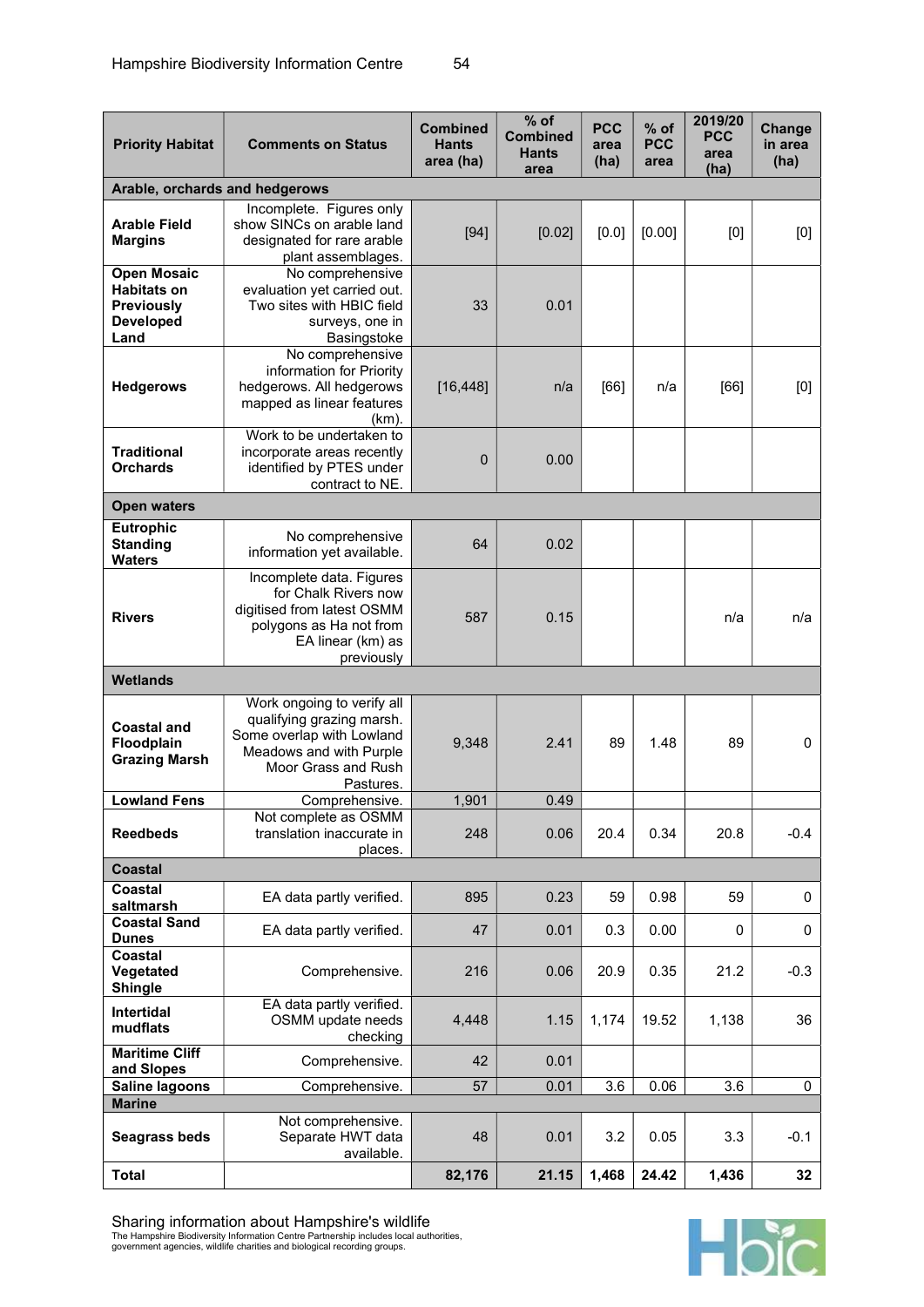#### Summary:

- 1. There were changes in the coverage of Priority Habitats due to OS MasterMap updates, especially with mudflats which need further checking
- 2. The Hampshire and district totals of Priority habitat are the sum of the individual Priority habitat types (excluding Arable Field Margins and Rivers). This is not the total area of land covered by Priority habitat within Hampshire and each district because some Priority habitat types overlap and hence are double counted (e.g. Coastal and Floodplain Grazing Marsh may overlap Lowland Meadows or Purple Moor Grass and Rush Pastures).
- 3. Because the total area of Priority habitat may include areas when habitats overlap the % of the district area covered by Priority habitat may be slightly over-exaggerated.
- 4. Minor changes in area might not always reflect real change, but are results of a rounding of figures.

## 18.2 Nature Conservation Designations Table 18B: Extent of Nature Conservation Designations (as at 31st March 2021)

| <b>Designation</b>                   | <b>Combined</b><br><b>Hants</b><br>sites (no) | <b>Combined</b><br><b>Hants</b><br>area (ha) | <b>Combined</b><br><b>Hants</b><br>area $(\%)$ | <b>PCC</b><br>sites<br>(no) | <b>PCC</b><br>area<br>(ha) | <b>PCC</b><br>area $(\%)$ | 2019/20<br><b>PCC</b> area<br>(ha) | <b>Change</b><br>(ha) |
|--------------------------------------|-----------------------------------------------|----------------------------------------------|------------------------------------------------|-----------------------------|----------------------------|---------------------------|------------------------------------|-----------------------|
| <b>LNR</b>                           | 70                                            | 2,420                                        |                                                |                             | 118                        | 1.97                      | 118                                | 0                     |
| <b>NNR</b>                           | 11                                            | 2,173                                        |                                                |                             |                            |                           |                                    |                       |
| <b>RAMSAR</b>                        | 10                                            | 36.993                                       | 10                                             | $\overline{2}$              | 1.708                      | 28.40                     | 1.708                              | $\mathbf{0}$          |
| <b>SAC</b>                           | 13                                            | 37.093                                       | 10                                             | $\overline{2}$              | 542                        | 9.02                      | 542                                | $\mathbf{0}$          |
| <b>SPA</b>                           | 11                                            | 45,321                                       | 12                                             | 3                           | 3,137                      | 52.16                     | 1,708                              | 1,429                 |
| <b>SSSI</b>                          | 131                                           | 50,559                                       | 13                                             | 3                           | 1,787                      | 29.71                     | 1,787                              | 0                     |
| <b>Stat Sites</b><br><b>Combined</b> | 246                                           | 53,447                                       | 14                                             | 11                          | 2,172                      | 36.12                     | 1,788                              | 384                   |
| <b>SINC</b>                          | 4,154                                         | 36,046                                       | 9                                              | 27                          | 342                        | 5.68                      | 342                                | 0                     |

#### Summary:

.

- 1. There were changes to statutory sites during 2020/21: The potential SPA 'Solent and Dorset Coast' has now been declared an SPA although the 'open sea' element has been excluded from the measurements. Harbours were included
- 2. For details of any new, amended and deleted SINCs see tables 18G, H & I.
- 3. The areas total for 'Statutory sites combined' may not equal the total for each of the individual statutory site designations because there is often an overlap between statutory designations

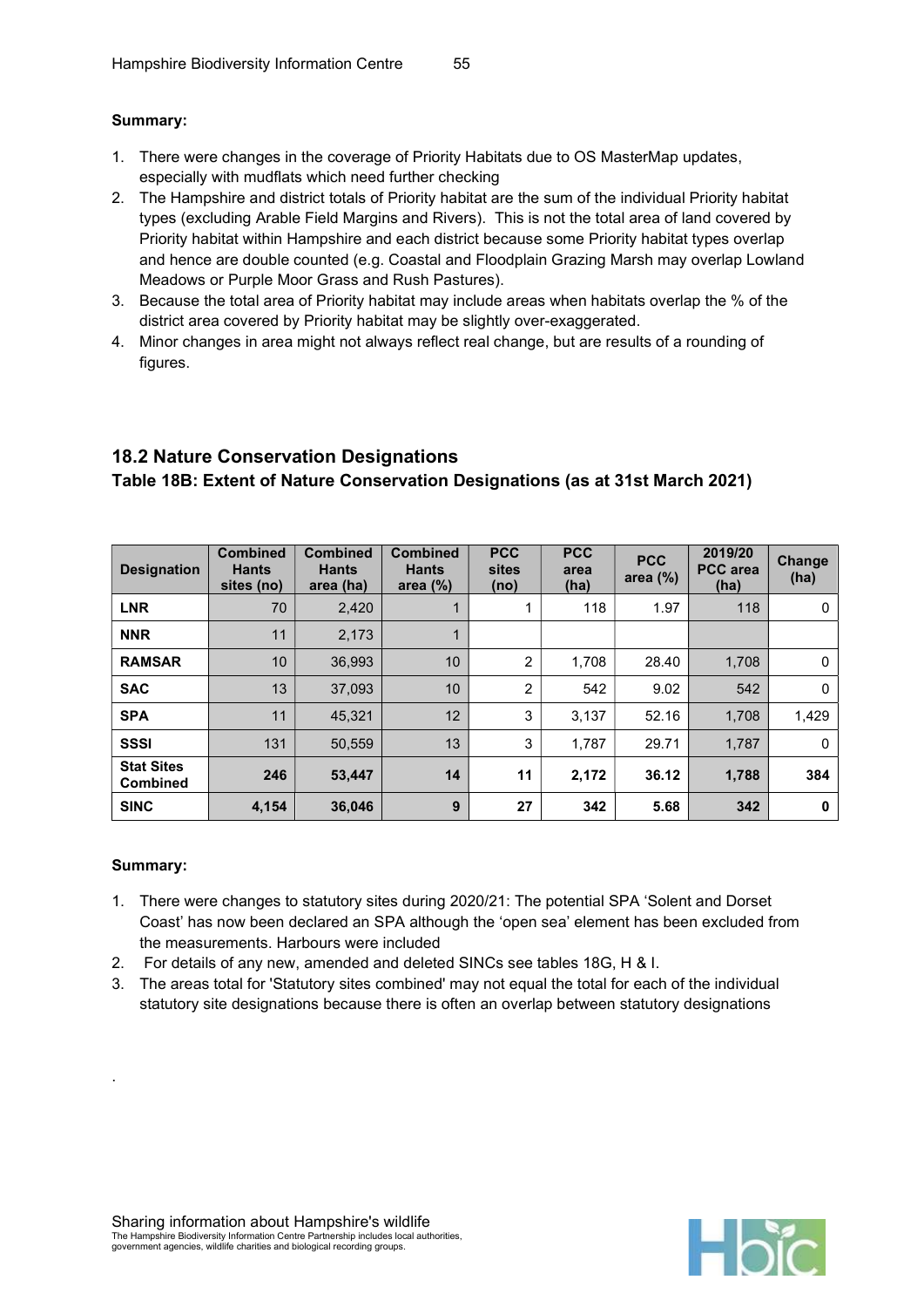| <b>Designation</b> | <b>Site Name</b>                         | Area (ha) within<br>district |
|--------------------|------------------------------------------|------------------------------|
| <b>LNR</b>         | <b>Farlington Marshes</b>                | 118.43                       |
| Ramsar             | <b>Portsmouth Harbour</b>                | 1,707.91                     |
| Ramsar             | <b>Chichester and Langstone Harbours</b> | 655.03                       |
| <b>SAC</b>         | Solent and Isle of Wight Lagoons         | 1.83                         |
| <b>SAC</b>         | <b>Solent Maritime</b>                   | 540.63                       |
| <b>SPA</b>         | <b>Chichester and Langstone Harbours</b> | 655.03                       |
| <b>SPA</b>         | <b>Portsmouth Harbour</b>                | 1,052.88                     |
| <b>SPA</b>         | <b>Solent and Dorset Coast</b>           | 1,428.99                     |
| SSSI               | Langstone Harbour                        | 661.08                       |
| SSSI               | Portsdown                                | 62.84                        |
| SSSI               | Portsmouth Harbour                       | 1.063.03                     |

### Table 18C: Statutory Designated Sites (as at 31st March 2021)

## 18.3 Priority Habitats within Designated Sites

Table 18D: Extent of Priority habitats within Designated Sites (as at 31st March 2021)

| <b>Designated Sites</b>         | <b>Combined</b><br><b>Hants</b><br>area (ha) | <b>Combined</b><br><b>Hants</b><br>area $(%)$ | PCC (ha) | <b>PCC</b> area<br>$(\%)$ | 2019/20<br><b>PCC</b> area<br>(ha) | Change<br>area (ha) |
|---------------------------------|----------------------------------------------|-----------------------------------------------|----------|---------------------------|------------------------------------|---------------------|
| <b>Statutory sites combined</b> | 38.932                                       | 47.4                                          | 1.368    | 93.1                      | 1.323                              | 45                  |
| <b>SINC</b>                     | 22.035                                       | 26.8                                          | 174      | 11.8                      | 173                                |                     |
| <b>Total combined</b>           | 60.137                                       | 73.2                                          | 1.428    | 97.2                      | 1,379                              | 49                  |

- 1. Approx. 97% of Priority habitat in Portsmouth lies within designated sites.
- 2. Total Priority habitat in Portsmouth as at 31st March 2021 = 1,468ha.

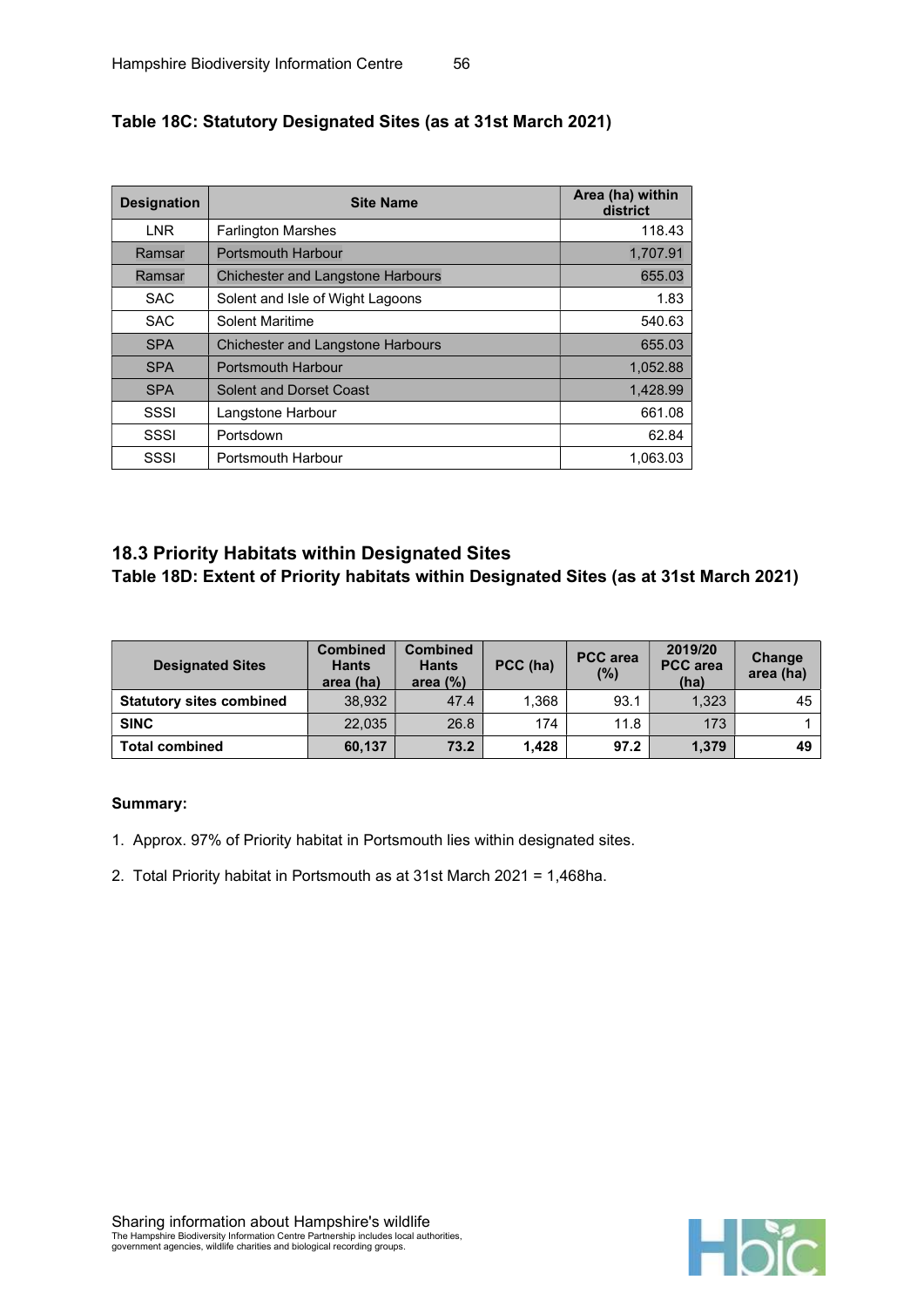## 18.4 Condition of Sites of Special Scientific Interest (SSSIs) Table 18E: Conditions of Sites of Special Scientific Interest (SSSIs) (as at 31st March 2021)

| <b>Condition</b>        | <b>Combined</b><br><b>Hants</b><br>area (ha) | <b>Combined</b><br><b>Hants</b><br>area $(\%)$ | <b>PCC</b> area<br>(ha) | <b>PCC</b> area<br>$(\%)$ | 2019/20<br><b>PCC</b> area<br>(ha) | Change in<br>area (ha) |
|-------------------------|----------------------------------------------|------------------------------------------------|-------------------------|---------------------------|------------------------------------|------------------------|
| <b>Favourable</b>       | 22.391.97                                    | 44.3                                           | 170.31                  | 9.5                       | 170.31                             | 0.00                   |
| Unfavourable Recovering | 23.613.64                                    | 46.7                                           | 868.80                  | 48.6                      | 868.80                             | 0.00                   |
| Unfavourable no Change  | 2.823.29                                     | 5.6                                            | 746.05                  | 41.8                      | 746.05                             | 0.00                   |
| Unfavourable Declining  | 1,707.19                                     | 3.4                                            |                         |                           |                                    |                        |
| <b>Part Destroyed</b>   | 6.34                                         | 0.0                                            |                         |                           |                                    |                        |
| <b>Destroved</b>        | 17.44                                        | 0.0                                            | 1.79                    | 0.1                       | 1.79                               | 0.00                   |
| <b>Grand Total</b>      | 50,559.86                                    | 100.0                                          | 1,786.95                | 100.0                     | 1,786.95                           | 0.00                   |

#### Notes:

1. Although data has been provided by Natural England the total amount of SSSI may differ from NE figures because NE do not always assign a portion of an SSSI to the correct District where the majority of that SSSI occurs within another District, whereas HBIC are able to clip the SSSI management units directly to the District boundaries.

2. Any change in area is due to NE re-digitising boundaries. The number of SSSIs remains the same.

#### 18.5 SINC changes observed and recorded

## Table 18F: Extent of changes to SINCs observed and recorded between 1st April 2020 and 31st March 2021

| <b>SINCS</b>                 | <b>Hants</b><br>sites (no) | <b>Hants</b><br>sites<br>(area) | <b>PCC sites</b><br>(no) | <b>PCC sites</b><br>(area) |
|------------------------------|----------------------------|---------------------------------|--------------------------|----------------------------|
| <b>Total sites (2019/20)</b> | 4,145                      | 36,066.81                       | 27                       | 341.62                     |
| <b>New Sites</b>             | 10                         | 27.02                           |                          |                            |
| <b>Amended Sites</b>         | 12                         | $-46.51$                        |                          |                            |
| <b>Deleted sites</b>         | 1                          | $-0.92$                         |                          |                            |
| <b>Total sites (2020/21)</b> | 4,154                      | 36,046.40                       | 27                       | 341.62                     |
| Net change                   | 9                          | $-20.41$                        |                          | 0.00                       |
| % change in area             |                            | $-9.90$                         |                          | 0.00                       |

#### Notes:

- 1. Data extracted from HBIC SINC layer between 1st April 2020 and 31st March 2021.
- 2. Incorporates the decisions from January 2021 panel.



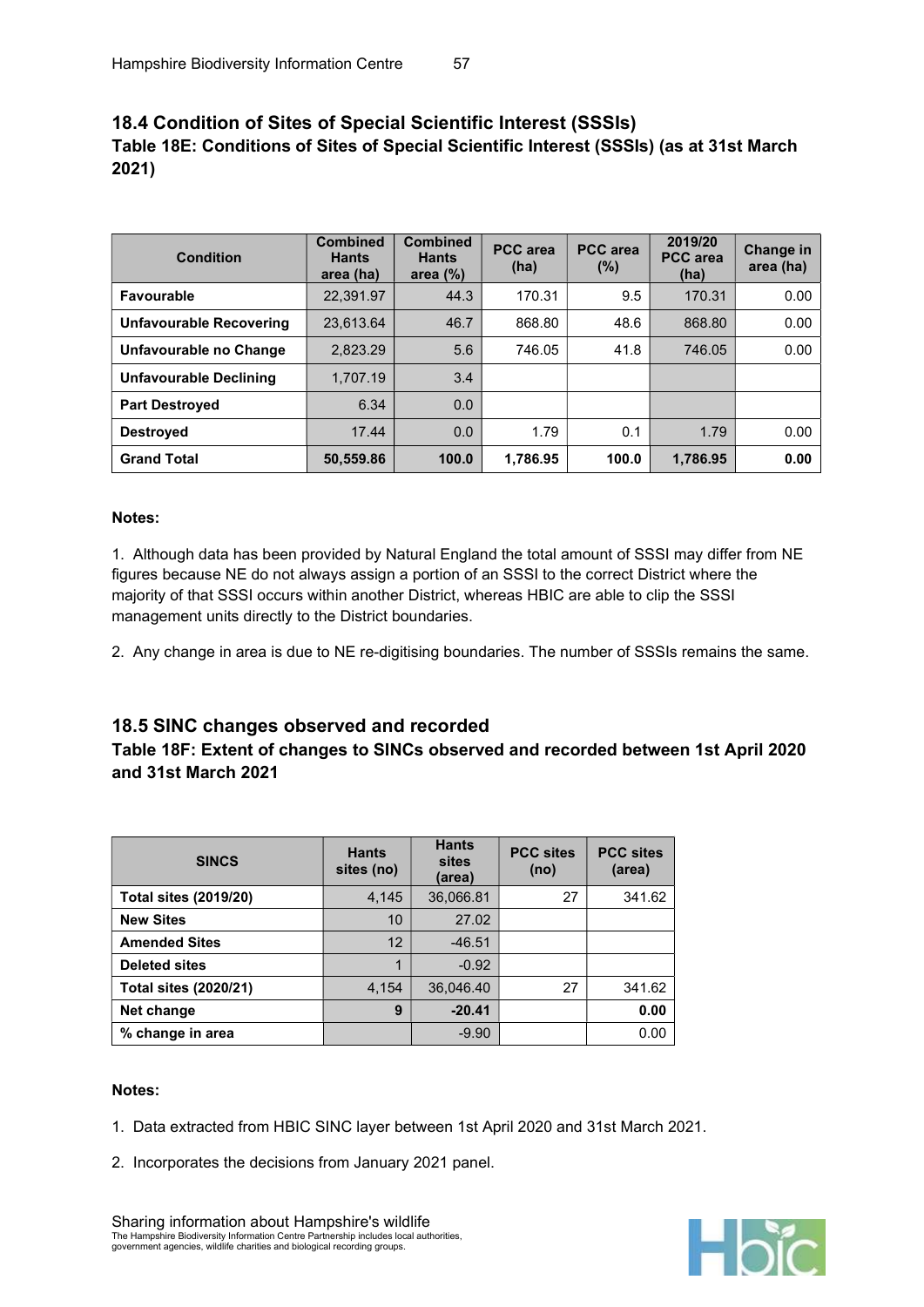#### Table 18G: New SINCs approved between 1st April 2020 and 31st March 2021

No new SINCs in Portsmouth City Council were approved during 2020-2021.

#### Table 18H: Deleted SINCs approved between 1st April 2020 and 31st March 2021

No SINCs in Portsmouth City Council were deleted during 2020-2021.

#### Table 18I: Major amendments to SINCs between 1st April 2020 and 31st March 2021

No major amendments were made to SINCs in Portsmouth City Council during 2020-2021.

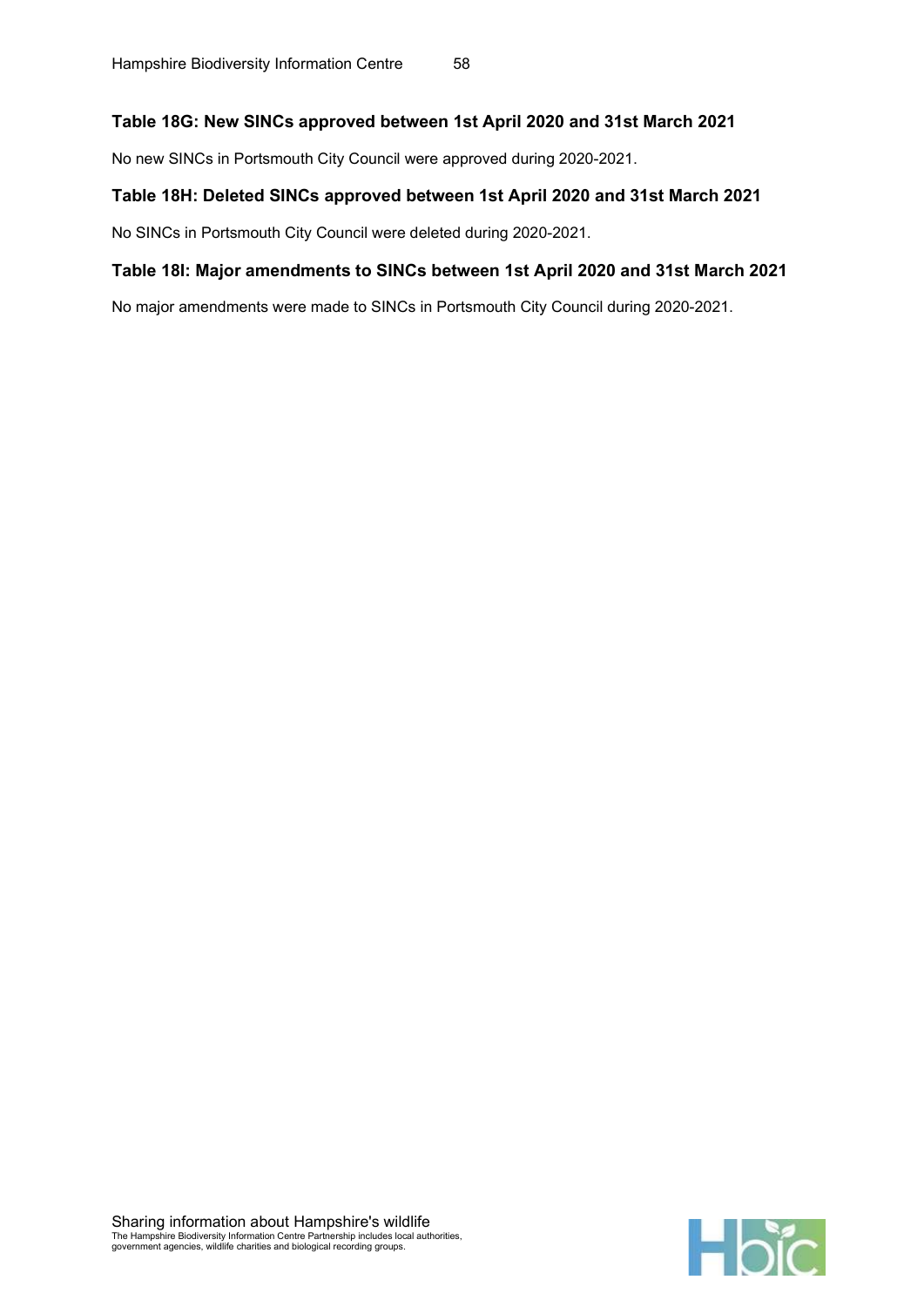# 22 Winchester City Council

# 22.1 Priority habitats Table 22A: Extent of Priority habitats (as at 31st March 2021)

| <b>Priority</b><br><b>Habitat</b>                                        | <b>Comments on Status</b>                                                                                                                                           | <b>Combined</b><br><b>Hants</b><br>area (ha) | $%$ of<br><b>Combined</b><br><b>Hants</b><br>area | <b>WCC</b><br>area<br>(ha) | $%$ of<br><b>WCC</b><br>area | 2019/20<br><b>WCC</b><br>area<br>(ha) | Change<br>in area<br>(ha) |
|--------------------------------------------------------------------------|---------------------------------------------------------------------------------------------------------------------------------------------------------------------|----------------------------------------------|---------------------------------------------------|----------------------------|------------------------------|---------------------------------------|---------------------------|
| <b>Grasslands</b>                                                        |                                                                                                                                                                     |                                              |                                                   |                            |                              |                                       |                           |
| Lowland<br><b>Calcareous</b><br>Grassland                                | Comprehensive                                                                                                                                                       | 2,028                                        | 0.52                                              | 346                        | 0.52                         | 360                                   | $-14$                     |
| <b>Lowland Dry</b><br><b>Acid</b><br>Grassland                           | Comprehensive. Some<br>overlap with Lowland<br>Heath                                                                                                                | 3,607                                        | 0.93                                              | 9                          | 0.01                         | 9                                     | $\mathbf 0$               |
| Lowland<br><b>Meadows</b>                                                | Comprehensive. Some<br>overlap with Coastal and<br><b>Floodplain Grazing Marsh</b><br>and with Wood-Pasture<br>and Parkland.                                        | 1,537                                        | 0.40                                              | 292                        | 0.44                         | 289                                   | 3                         |
| <b>Purple Moor</b><br><b>Grass and</b><br><b>Rush</b><br><b>Pastures</b> | Comprehensive. Some<br>overlap with Coastal and<br>Floodplain Grazing Marsh.                                                                                        | 1,568                                        | 0.40                                              | 89                         | 0.13                         | 86                                    | 3                         |
| <b>Heathlands</b>                                                        |                                                                                                                                                                     |                                              |                                                   |                            |                              |                                       |                           |
| Lowland<br>Heathland                                                     | Comprehensive. Some<br>overlap with Lowland Dry<br>Acid Grassland.                                                                                                  | 11,875                                       | 3.06                                              | $\overline{2}$             | 0.00                         | 2.2                                   | $\mathbf 0$               |
|                                                                          | Woodland, wood-pasture and parkland                                                                                                                                 |                                              |                                                   |                            |                              |                                       |                           |
| Lowland<br><b>Beech and</b><br>Yew<br>Woodland                           | Not comprehensive. On-<br>going work to distinguish<br>from Lowland Mixed<br>Deciduous Woodland.                                                                    | 438                                          | 0.11                                              | 35.4                       | 0.05                         | 35.4                                  | 0                         |
| Lowland<br><b>Mixed</b><br><b>Deciduous</b><br>Woodland                  | Ongoing as all ancient and<br>non-ancient woodland<br>has been included yet not<br>all surveyed for qualifying<br>NVC types. Also ongoing<br>to remove small clumps | 35,574                                       | 9.16                                              | 5,933                      | 8.97                         | 6,106                                 | $-173$                    |
| Wet<br>Woodland                                                          | Fairly comprehensive.<br>Areas will exist in LMDW<br>that are not yet surveyed<br>for qualifying types.                                                             | 2,195                                        | 0.57                                              | 238                        | 0.36                         | 237                                   | 1                         |
| Wood-<br><b>Pasture and</b><br><b>Parkland</b>                           | Not comprehensive.<br>Further work needed to<br>classify this habitat within<br>historic parkland.                                                                  | 5,420                                        | 1.40                                              | 119                        | 0.18                         | 119                                   | $\mathbf 0$               |

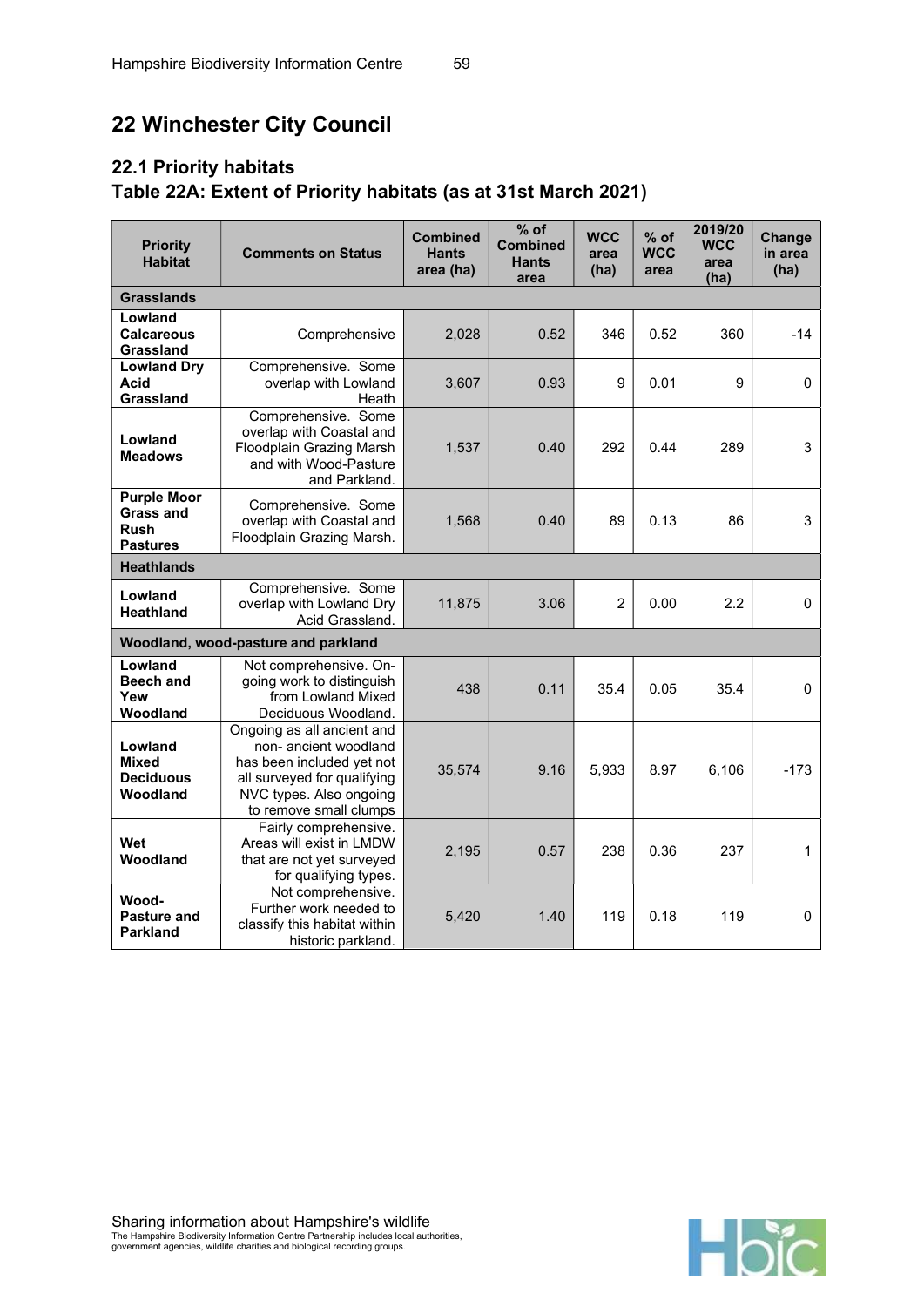| <b>Priority</b><br><b>Habitat</b>                                                         | <b>Comments on Status</b>                                                                                                                           | <b>Combined</b><br><b>Hants</b><br>area (ha) | % of<br><b>Combined</b><br><b>Hants</b><br>area | <b>WCC</b><br>area<br>(ha) | % of<br><b>WCC</b><br>area | 2019/20<br><b>WCC</b><br>area<br>(ha) | Change<br>in area<br>(ha) |
|-------------------------------------------------------------------------------------------|-----------------------------------------------------------------------------------------------------------------------------------------------------|----------------------------------------------|-------------------------------------------------|----------------------------|----------------------------|---------------------------------------|---------------------------|
|                                                                                           | Arable, orchards and hedgerows                                                                                                                      |                                              |                                                 |                            |                            |                                       |                           |
| <b>Arable Field</b><br><b>Margins</b>                                                     | Incomplete. Figures only<br>show SINCs on arable<br>land designated for rare<br>arable plant assemblages.                                           | $[94]$                                       | [0.02]                                          | [2.2]                      | [0.00]                     | $[2]$                                 | [0]                       |
| <b>Open Mosaic</b><br><b>Habitats on</b><br><b>Previously</b><br><b>Developed</b><br>Land | No comprehensive<br>evaluation yet carried out.<br>Two sites with HBIC field<br>surveys, one in<br>Basingstoke                                      | 33                                           | 0.01                                            |                            |                            |                                       |                           |
| <b>Hedgerows</b>                                                                          | No comprehensive<br>information for Priority<br>hedgerows. All hedgerows<br>mapped as linear features<br>$(km)$ .                                   | [16, 448]                                    | n/a                                             | [3,036]                    | n/a                        | [3,036]                               | [0]                       |
| <b>Traditional</b><br><b>Orchards</b>                                                     | Work to be undertaken to<br>incorporate areas recently<br>identified by PTES under<br>contract to NE.                                               | $\overline{0}$                               | 0.00                                            |                            |                            |                                       |                           |
| <b>Open waters</b>                                                                        |                                                                                                                                                     |                                              |                                                 |                            |                            |                                       |                           |
| <b>Eutrophic</b><br><b>Standing</b><br><b>Waters</b>                                      | No comprehensive<br>information yet available.                                                                                                      | 64                                           | 0.02                                            |                            |                            |                                       |                           |
| <b>Rivers</b>                                                                             | Incomplete data. Figures<br>for Chalk Rivers now<br>digitised from latest<br>OSMM polygons as Ha<br>not from EA linear (km) as<br>previously        | 587                                          | 0.15                                            | 121                        | 0.18                       | n/a                                   | n/a                       |
| <b>Wetlands</b>                                                                           |                                                                                                                                                     |                                              |                                                 |                            |                            |                                       |                           |
| <b>Coastal and</b><br>Floodplain<br>Grazing<br><b>Marsh</b>                               | Work ongoing to verify all<br>qualifying grazing marsh.<br>Some overlap with<br>Lowland Meadows and<br>with Purple Moor Grass<br>and Rush Pastures. | 9,348                                        | 2.41                                            | 1,195                      | 1.81                       | 1,198                                 | $-3$                      |
| Lowland                                                                                   | Comprehensive.                                                                                                                                      | 1,901                                        | 0.49                                            | 6                          | 0.01                       | 5                                     | 1                         |
| <b>Fens</b><br><b>Reedbeds</b>                                                            | Not complete as OSMM<br>translation inaccurate in<br>places.                                                                                        | 248                                          | 0.06                                            | 19.9                       | 0.03                       | 9.9                                   | 10                        |
| <b>Coastal</b>                                                                            |                                                                                                                                                     |                                              |                                                 |                            |                            |                                       |                           |
| Coastal<br>saltmarsh<br><b>Coastal Sand</b>                                               | EA data partly verified.                                                                                                                            | 895                                          | 0.23                                            | $\overline{2}$             | 0.00                       | $\overline{2}$                        | 0                         |
| <b>Dunes</b><br>Coastal                                                                   | EA data partly verified.                                                                                                                            | 47                                           | 0.01                                            |                            |                            |                                       |                           |
| Vegetated<br><b>Shingle</b>                                                               | Comprehensive.                                                                                                                                      | 216                                          | 0.06                                            |                            |                            |                                       |                           |
| <b>Intertidal</b><br>mudflats                                                             | EA data partly verified.<br>OSMM update needs<br>checking                                                                                           | 4,448                                        | 1.15                                            | 6                          | 0.01                       | 6                                     | 0                         |
| <b>Maritime Cliff</b><br>and Slopes                                                       | Comprehensive.                                                                                                                                      | 42                                           | 0.01                                            |                            |                            |                                       |                           |
| <b>Saline</b><br>lagoons                                                                  | Comprehensive.                                                                                                                                      | 57                                           | 0.01                                            |                            |                            |                                       |                           |
| <b>Marine</b>                                                                             |                                                                                                                                                     |                                              |                                                 |                            |                            |                                       |                           |
| <b>Seagrass</b><br>beds                                                                   | Not comprehensive.<br>Separate HWT data<br>available.                                                                                               | 48                                           | 0.01                                            |                            |                            |                                       |                           |
| <b>Total</b>                                                                              |                                                                                                                                                     | 82,176                                       | 21.15                                           | 8,413                      | 12.73                      | 8,464                                 | $-51$                     |

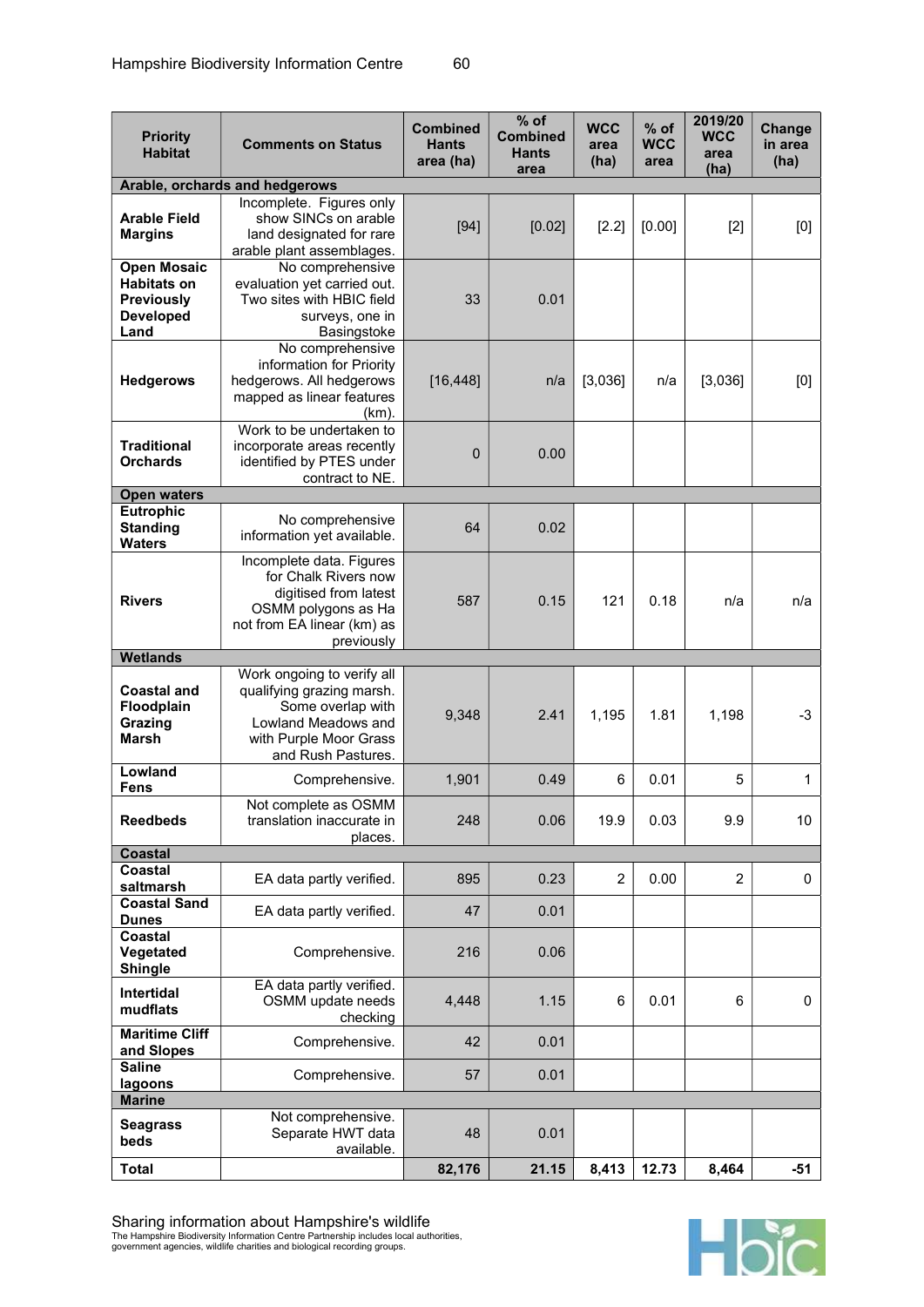#### Summary:

- 1. There were changes in the coverage of Lowland Mixed Deciduous Woodland due to updates from SSSI-citations and condition assessments, new HBIC surveys and OS MasterMap updates. Losses were because of the more precise mapping to OSMM including the removal of transport corridors within woodlands. Gains were due to new surveys (e.g., Dur Wood) and OS MasterMap updates. There were gains of Reedbeds at Old Alresford Pond due to corrections based on local knowledge and aerial photos. There were losses of Calcareous Grasslands because of new surveys e.g. at Royal Winchester Golf Course.
- 2. The Hampshire and district totals of Priority habitat are the sum of the individual Priority habitat types (excluding Arable Field Margins and Rivers). This is not the total area of land covered by Priority habitat within Hampshire and each district because some Priority habitat types overlap and hence are double counted (e.g. Coastal and Floodplain Grazing Marsh may overlap Lowland Meadows or Purple Moor Grass and Rush Pastures).
- 3. Because the total area of Priority habitat may include areas when habitats overlap the % of the district area covered by Priority habitat may be slightly over-exaggerated.
- 4. Minor changes in area might not always reflect real change but are results of a rounding of figures.

## 22.2 Nature Conservation Designations

Table 22B: Extent of Nature Conservation Designations (as at 31st March 2021)

| <b>Designation</b>                   | <b>Combined</b><br><b>Hants</b><br>sites (no) | <b>Combined</b><br><b>Hants</b><br>area (ha) | <b>Combined</b><br><b>Hants</b><br>area $(\%)$ | <b>WCC</b><br>sites<br>(no) | <b>WCC</b><br>area<br>(ha) | <b>WCC</b><br>area $(\%)$ | 2019/20<br><b>WCC</b><br>area (ha) | Change<br>(ha) |
|--------------------------------------|-----------------------------------------------|----------------------------------------------|------------------------------------------------|-----------------------------|----------------------------|---------------------------|------------------------------------|----------------|
| <b>LNR</b>                           | 70                                            | 0                                            | 0                                              | 9                           | 103                        | 0.16                      | 103                                | 0              |
| <b>NNR</b>                           | 11                                            | 0                                            | 0                                              | 2                           | 103                        | 0.16                      | 103                                | 0              |
| <b>RAMSAR</b>                        | 10                                            | 4                                            | $\overline{0}$                                 |                             | 23                         | 0.03                      | 23                                 | 0              |
| <b>SAC</b>                           | 13                                            | 4                                            | 0                                              | 2                           | 182                        | 0.28                      | 182                                | 0              |
| <b>SPA</b>                           | 11                                            | 5                                            | $\overline{0}$                                 |                             | 23                         | 0.03                      | 23                                 | 0              |
| <b>SSSI</b>                          | 131                                           | 5                                            | $\Omega$                                       | 18                          | 1,313                      | 1.99                      | 1,313                              | $\Omega$       |
| <b>Stat Sites</b><br><b>Combined</b> | 246                                           | 5                                            | 0                                              | 33                          | 1,365                      | 2.06                      | 1,365                              | 0              |
| <b>SINC</b>                          | 4,154                                         | 36,046                                       | 0                                              | 694                         | 6,534                      | 9.88                      | 6,536                              | $-2$           |

#### Summary:

1. There were no changes to statutory sites during 2020/21.

2. For details of any new, amended and deleted SINCs see tables 22G, H & I.

3. The areas total for 'Statutory sites combined' may not equal the total for each of the individual statutory site designations because there is often an overlap between statutory designations.

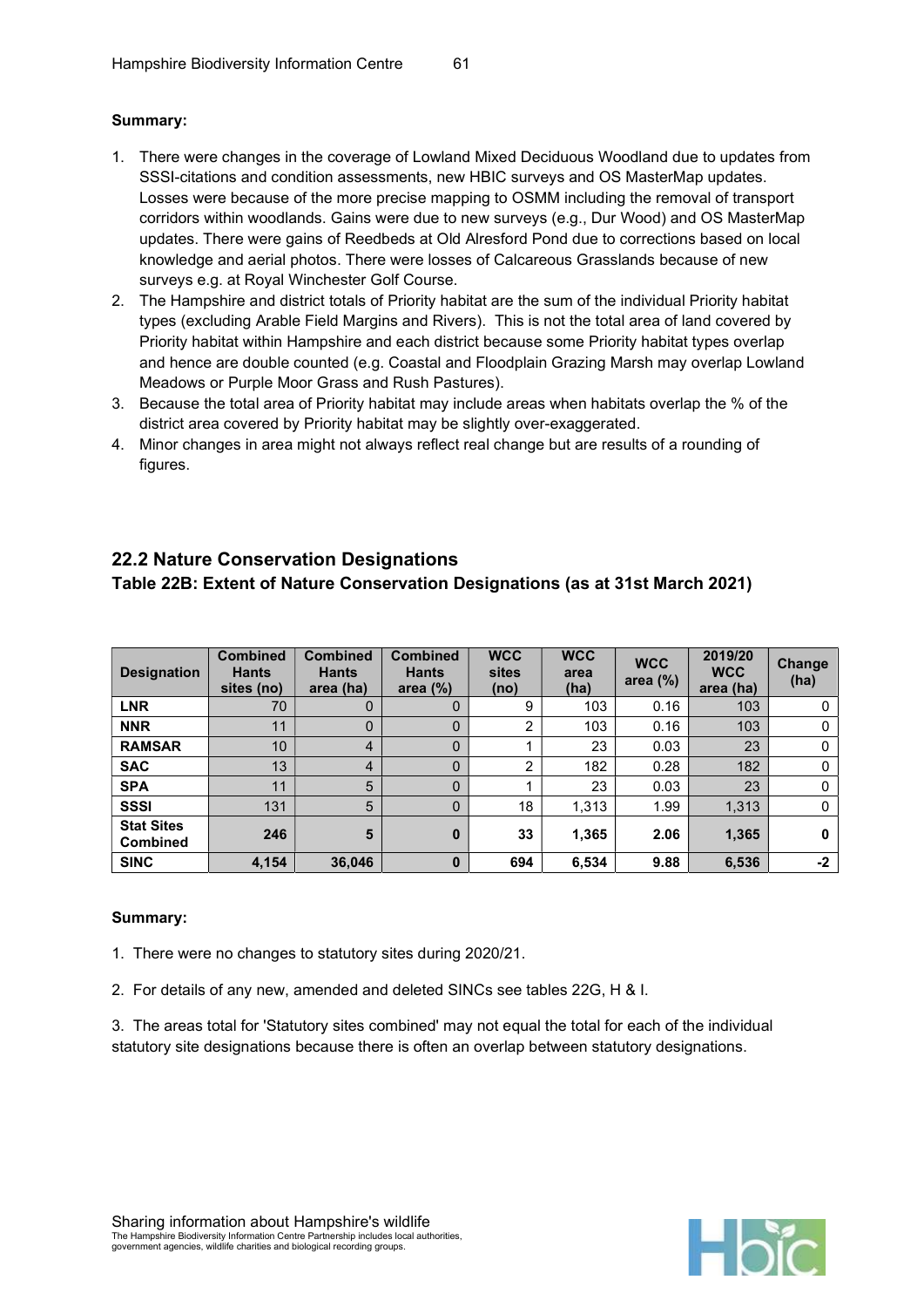| <b>Designation</b> | <b>Site Name</b>                            | Area (ha) within<br>district |
|--------------------|---------------------------------------------|------------------------------|
| <b>LNR</b>         | <b>Berry Coppice</b>                        | 2.99                         |
| <b>LNR</b>         | <b>Bishops Waltham Branch Line</b>          | 1.62                         |
| <b>LNR</b>         | Claylands                                   | 5.78                         |
| <b>LNR</b>         | Crab Wood                                   | 37.75                        |
| <b>LNR</b>         | <b>Dundridge Meadows</b>                    | 7.48                         |
| <b>LNR</b>         | <b>Gull Coppice</b>                         | 7.12                         |
| <b>LNR</b>         | Round Coppice                               | 6.35                         |
| <b>LNR</b>         | Shawford Down                               | 19.65                        |
| <b>LNR</b>         | The Moors, Bishops Waltham                  | 14.47                        |
| <b>NNR</b>         | <b>Beacon Hill</b>                          | 40.06                        |
| <b>NNR</b>         | Old Winchester Hill                         | 62.82                        |
| Ramsar             | Winchester District (B)                     | 22.92                        |
| <b>SAC</b>         | <b>River Itchen</b>                         | 158.14                       |
| <b>SAC</b>         | <b>Solent Maritime</b>                      | 23.90                        |
| <b>SPA</b>         | Solent & Southampton Water                  | 22.92                        |
| <b>SSSI</b>        | <b>Alresford Pond</b>                       | 30.17                        |
| <b>SSSI</b>        | Beacon Hill, Warnford                       | 46.45                        |
| <b>SSSI</b>        | Botley Wood and Everett's and Mushes Copses | 352.69                       |
| <b>SSSI</b>        | <b>Cheesefoot Head</b>                      | 13.41                        |
| SSSI               | Crab Wood                                   | 73.00                        |
| <b>SSSI</b>        | <b>Galley Down Wood</b>                     | 16.65                        |
| SSSI               | <b>Hook Heath Meadows</b>                   | 5.86                         |
| SSSI               | Lye Heath Marsh                             | 4.37                         |
| <b>SSSI</b>        | <b>Micheldever Spoil Heaps</b>              | 5.37                         |
| <b>SSSI</b>        | <b>Old Winchester Hill</b>                  | 66.17                        |
| <b>SSSI</b>        | Peake Wood                                  | 17.75                        |
| <b>SSSI</b>        | <b>Ratlake Meadows</b>                      | 0.00                         |
| <b>SSSI</b>        | <b>River Itchen</b>                         | 575.64                       |
| <b>SSSI</b>        | <b>River Test</b>                           | 4.26                         |
| SSSI               | St. Catherine's Hill                        | 43.03                        |
| <b>SSSI</b>        | The Moors, Bishop's Waltham                 | 27.99                        |
| <b>SSSI</b>        | <b>Upper Hamble Estuary and Woods</b>       | 24.00                        |
| <b>SSSI</b>        | <b>Waltham Chase Meadows</b>                | 6.36                         |

## Table 22C: Statutory Designated Sites (as at 31st March 2021)

## 22.3 Priority Habitats within Designated Sites

Table 22D: Extent of Priority habitats within Designated Sites (as at 31st March 2021)

| <b>Designated Sites</b>         | <b>Combined</b><br><b>Hants</b><br>area (ha) | <b>Combined</b><br><b>Hants</b><br>area $(%)$ | WCC (ha) | <b>WCC</b> area<br>(%) | 2019/20<br><b>WCC</b> area<br>(ha) | Change<br>area (ha) |
|---------------------------------|----------------------------------------------|-----------------------------------------------|----------|------------------------|------------------------------------|---------------------|
| <b>Statutory sites combined</b> | 38.932                                       | 47.4                                          | 1.093    | 13.0                   | 1.017                              | 75                  |
| <b>SINC</b>                     | 22,035                                       | 26.8                                          | 3.851    | 45.8                   | 3,861                              | $-10$               |
| <b>Total combined</b>           | 60,137                                       | 73.2                                          | 4.904    | 58.3                   | 4,832                              | 72                  |

#### Summary:

1. Approx. 58% of Priority habitat in Winchester lies within designated sites.

2. Total Priority habitat in Winchester as at 31st March 2021 = 8,413ha.

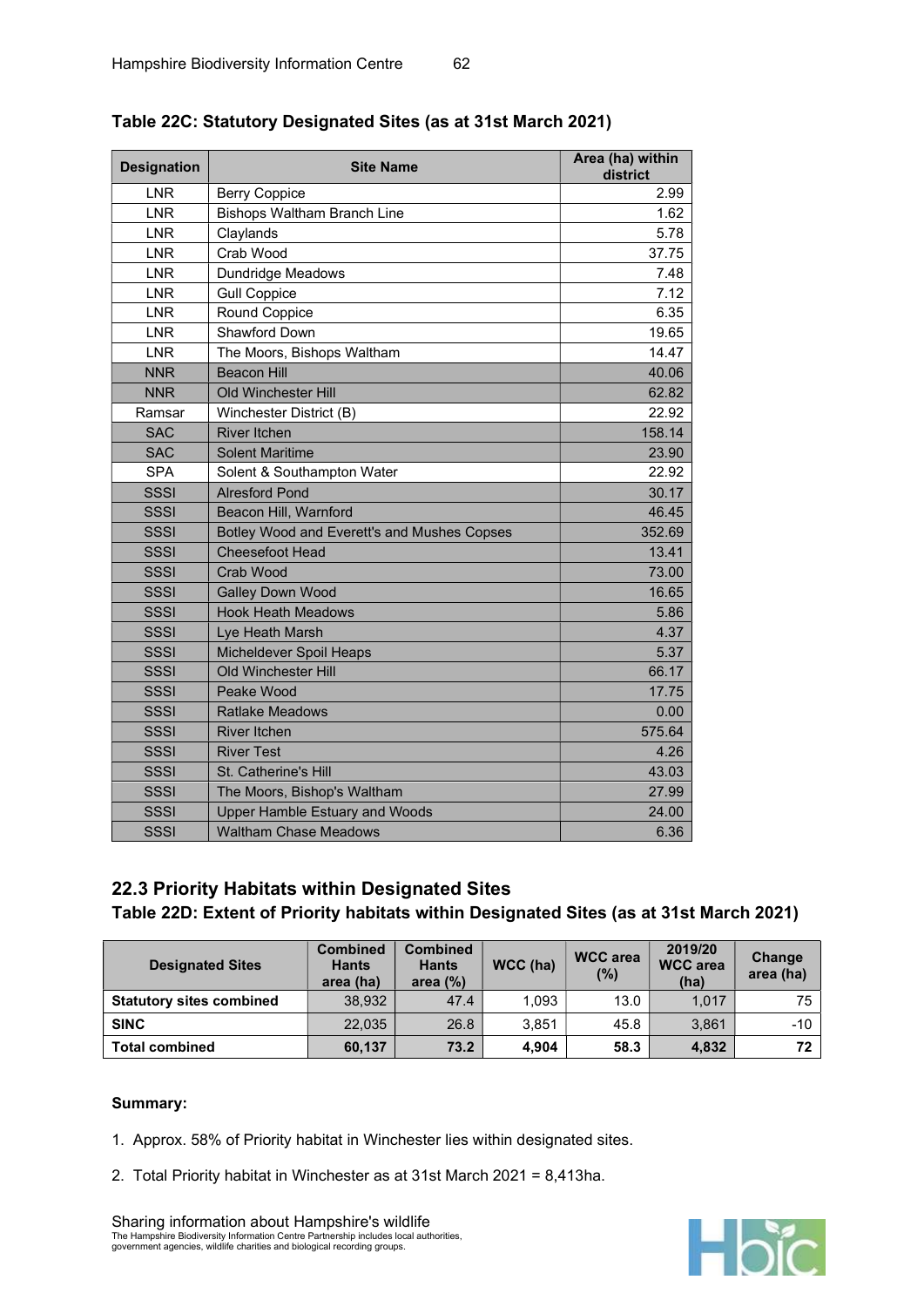## 22.4 Condition of Sites of Special Scientific Interest (SSSIs) Table 22E: Conditions of Sites of Special Scientific Interest (SSSIs) (as at 31st March 2021)

| <b>Condition</b>               | <b>Combined</b><br><b>Hants</b><br>area (ha) | <b>Combined</b><br><b>Hants</b><br>area $(\%)$ | <b>WCC</b> area<br>(ha) | <b>WCC</b><br>area $(\%)$ | 2019/20<br><b>WCC</b> area<br>(ha) | Change in<br>area (ha) |
|--------------------------------|----------------------------------------------|------------------------------------------------|-------------------------|---------------------------|------------------------------------|------------------------|
| Favourable                     | 22,391.97                                    | 44.3                                           | 410.77                  | 31.3                      | 410.27                             | 0.50                   |
| <b>Unfavourable Recovering</b> | 23,613.64                                    | 46.7                                           | 627.09                  | 47.8                      | 636.91                             | $-9.82$                |
| Unfavourable no Change         | 2,823.29                                     | 5.6                                            | 181.92                  | 13.9                      | 181.92                             | 0.00                   |
| <b>Unfavourable Declining</b>  | 1,707.19                                     | 3.4                                            | 85.60                   | 6.5                       | 76.28                              | 9.32                   |
| <b>Part Destroved</b>          | 6.34                                         | 0.0                                            |                         |                           |                                    |                        |
| <b>Destroyed</b>               | 17.44                                        | 0.0                                            | 7.80                    | 0.6                       | 7.80                               | 0.00                   |
| <b>Grand Total</b>             | 50,559.86                                    | 100.0                                          | 1,313.17                | 100.0                     | 1.313.17                           | 0.00                   |

#### Notes:

1. Although data has been provided by Natural England the total amount of SSSI may differ from NE figures because NE do not always assign a portion of an SSSI to the correct District where the majority of that SSSI occurs within another District, whereas HBIC are able to clip the SSSI management units directly to the District boundaries.

2. Any change in area is due to NE re-digitising boundaries. The number of SSSIs remains the same.

3. An additional 9.3ha has moved from Unfavourable Recovering to Unfavourable Declining

#### 22.5 SINC changes observed and recorded

#### Table 22F: Extent of changes to SINCs observed and recorded between 1st April 2020 and 31st March 2021

| <b>SINCS</b>                 | <b>Hants</b><br>sites (no) | <b>Hants</b><br>sites<br>(area) | <b>WCC sites</b><br>(no) | <b>WCC sites</b><br>(area) |
|------------------------------|----------------------------|---------------------------------|--------------------------|----------------------------|
| <b>Total sites (2019/20)</b> | 4,145                      | 36,066.81                       | 694                      | 6,536.29                   |
| <b>New Sites</b>             | 10                         | 27.02                           |                          |                            |
| <b>Amended Sites</b>         | 12                         | $-46.51$                        | 3                        | $-2.02$                    |
| <b>Deleted sites</b>         | 1                          | $-0.92$                         |                          |                            |
| <b>Total sites (2020/21)</b> | 4,154                      | 36,046.40                       | 694                      | 6,534.27                   |
| Net change                   | 9                          | $-20.41$                        |                          | $-2.02$                    |
| % change in area             |                            | $-9.90$                         |                          | $-0.03$                    |

#### Notes:

- 1. Data extracted from HBIC SINC layer between 1st April 2020 and 31st March 2021.
- 2. Incorporates the decisions from January 2021 panel.